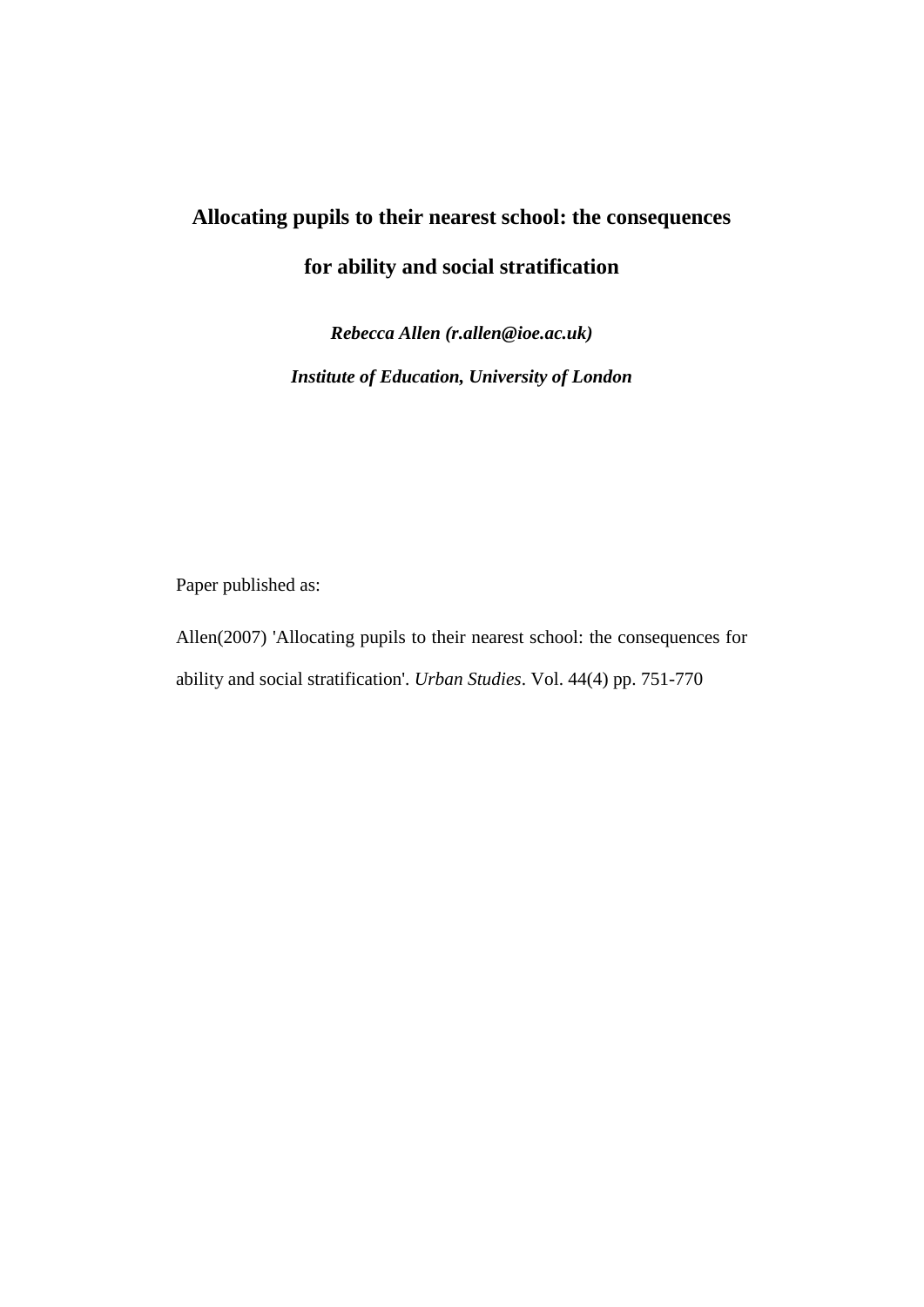## **Abstract**

This study examines the proposition that secondary school choice in England has produced a stratified education system, compared with a counterfactual world where pupils are allocated into schools based strictly on proximity via a simulation that exploits the availability of pupil postcodes in the National Pupil Database. The study finds current levels of sorting in the English secondary school system – defined as pupils who do not attend their proximity allocation school – to be around 50 per cent, but estimates that only one-in-five pupils are potentially active in sorting between non-faith comprehensive schools. School segregation is almost always lower in the proximity counterfactual than in the actual data, confirming that where pupils are sorting themselves into a non-proximity school, it does tend to increase social and ability segregation. The difference between school and residential segregation is greatest in urban areas and LEAs with many pupils in grammar and voluntary-aided schools.

# **Background**

Government policies, introduced from 1988 onwards, that seek to influence the allocation of pupils to secondary schools in England are among the most contentious aspects of education policy today. These policies introduced a 'quasi-market' (Glennerster, 1991) for schools in England by increasing the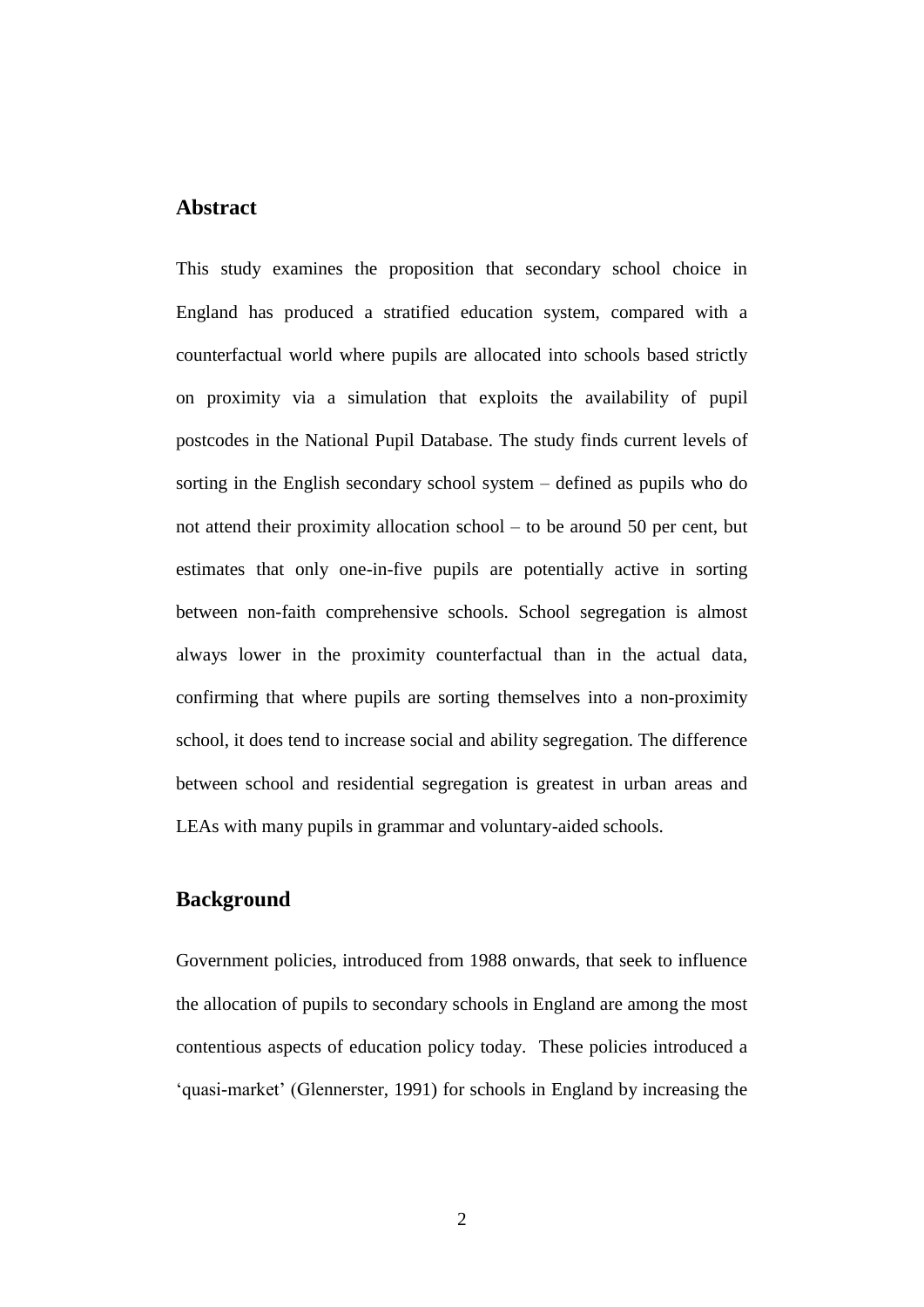ability of parents to exercise choice and giving more schools control over their admissions criteria. The policies, all of which weaken the link between place of residence and school attended, were introduced as a route to improving standards by increasing the autonomy of schools and encouraging competition for pupils via parental choice.

Research has not been able to show how much these policies have systematically altered the allocation of pupils to schools in Local Education Authorities (LEAs) across England. This study addresses this question by comparing the current allocation of pupils to schools to a simulation where pupils are allocated into schools based strictly on proximity, while maintaining current school capacities. This is possible with the availability of pupil postcodes (zip codes), collected annually from schools since 2001. The extent to which pupils do not attend their proximity school measures current pupil mobility, which indicates the potential extent of choice exercised by parents. The simulation also helps us understand how this pupil mobility affects the stratification of pupils across schools.

Prior to 1988, LEAs had a duty to have regard to the general principle that children should be educated according to the wishes of parents under Section 76 of the Butler Education Act of 1944, but this was a weak directive given the concurrent requirement to use resources efficiently (Fitz *et al.*, 2001). Though some English LEAs introduced parental choice much earlier, the 1980 Education Act and 1988 Education Reform Act enshrined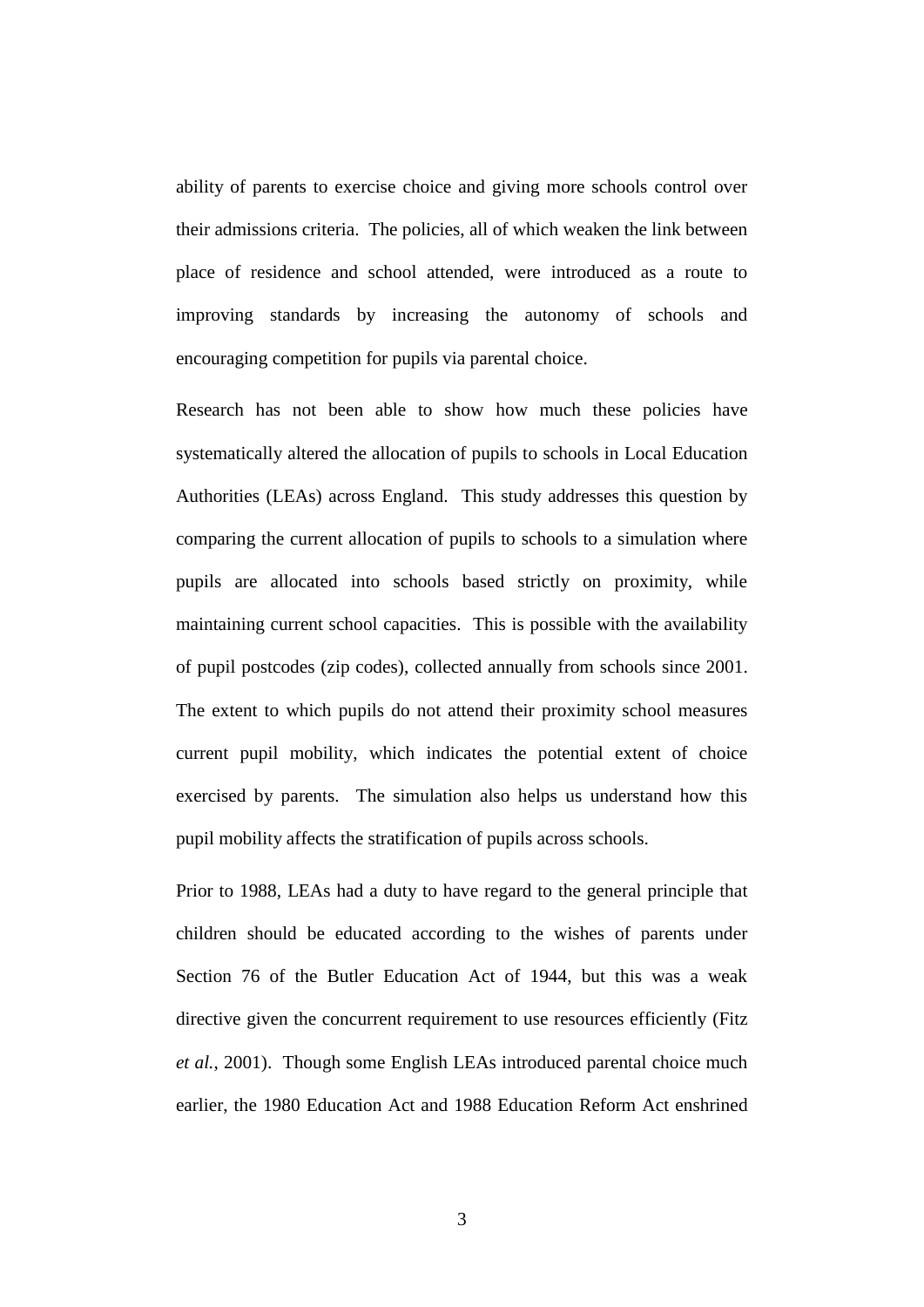the parental right to exercise a preference for a particular school. The introduction of locally assessed admissions numbers for each school's enrolment meant that LEAs could no longer refuse to meet preferences for particular schools unless that number of places had been filled and it is now easier for schools to expand capacity (though only 120 secondary schools have since 1999 (Select Committee for Education & Skills, 2005)).

The quasi-market enabled schools to opt out of LEA control and institute autonomous admissions procedures and budgets by becoming Grant Maintained (GM) schools (most of which later became foundation schools), with some introducing partial ability selection. 30% of schools now determine their own admissions, compared to 15% in 1988 (West & Pennell, 2003). The Specialist Schools programme reinforced the rationale of parental choice by encouraging diversity of schools, and again these schools were able to select 10% of pupils by aptitude. Though catchment areas or distance to school oversubscription criteria have roles of continuing significance in most of the country (Jowett, 1995; Mayet, 1996), the quasimarket for school places in England, rightly or wrongly, became associated with schools choosing pupils as much as parents choosing schools.

The principal concern for critics of the school choice policies is that they may be inequitable and lead to increasing school stratification (defined as the unevenness in the distribution of pupils of certain characteristics across schools), for two reasons. First, competition gives schools an incentive to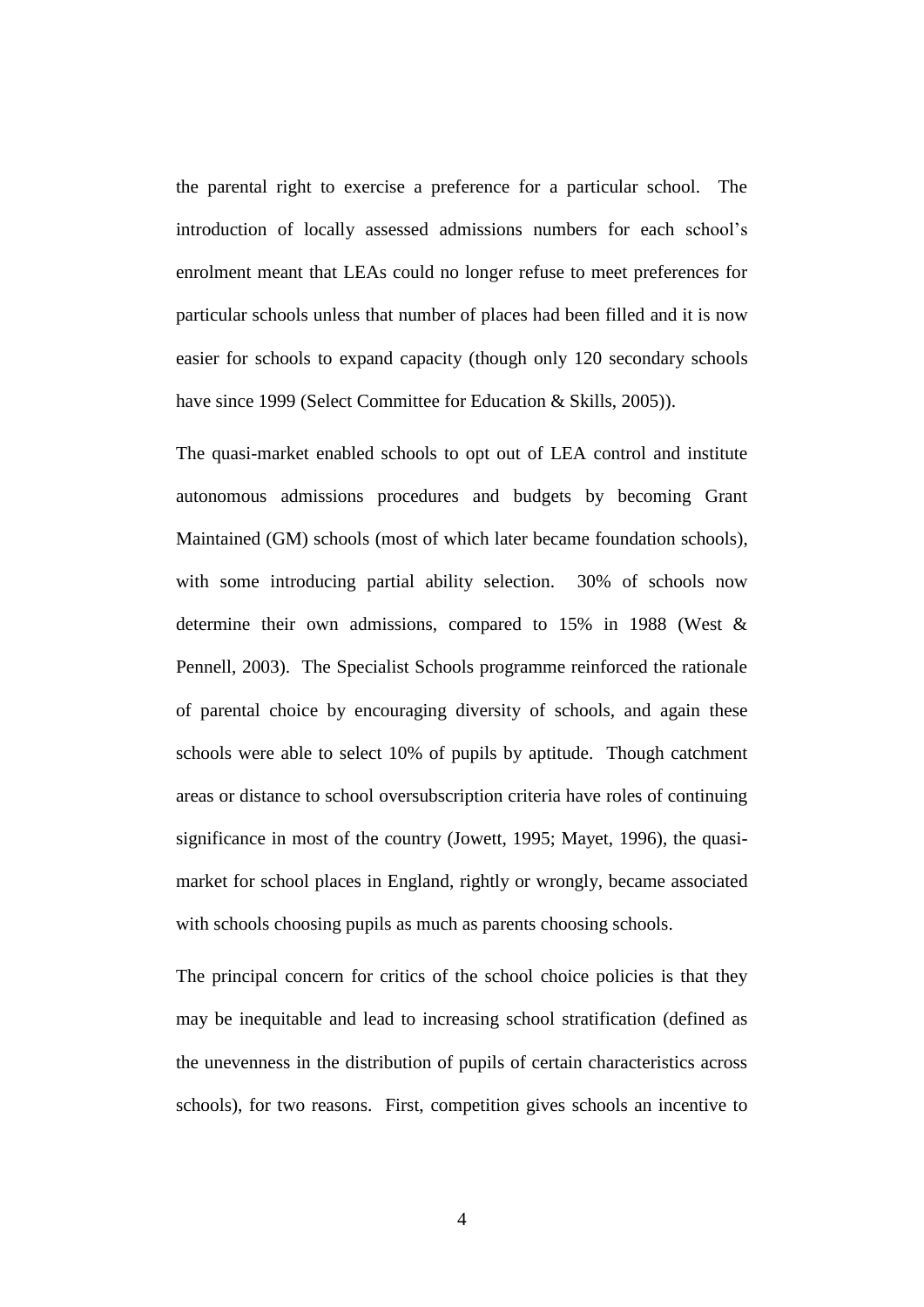boost their league table position by selecting, or 'cream-skimming', pupils on the basis of ability or covert social criteria. West *et al.*'s (2004) analysis of comprehensive secondary school admissions criteria in England reveals a significant minority of (mostly voluntary-aided and foundation) schools using criteria which appear to be designed to select a certain group of pupils and so exclude others:

- Admissions criteria relating to **ability/aptitude** were mentioned by 11.2% of foundation schools, 6.5% of voluntary-aided schools and 0.3% of community schools.
- Ability **banding by schools** for selection purposes was found to be more prevalent in voluntary-aided / foundation schools (5%) than community schools (2%), with evidence of uneven bands being used by some schools, which allow higher abilities to be over-represented.
- 13% of schools (92% of voluntary-aided schools) in West *et al.*'s sample used **religious criteria** to admit pupils; some used interviews to 'assess religious or denomination commitment' (DfEE, 1999), which can be used as a device for covert cream-skimming.

The second argument why choice might increase school stratification is that families of lower socio-economic backgrounds will be disadvantaged in their ability to access the 'best' schools; this may be for reasons of financial or time constraint, or they may lack the information to employ a successful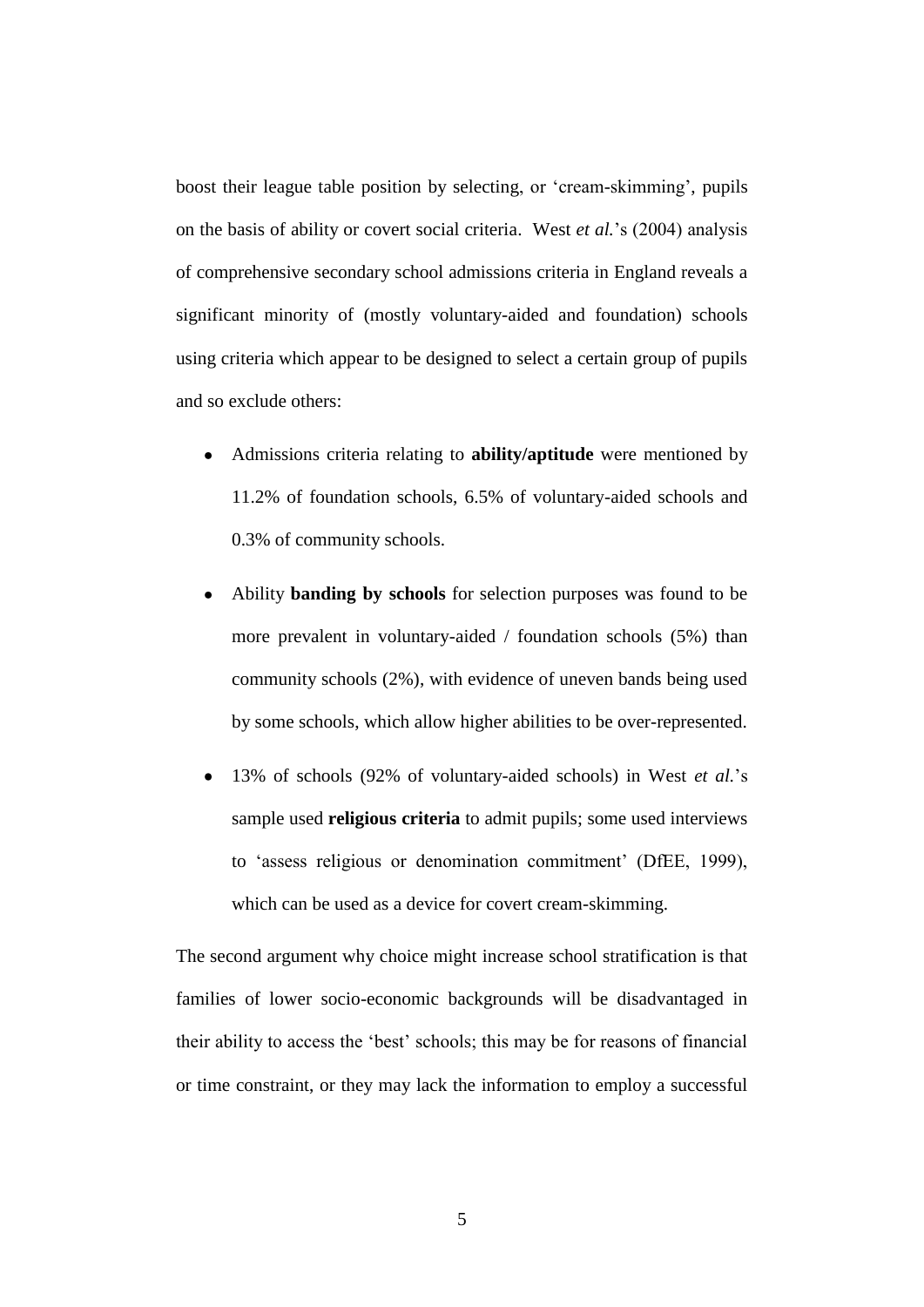school choice strategy. There are now a large number of research studies across many countries concluding that there is a strong association between social class and school choice (e.g. Gewirtz *et al.*, 1995; Hastings *et al.*, 2005; Waslander & Thrupp, 1995; Zanten, 1996). There are many wellfounded explanations for this association which are not explored further in this paper. Crucially though, there is evidence that parents tend to consider the 'best' schools to be those with a high mean pupil ability and socioeconomic status (e.g. Ladd, 2002; Willms & Echols, 1992). This strategy appears rational, not least because the ability of peers influences individual pupil attainment (Feinstein & Symons, 1999; Robertson & Symons, 2003; Zimmer & Toma, 2000), and suggests that those who successfully elect not to attend their neighbourhood school will be attempting to access a superior peer group.

The question of whether school choice policies in England have increased stratification between schools is an empirical question; but the gradual introduction of the policies on a national basis and the lack of historical pupil-level data have made it difficult to use simple longitudinal or crosssectional comparisons to measure a causal relationship between policy implementation and school stratification. Based on current evidence, it is not possible to argue that the average level of school segregation in an LEA has substantially risen, or indeed fallen, since 1988 (Allen & Vignoles, 2006; Goldstein & Noden, 2003; Gorard *et al.*, 2003; Noden, 2000).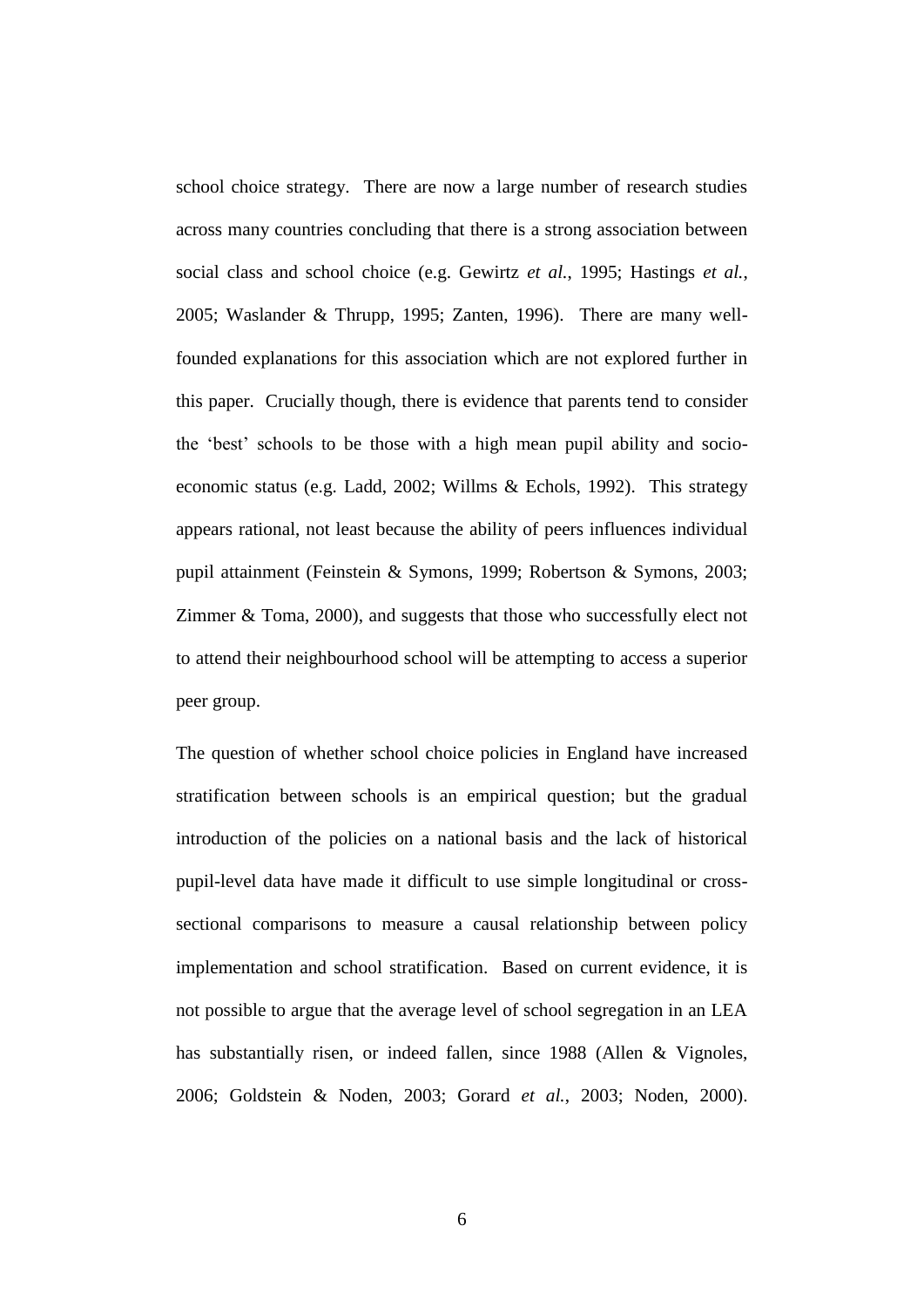However, there is clearer evidence that grammar schools and ownadmissions authority schools are associated with greater levels of school segregation, measured using free school meals eligibility as an indicator of low income (Allen & Vignoles, 2006; Goldstein & Noden, 2003; Gorard *et al.*, 2003). More significantly, two studies have now shown that LEAs with a greater proportion of pupils in voluntary-aided schools have experienced greater growth in segregation between 1994 and 1999 (Goldstein & Noden, 2003) and between 1999 and 2004 (Allen & Vignoles, 2006). Goldstein and Noden find a similar pattern for foundation and grammar schools; Allen and Vignoles (using the later data) do not.

Because this study compares school segregation to a counterfactual proximity allocation of pupils, it is similar in its strengths and limitations to Burgess *et al.* (2006). They try to explain why the magnitude of the difference between residential and school segregation ('post-residential sorting') differs substantially between LEAs. This study moves beyond the scope of their work by analysing the role of own-admissions authority schools in contributing to sorting and also overcomes important methodological concerns regarding a random allocation bias on their measure of post-residential sorting (discussion in the method section).

Unfortunately, the simulated proximity allocation used in this study, while insightful in certain respects, is a poor proxy for the real world experiment for one principal reason: if we abandoned school choice and non-proximity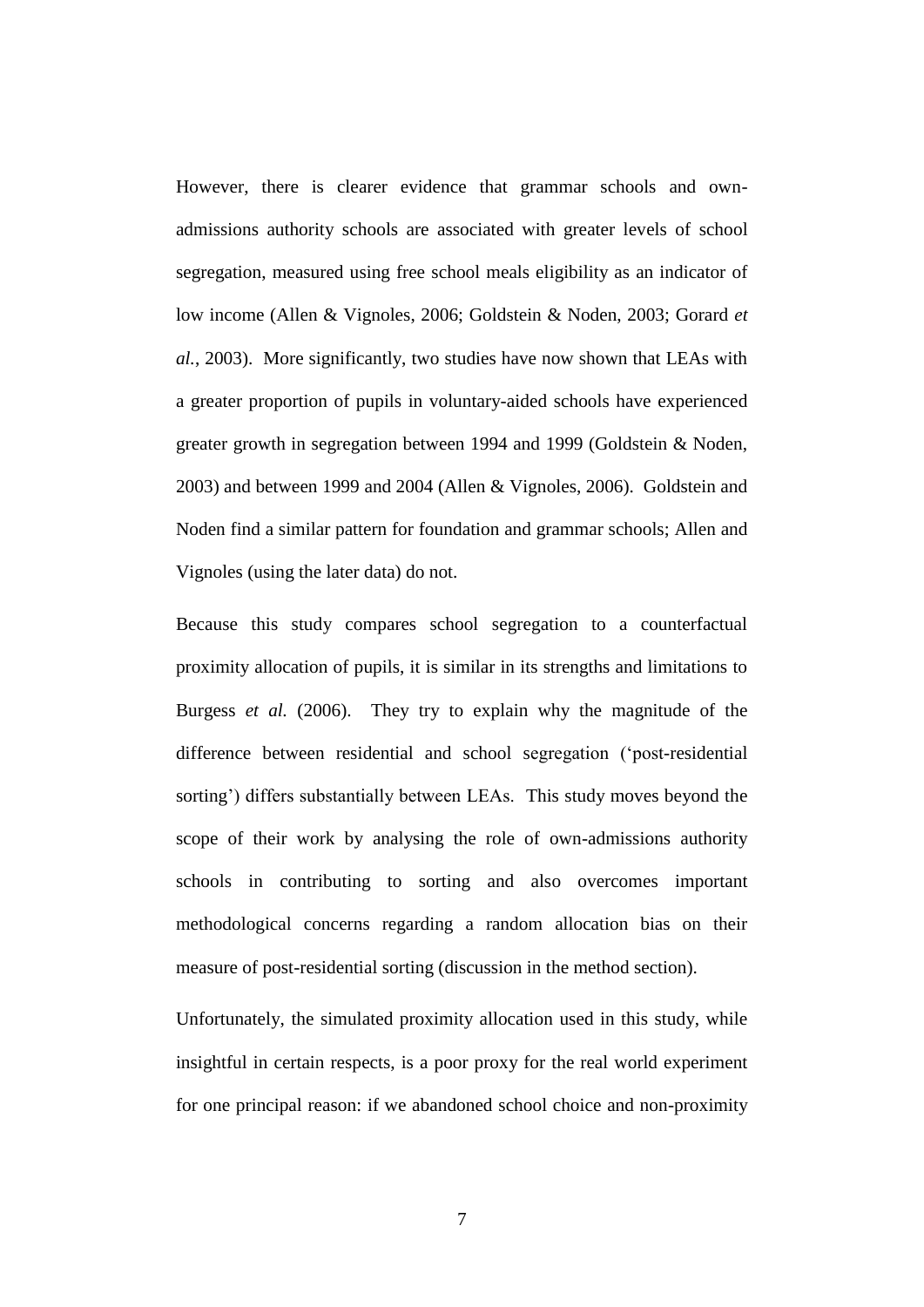admissions criteria in England today, we would expect some reallocation in the housing market as parents move house to attempt to achieve their desired choice of school. In other words, residential levels of segregation are endogenous to the policies under examination in this study. Empirical studies in the US and UK have shown that good schools do cause house prices to rise, (Black, 1999; Gibbons & Machin, 2003, 2006; Leech & Campos, 2001), but no estimates exist as to the size of the endogeneity bias on residential segregation in our data. Specifically, it is not clear the extent to which school choice reduces the need of parents to locate close to a good school, given the outcome of the English school choice process is highly uncertain for a family. This means that when an association between a policy and the size of post-residential sorting is measured, we can go no further than infer that the policy has increased school segregation *or* reduced residential segregation (or both).

## **Data**

Data for English school pupils is drawn from the National Pupil Database (NPD). This combines attainment data for pupils in Key Stage tests at ages 7, 11, 14 and 16 with a limited range of pupil characteristics, collected from schools in January each year. The 463,117 pupils in this analysis were in year 9 (age 13/14) in 2002/3. Using a cohort in year 9 (rather than year 7) has the advantages that it means every student in England will have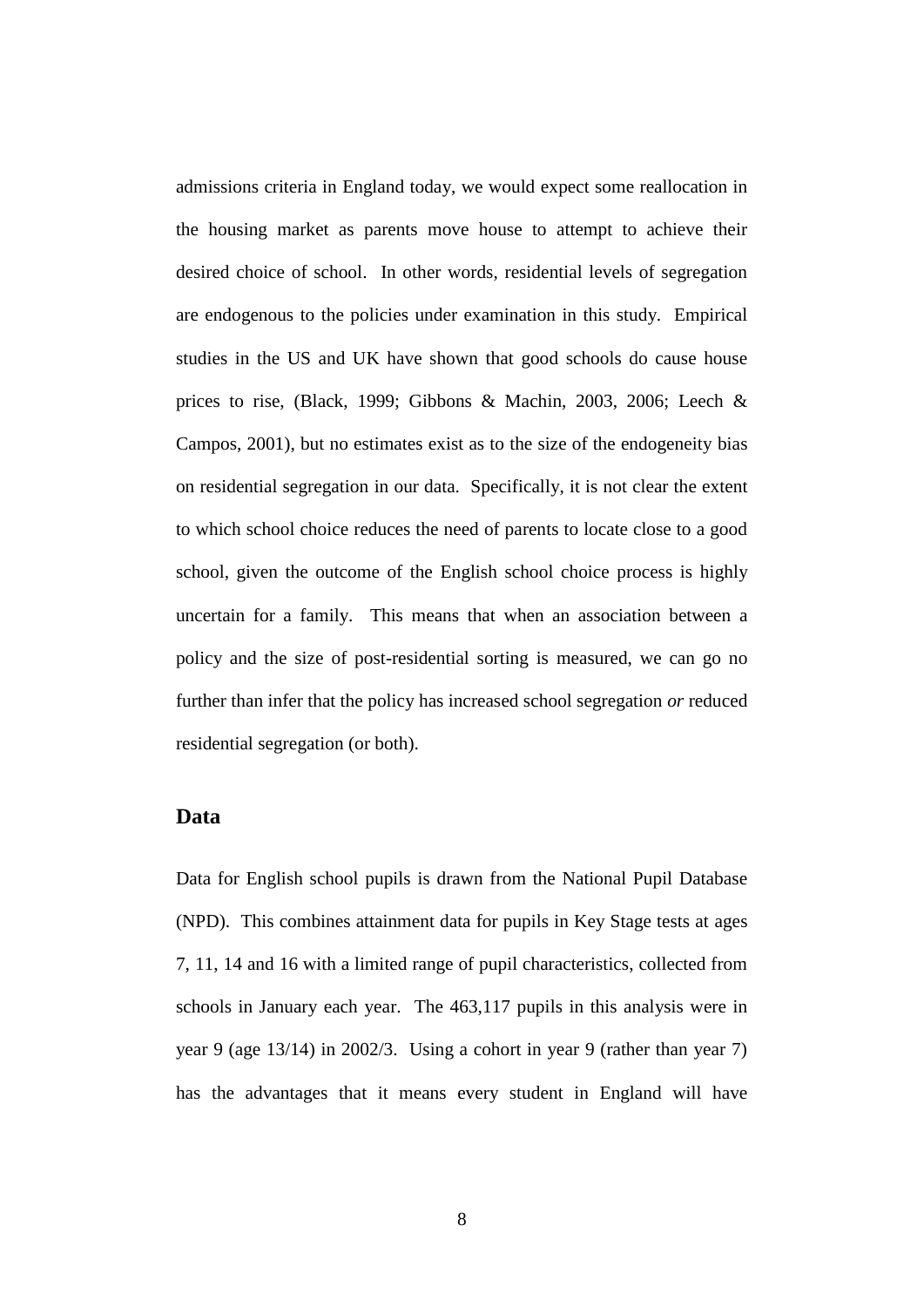completed the secondary admissions process, $<sup>1</sup>$  though there is a risk that the</sup> pupil has moved house since year 7 so the postcode used in this study will not relate to residential location at the point choice was made. Though the dataset could be considered to be a population rather than a sample, certain pupils do not form part of this study (namely those at private schools, special schools, hospital schools, detention centres, all boarders, pupils on the Isles of Scilly and Isle of Wight). Key descriptors of all variables used in this study are in Table 1.

The main drawback of using NPD is that it does not provide a good indicator of the socio-economic status of the child, so this study relies on eligibility for free school meals (FSM) as an indicator of low income.<sup>2</sup> Richer geo-demographic data such as Indices of Multiple Deprivation and Acorn household type indicators are available via the pupil postcode in NPD, but these refer to the average characteristics of the street or area and not the family characteristics directly, which renders them unusable for this study. For example, the presence of a faith school in a town might allow a church-going family to purchase a less expensive house in the catchment area for a community school with a deprived intake, knowing that their children would attend the faith school. Geo-demographic data is therefore likely to systematically underestimate the socio-economic characteristics of this family, thus biasing all parameters of interest in this particular study. The pupil prior attainment (known as 'ability' in this study) variable is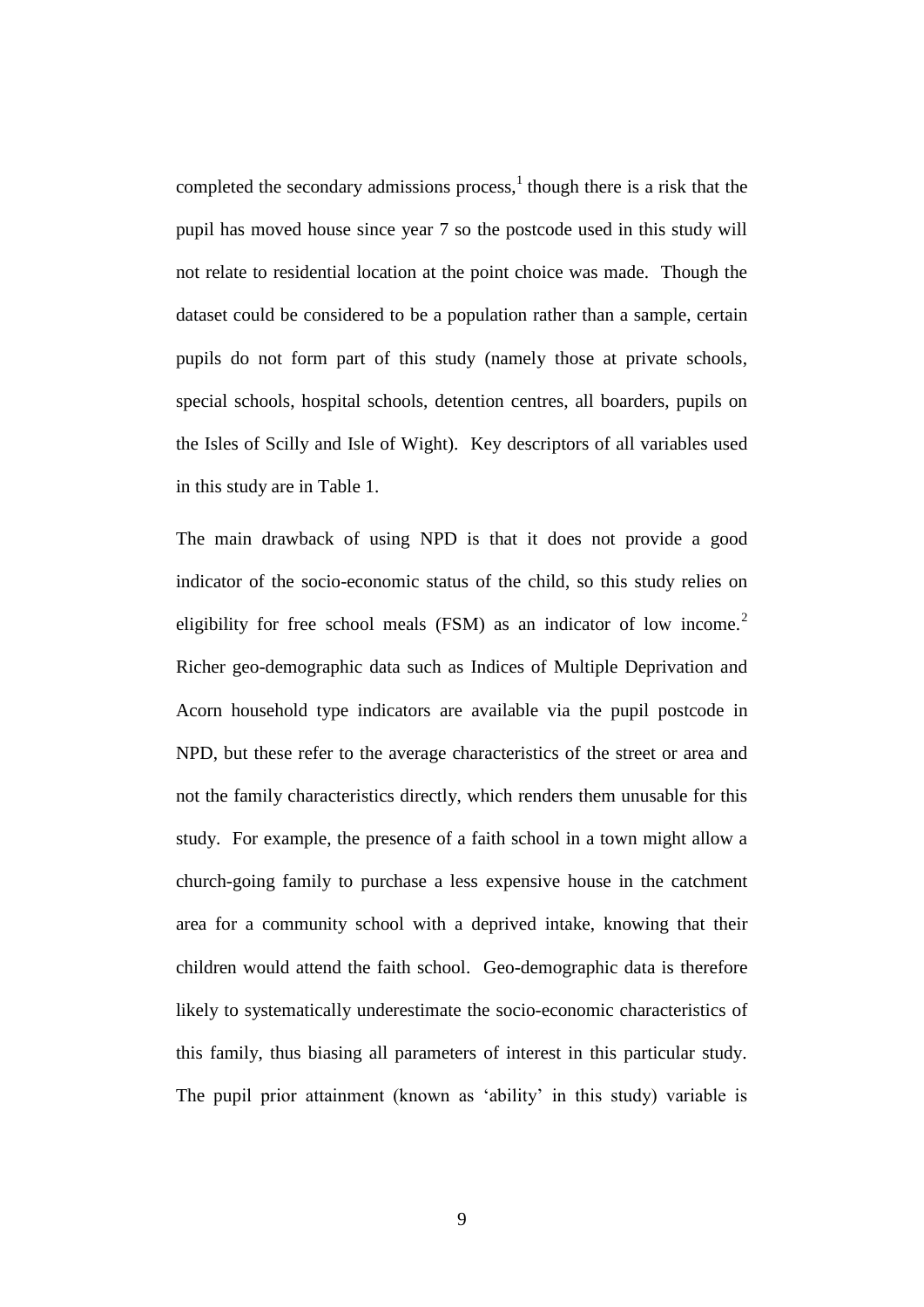constructed from the average Key Stage 2 (KS2) mark of the child in maths, English and science. Pupils sit these tests in primary school at age 11, so scores are independent of secondary school effectiveness. Documentation of the construction of this continuous variable (where marks are recalibrated as fractional equivalents of levels) can be found in Levačić *et al*  (2005). Binary indicators for whether a pupil is in the top quintile by ability and lowest quintile by ability are also used.

Pupil and school postcodes are used to place each pupil's school and home address on an OS grid location to within 1 metre of the mean postcode position and within 100 metres of the pupil's home address. The neighbourhood that the pupil lives in is identified by the nested statistical areas known as Middle Super-Output-Areas (SOAs), Lower SOAs and Output-Areas (OAs). Middle SOAs contain an average of 78 Year 9 pupils; Lower SOAs contain an average of 17 Year 9 pupils; and OAs contain an average of less than 4 Year 9 pupils. These SOAs are intended to contain an approximately equal number of pupils, which makes them superior to administrative boundaries such as wards.

The 3,071 schools in the dataset are identified by whether they are a grammar, foundation (non-grammar and including City Technology Colleges), voluntary-aided (VA) (non-grammar) or single sex school. The default school is a Community (LEA controlled) comprehensive school.<sup>3</sup> VA schools are usually owned by churches (two-thirds of which are Roman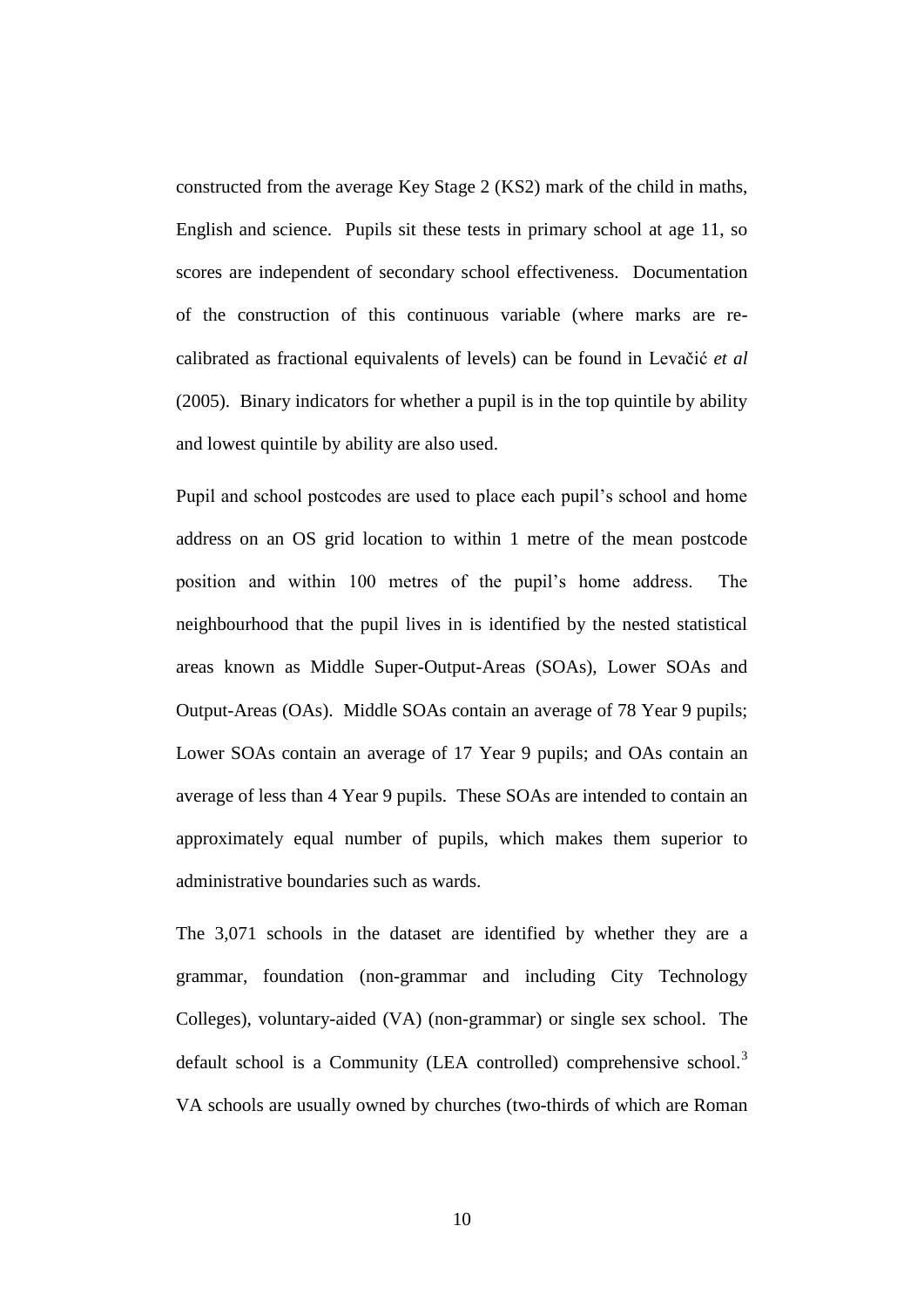Catholic), and control their own admissions criteria; foundation schools are usually owned by their governing bodies, again controlling their own admissions criteria.

LEA-level data from the 2001 census is used to calculate the population density of the area, the proportion of families that are lone parent households and the proportion of families where no parent is employed. Other census indicators for skills levels in the area were tested but not used in the final analysis.

-----------------------------

*Insert table 1 about here*

-------------------------------

# **Method**

#### *A counterfactual to current school admissions*

The policies we label as 'school choice' policies in the UK are all intended to reduce the strength of the relationship between place of residence and school attended. Therefore, one possible counterfactual to these policies is the administrative allocation of pupils to school based solely on a proximity admissions criterion. This study tests two key propositions. First, that the amount of pupil mobility in an LEA depends on the ability of parents to access a non-proximity school. This in turn is related to: <sup>4</sup>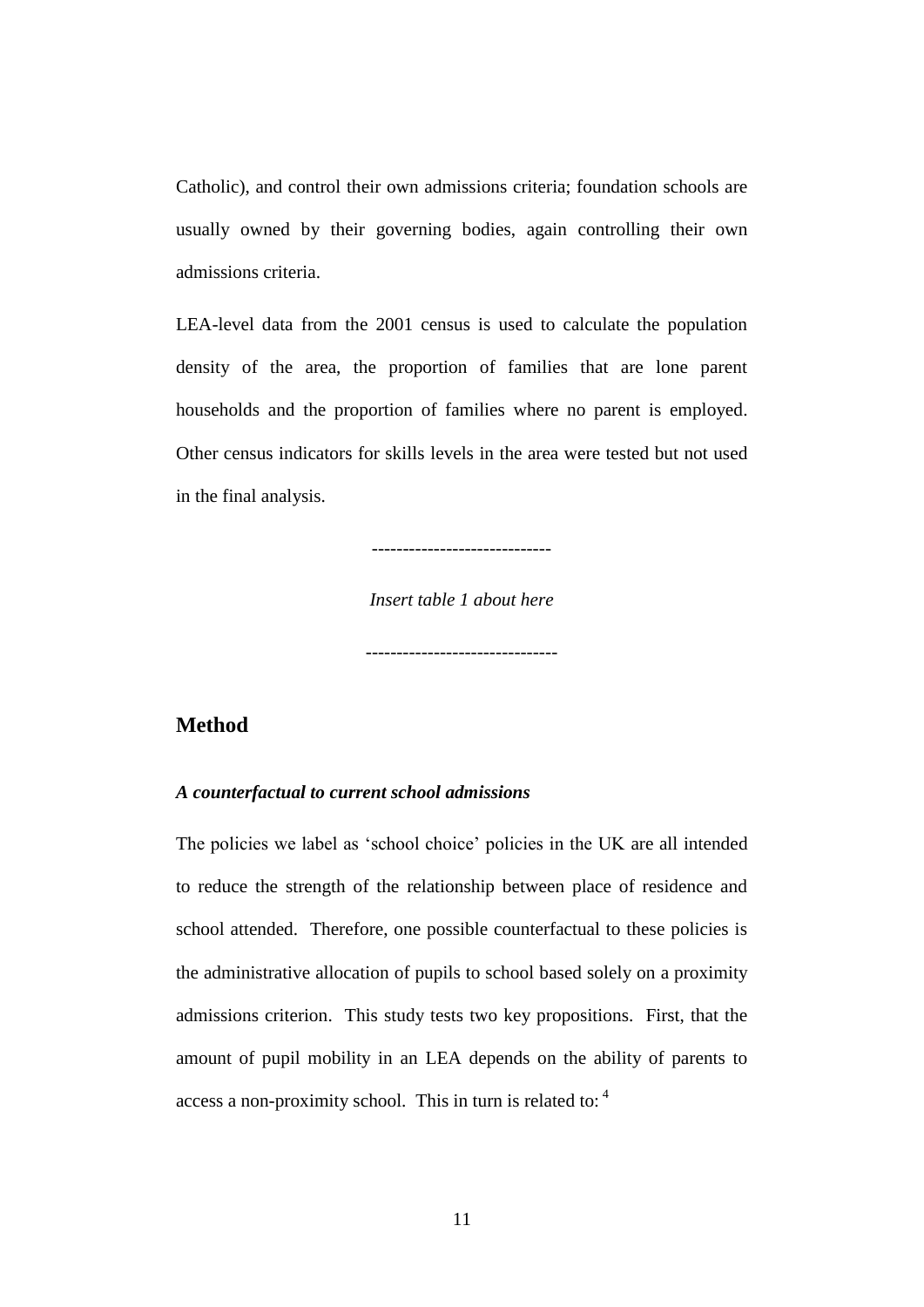- population density in the LEA, which indicates the size of the potential choice set for parents;<sup>5</sup>
- the proportion of lone parent families and families where no one works in the household;
- the proportion of schools in the LEA who may be using nonproximity oversubscription criteria, i.e. grammar, VA (nongrammar) and foundation (non-grammar) schools.

Second, that the difference in the level of current school segregation relative to segregation under the proximity allocation will be greatest where grammar, VA and foundation schools exist. This may be because oversubscription criteria at these schools tend to favour higher income or ability pupils. Alternatively, this may be because school choice strategies differ by social background of family.

If this second proposition holds, we can then infer that the *potential* to reduce school stratification via a policy intervention that institutes a strict proximity policy is greatest in areas with many grammar, VA and foundation schools. However, we must accept that residential sorting may rise in response; therefore gains in school integration may represent an upper bound.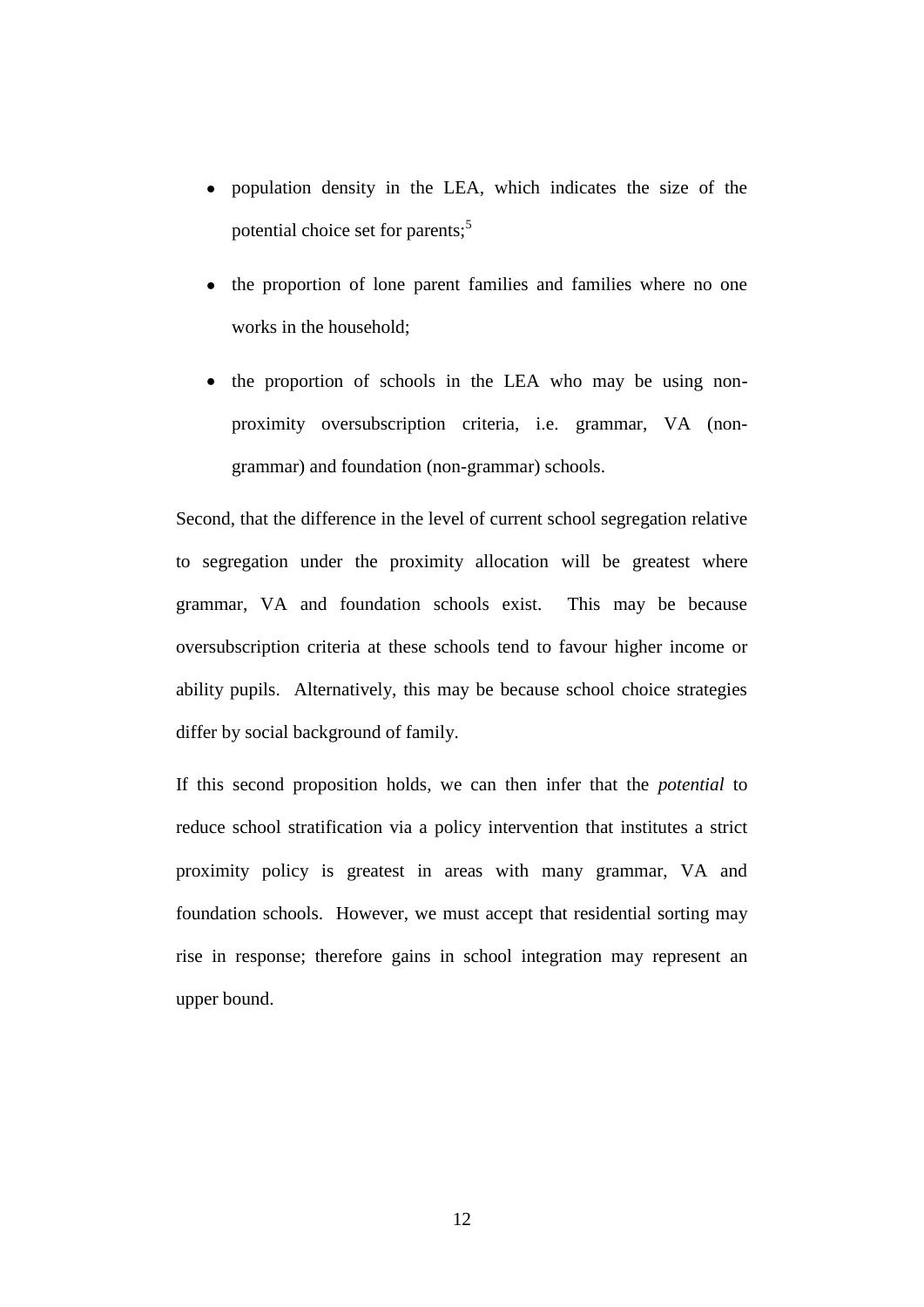The proximity counterfactual is created by computer using the OS grid references for pupil and school addresses in the dataset using the following rules:

- 1. all schools must fill their places on the basis of proximity, with a strict preference for pupils who live closer to the school. All other school admissions criteria at schools are removed (though single sex schools remain single sex);  $6<sup>6</sup>$
- 2. school capacity is set as either the current official school capacity or the size of the current pupil intake, whichever is greater;<sup>7</sup>
- 3. no parents will be allowed to exercise choice to attend another school, even if that school has spare capacity;<sup>8</sup>

The simulation presented in this report is a two-sided Priority Matching Mechanism (see Roth, 1984, for more details): $^{10}$ 

- 1. The first round identifies each pupil's nearest school and distance from home and pupils are allocated to it, provided that there is enough spare capacity for them. If there are more pupils for whom it is the nearest school than there are places available, only those nearest are allocated.
- 2. At the end of the first round, 84% of pupils have been allocated to their nearest school. 1,271 of the 3,071 schools (41%) are full to capacity and will therefore be excluded from future iterations.

13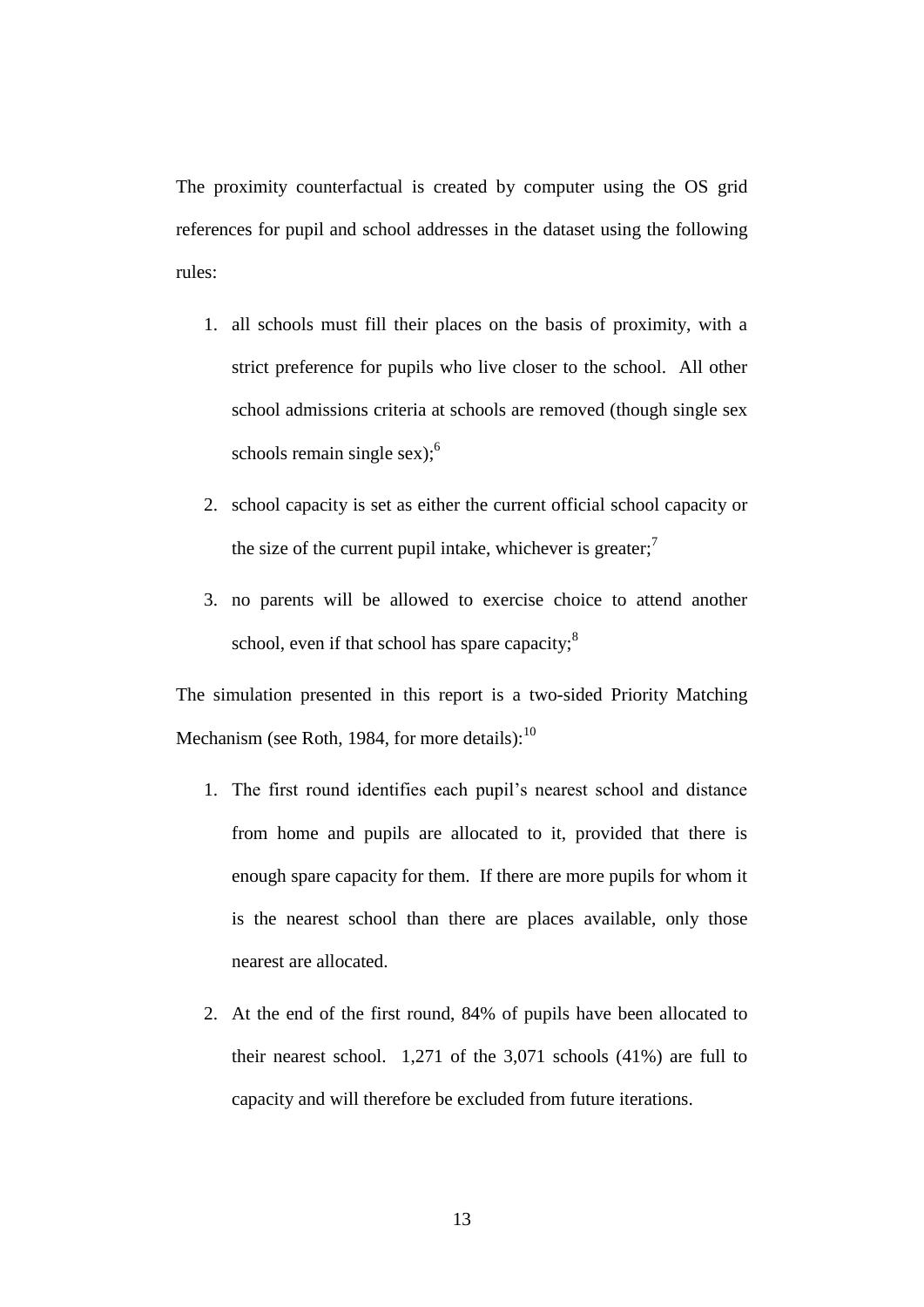3. The second round is similar, but with fewer spare places left at schools and only 16% of pupils. The nearest school for each unplaced pupil – out of the schools with remaining space – is identified. Again, pupils are allocated to the nearest school if there is enough space to accommodate them, with priority given in strict order of proximity.

The process must be repeated 9 times to allocate all pupils to a school. At the end of the process there are still 33,845 empty spaces at schools (7% of all places available at the start of the allocation) because there is spare capacity in the system. Table 2 summarises the key details of distances travelled by pupils who are allocated at each stage of the procedure.

-----------------------------

*Insert table 2 about here*

-------------------------------

The simulation does not intend to replicate a real-world situation since this type of strict proximity allocation – without, for example, grammar schools and church schools - has never existed in England. Even where proximity is now the over-riding allocation principle in an area, many LEAs continue to use catchment areas to aid planning and certainty of the allocation process for parents. It is simply suggested that this simulation provides a valid mechanism for examining the stratification implications of current student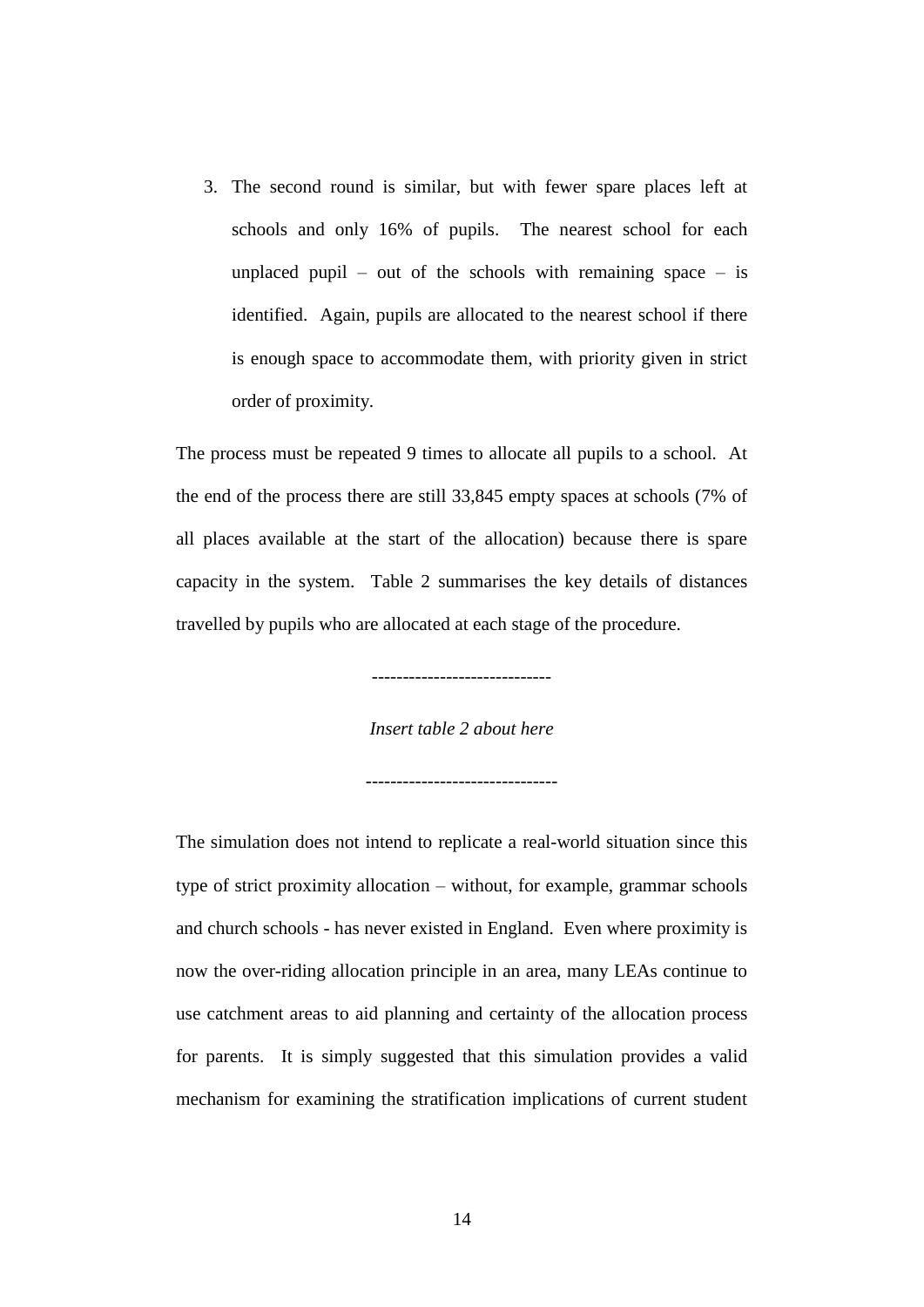sorting. This claim is made on the basis that only a tiny proportion of the 463,117 pupils are required to make unreasonable journeys in the allocation.<sup>11</sup>

Given that almost all grammar and VA schools existed prior to the 1980s, two additional simulations are used to provide a better indication of the possible role of 'new choice' or post-1988 policies in changing pupil sorting. The three simulations are referred to as:

**Proximity I**: the proximity allocation where no schools retain current pupils (this is the principal simulation and is described above).

**Proximity II**: a proximity allocation where grammar schools retain current pupils (to generate an estimate of between-comprehensive pupil sorting).

**Proximity III**: a proximity allocation where grammar and VA schools retain current pupils (to generate an estimate of between non-faith comprehensive pupil sorting).

## *Measuring differences in segregation*

Since the outcome of interest in this study is the stratification of a local education market under different scenarios, it is necessary to geographically define the market. This study principally relies on LEAs as the area of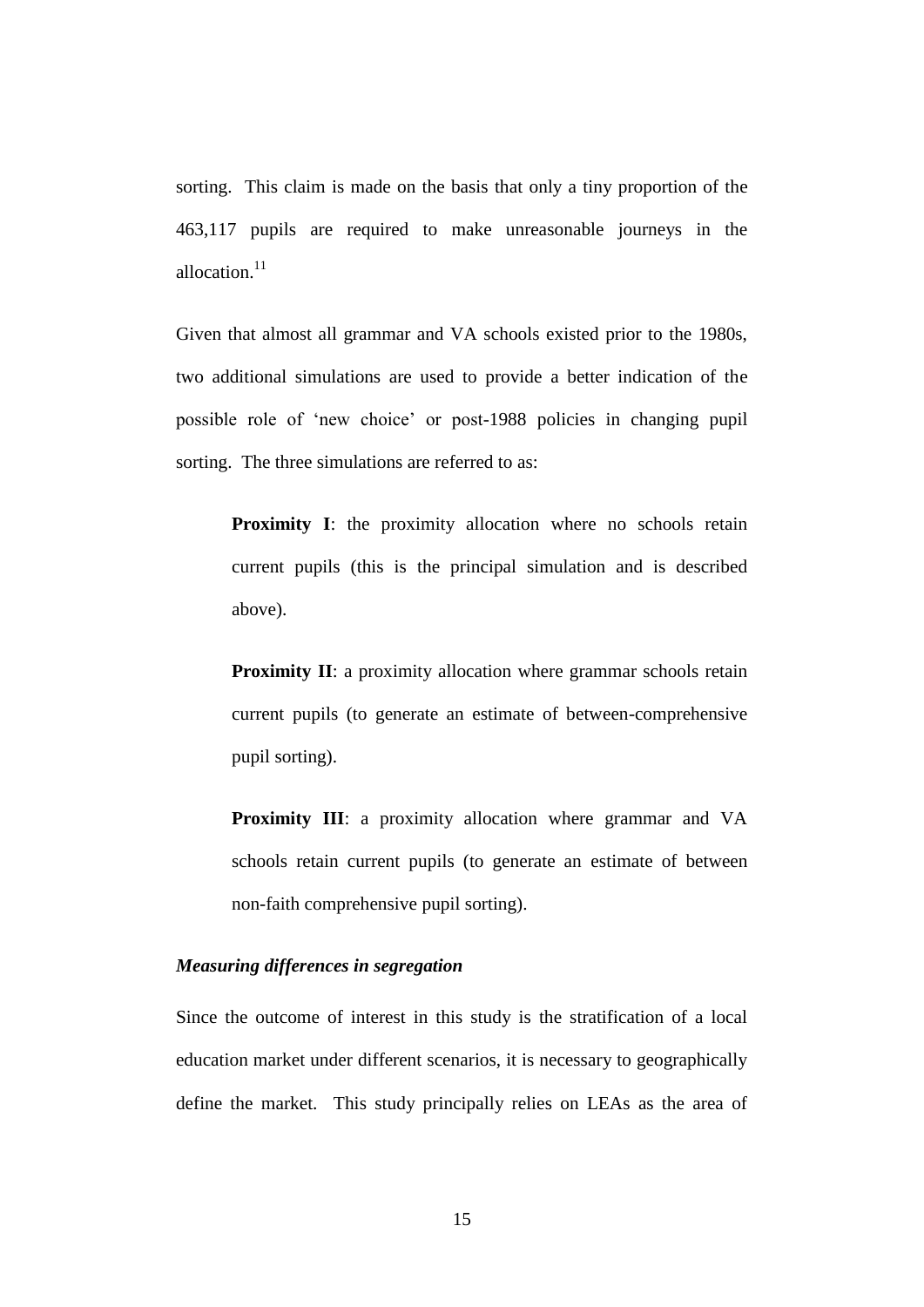analysis, despite the high levels of cross-LEA movement between certain LEAs, particularly those in London. The *simulation* allows pupils to attend their nearest school, even if it is in a different LEA to their home or current school. However, the measurement of LEA-level segregation in the actual data versus the proximity allocation will often involve slightly different sets of pupils.<sup>12</sup>

Segregation (i.e. the numerical measure of the stratification between two groups) between schools in an LEA is measured using the index of dissimilarity (D). In the context of segregation between schools by free school meal eligibility, measured at LEA level, the formula for D is:

$$
D = \frac{1}{2} \sum_{i=1}^{I} \left| \frac{fsm_i}{FSM} - \frac{nonfsm_i}{NONFSM} \right|
$$
 (1)

where there are I schools in the LEA; school i has *fsm<sup>i</sup>* pupils eligible for free school meals and *nonfsm<sup>i</sup>* pupils who are not eligible for free school meals. In the LEA as a whole, FSM pupils are eligible for free school meals and NONFSM pupils are not eligible for free school meals.

Segregation by FSM eligibility, by top 20% ability and by the lowest 20% ability is measured using D. In addition the intra-class correlation (ICC) of a continuous measure of KS2 ability between-schools in an LEA is used as a further estimate of segregation, where  $ICC = 1$  indicates that schools are fully stratified because there is no within-school variation in ability and ICC  $= 0$  indicates that schools are fully integrated by ability because there is no between-school variation in ability.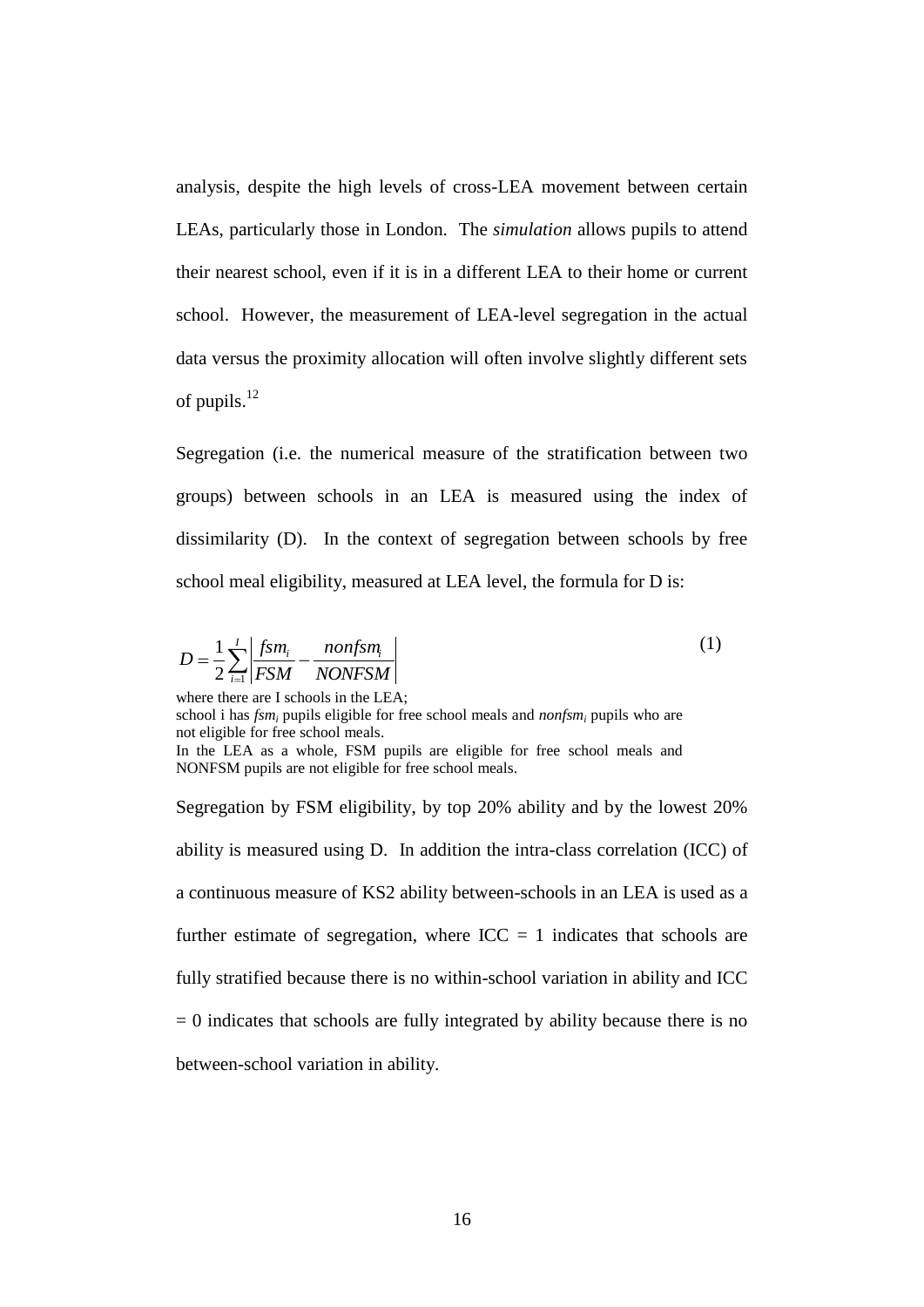This study seeks to account for differences in the level of actual segregation between schools, seg<sup>real</sup>, versus the level of segregation under the proximity allocation,  $seg<sup>prox I</sup>$ . It is hypothesised that the size of this difference will relate to the level of pupil mobility (i.e. the proportion of pupils who are not currently educated in their proximity allocation school) in LEA i, but also structural features of the quasi-market:

$$
seg_i^{real} - seg_i^{proxI} = \beta_{0i} + \beta_{1i} mobility_i + \varepsilon_i
$$
\n
$$
seg_i^{real} - seg_i^{proxI} = \beta_{0i} + \beta_{1i} populationity_i + \beta_{2i} grammar_i + \beta_{3i} VA_i + \beta_{4i} foundation_i + \varepsilon_i
$$
\n(2)

Given the segregation index is 0-1 bounded, there is no clear *a priori* reason to favour the measurement of post-residential sorting as the absolute difference in the value of the segregation indices (seg<sup>real</sup> - seg<sup>prox I</sup>) over the proportionate difference in the value of the segregation indices (seg<sup>real</sup> /  $seg<sup>prox I</sup>$ ). The rank of LEAs on both the absolute and proportionate measures of post-residential sorting will be sensitive to the segregation index chosen. So, both are tested and the absolute difference is selected on the basis that it provides more consistent regression results.

The properties of D and the rationale for its use can be found elsewhere (e.g. Allen & Vignoles, 2006), but there are two properties that are highly relevant to its use as a dependent variable in a regression and therefore warrant mention here. First, D incorporates a linear payoff criterion to unevenness in the distribution of FSM pupils across schools (Zoloth, 1976).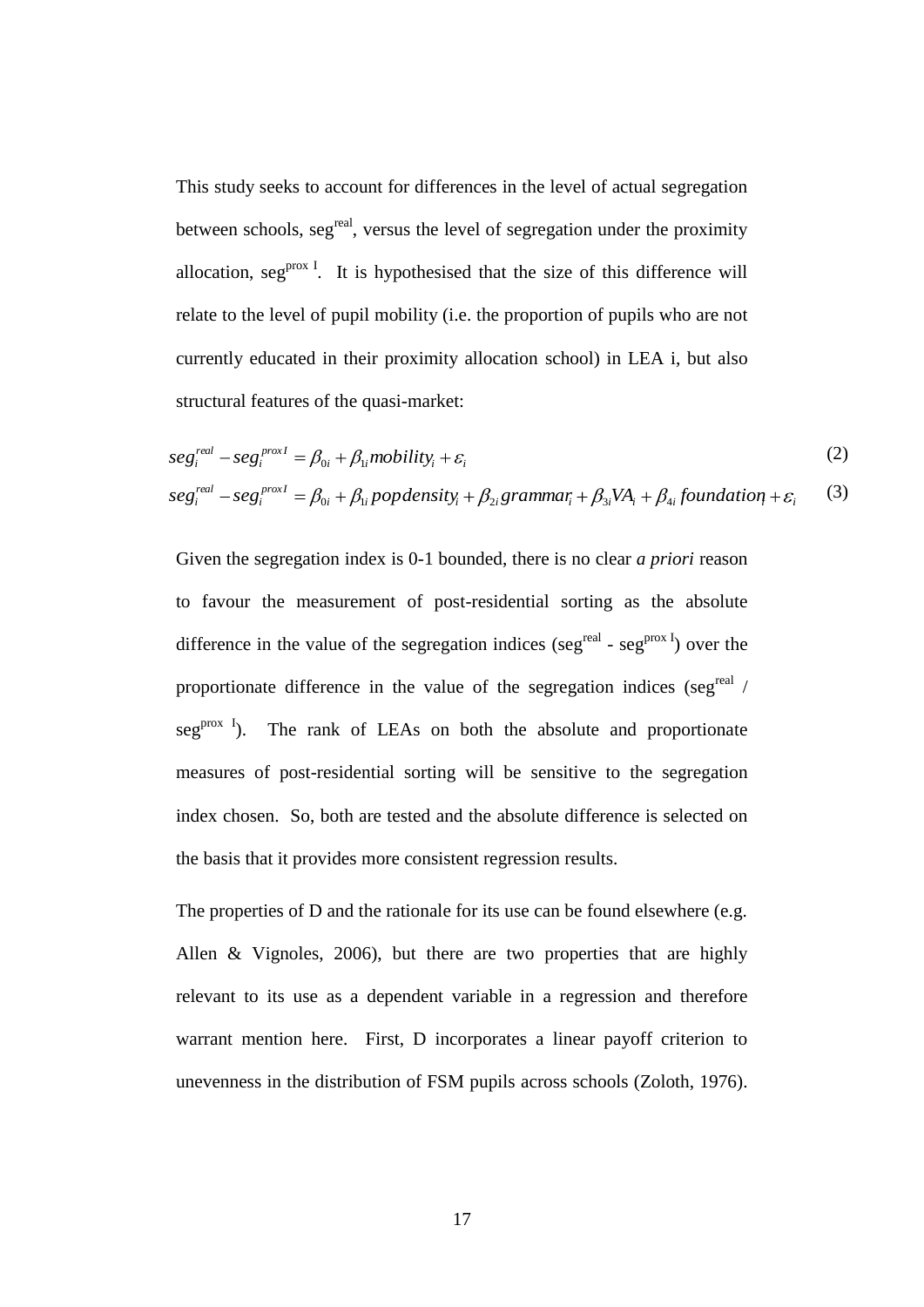If we believe that the effects on social welfare of schools' having different FSM proportions are non-linear, then D can provide us a broadly acceptable ordinal ranking of segregation but an inappropriate cardinal measurement of amounts of segregation. The robustness of results to this issue can be mitigated to some extent by replication of results using an index, such as the Square Root index (Hutchens, 2004), with a highly non-linear payoff criterion. These robustness tests are not reported in this paper, but are available from the author.

A second issue is that the value of segregation under a random allocation of pupils to schools will be significantly greater than zero because a single school cohort is quite small, and this is generally an issue where a segregation index is used as the dependent variable in a regression (Carrington and Troske, 1997). This is known as the 'random allocation bias', the size of which is a function of the size of the LEA, the number of schools in the LEA and the overall FSM proportion in the LEA (Cortese *et al.*, 1976). Randomisation tests (available from author) show that the variation is the size of the random allocation bias between LEAs is substantial in all single cohort NPD datasets and therefore potentially invalidates all existing NPD segregation research that cannot account for this. The random allocation bias is overcome in the specifications described above because the size of the bias will be almost identical for seg<sup>real</sup> and  $seg<sup>prox I</sup>$  (since their margins should be approximately the same in the LEA),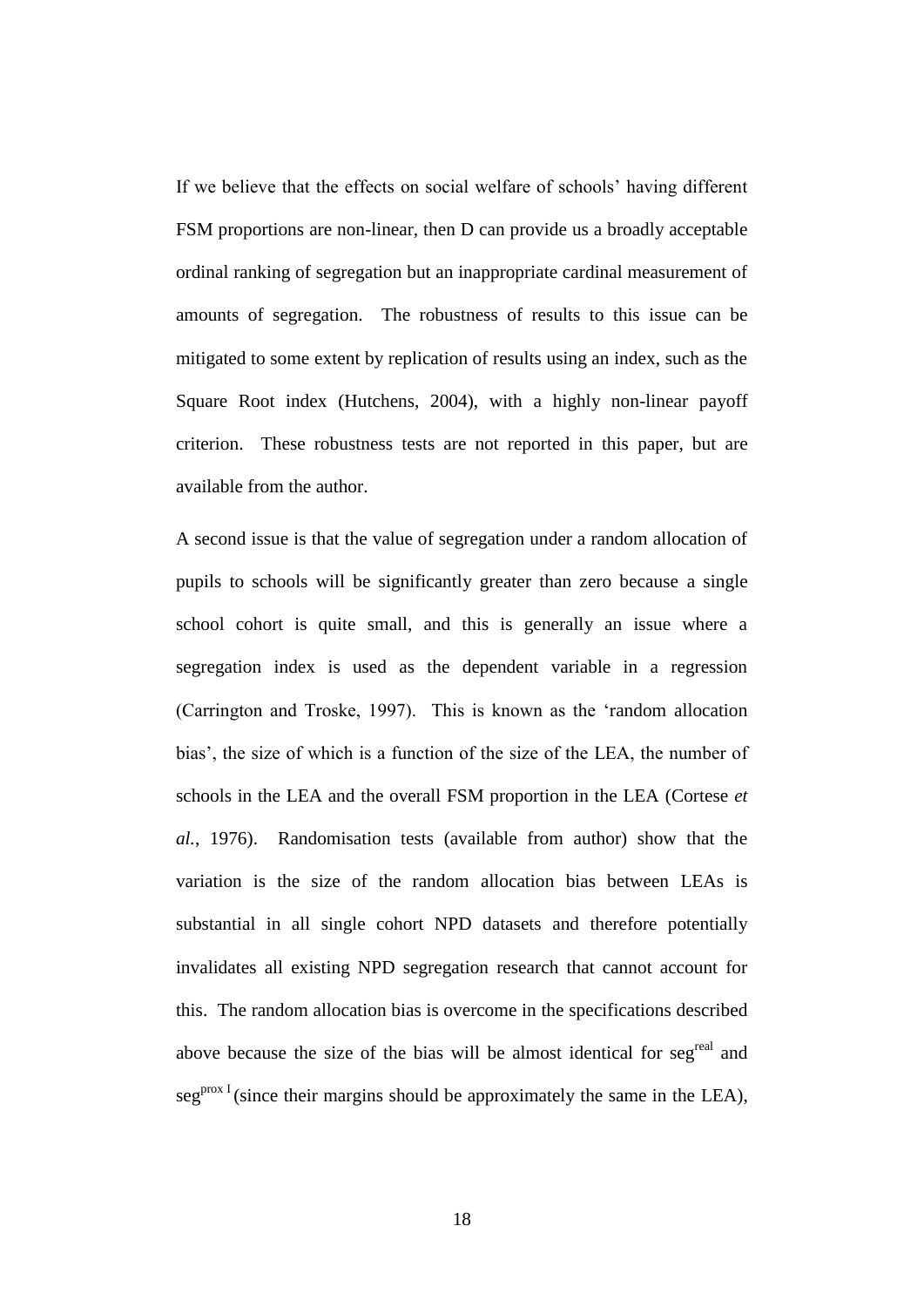thus removing the influence of the bias on the dependent variable seg<sup>real</sup> - $\mathrm{seg}^{\mathrm{prox I}}.$ 

# **Results**

## *The level of pupil mobility in LEAs*

The term mobility in this analysis means the extent to which pupils attend a different school to their current school in the proximity allocation. If the year 9 pupils in this simulation were re-allocated to schools on the basis of strict proximity, 52% of pupils would be placed in a different school to their current school. This is consistent with Burgess *et al.*'s (2006) indication that approximately half of all pupils currently attend their nearest school. The median pupil's distance to school under a proximity allocation would be just 64% of the length of their current journey.

Levels of pupil mobility differ substantially by LEA, as shown in Figure 1. Not surprisingly, high mobility LEAs are largely located in or around London, with 86% of pupils in Lambeth schools, for example, not attending the school they would be under the proximity allocation. Manchester, Liverpool and Birmingham also have high levels of pupil mobility. By contrast, areas where very little pupil mobility currently appears to be exercised are more rural, for example Leicestershire (mobility  $= 15\%$ ), East Riding of Yorkshire (23%), Rutland (24%) and Cambridgeshire (27%).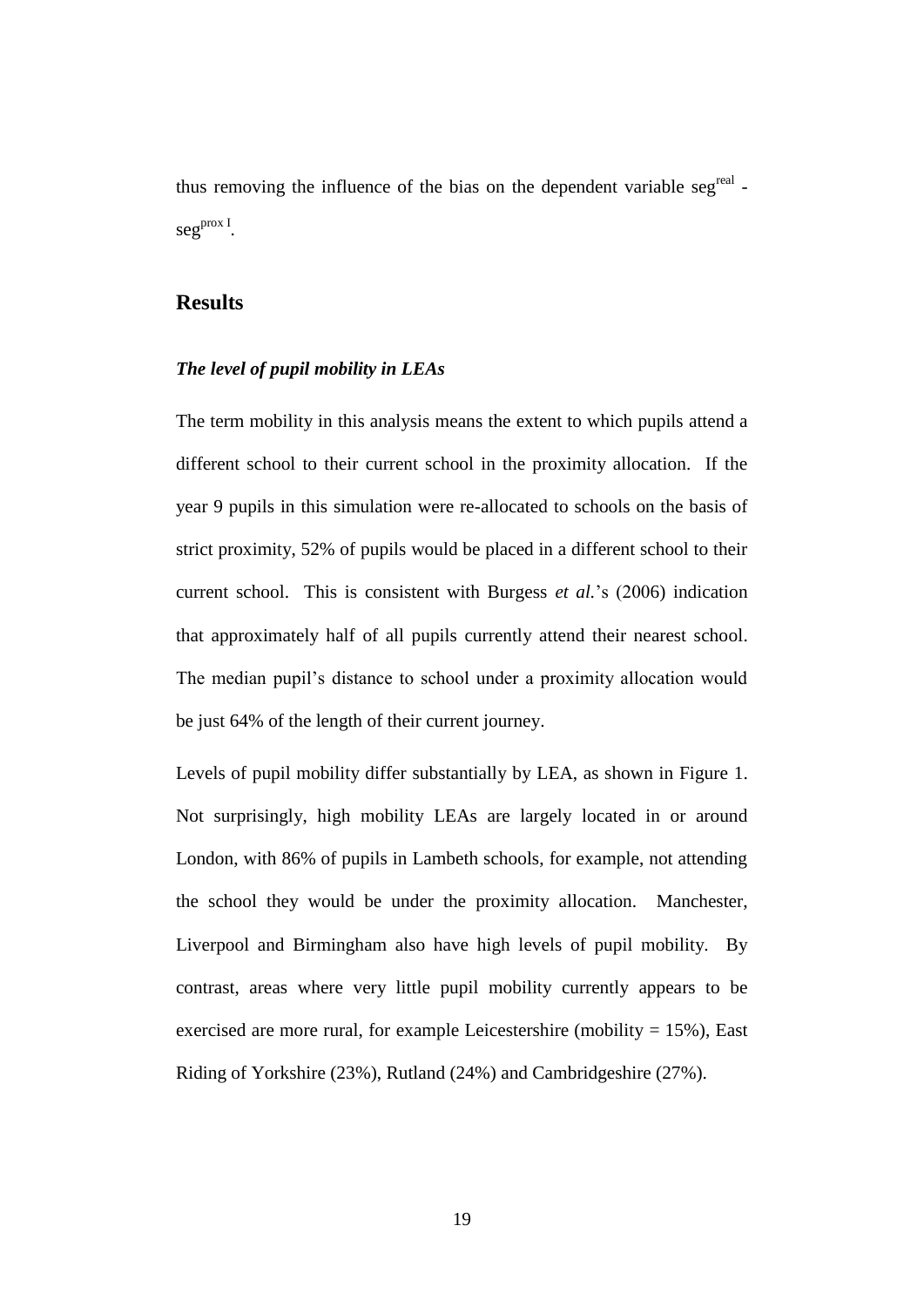#### *Insert figure 1 about here*

-------------------------------

-----------------------------

Table 3 shows the estimates from the regression to test whether pupil mobility in an LEA is associated with particular school or population characteristics. The overall model explains 75% of the between-LEA variability in the proportion of pupils who are not at their proximity school; population density and all school type variables are significant at 1%. The size of the effect of grammar schools and VA schools is approximately the same, which is logical since neither tends give priority to pupils on the basis of proximity. Though the foundation school coefficient is significant, the size of the effect on pupil mobility is very small: if 25% of pupils in an LEA are at foundation schools, mobility would be estimated to increase by just 2.5 percentage points. The effect of population density is so strong that an urban LEA with only community comprehensives might have higher pupil mobility than a very rural area with grammar schools.

-----------------------------

*Insert table 3 about here*

-------------------------------

Fifty-two percent of pupils do not attend their proximity school, yet figure 2 uses additional simulations and analysis of the pupil's neighbourhood to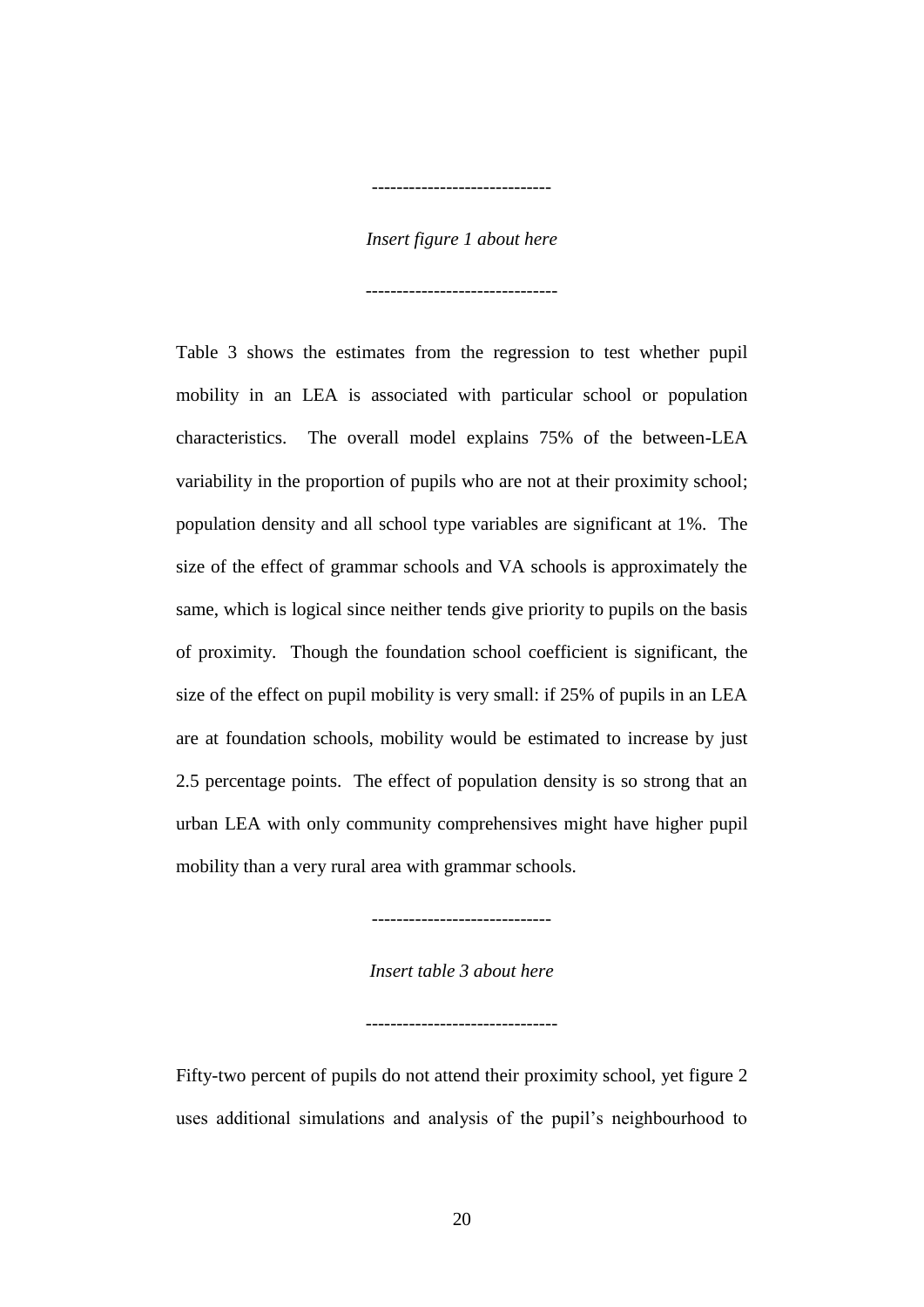establish that the destinations of only around one in five pupils *might* have been affected by post-1988 choice policies (this estimate ignores the possibility that changes in capacity at schools have altered the 'neighbourhood' school for some pupils). It estimates this because many of these 'sorting' pupils are at grammar or VA schools or are likely to be at the *de facto* neighbourhood school, but this is not identified by the simulations.

*Insert figure 2 about here*

-------------------------------

-----------------------------

15 percent of pupils in England are attending a grammar (3%) or VA school (12%), and this is not their proximity school. 6 percent of pupils attend their proximity *non-faith comprehensive* (or secondary modern) school, i.e. the proximity school in Proximity I is actually a grammar or VA school. 5 percent of pupils are attending the same school as the majority of pupils living in their Middle SOA (or neighbourhood). We can assert that these pupils are highly likely to be attending a designated catchment area school, or they are attending a school under a proximity criterion. An additional 4 percent of pupils are probably at their school on the basis of catchment/proximity criterion because they attend the same school as the majority of pupils in the Lower SOA where they live. Since the Lower SOA is smaller than the Middle SOA, this identifies a set of pupils where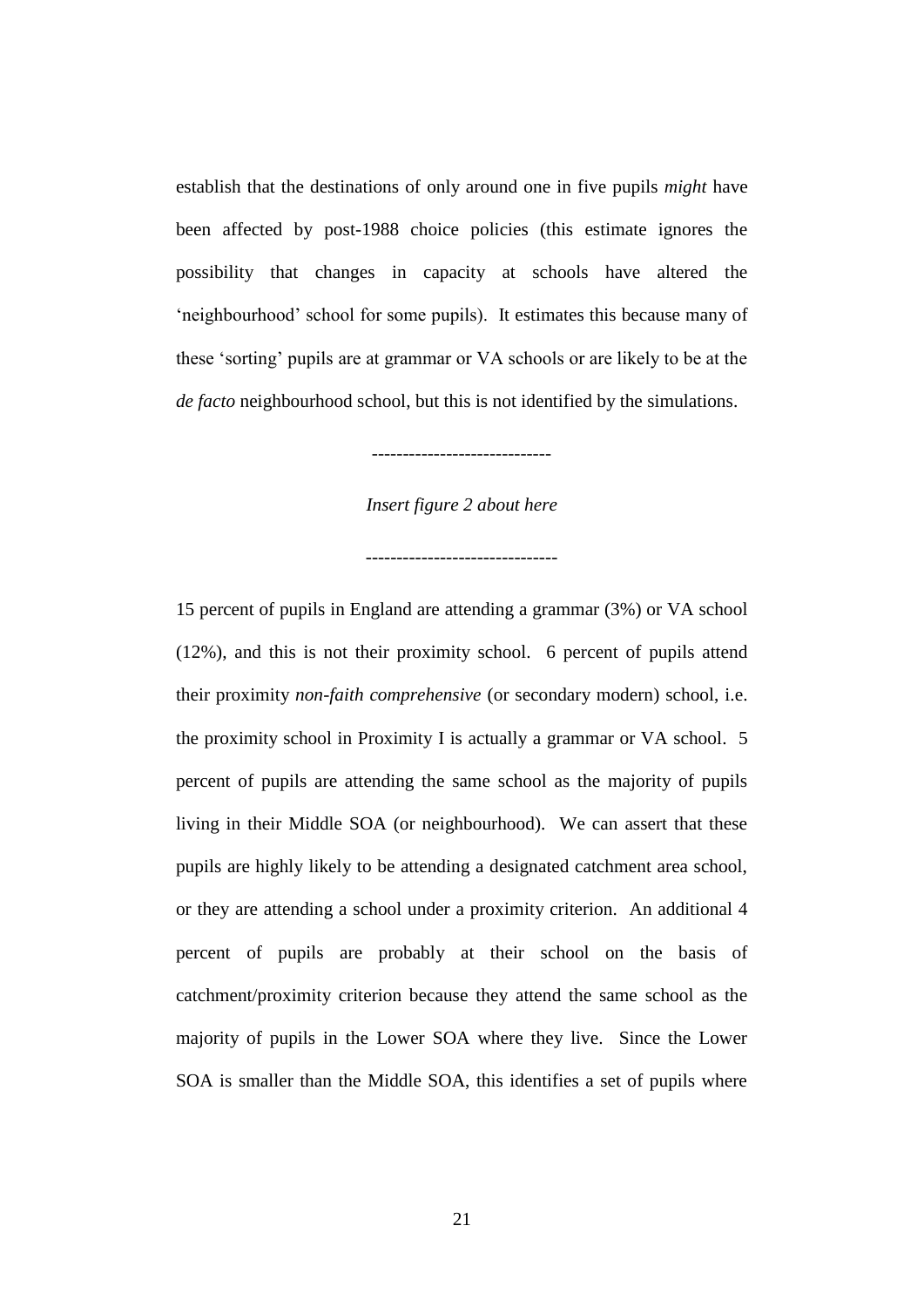the Middle SOA is crossing the catchment boundaries for more than one school. However, the use of the lower SOA (which is a small area so can have a homogenous social mix) presents a risk of mis-classification of pupils, so it might be the case that all the pupils in the SOA are successfully 'exercising choice' to attend a school far away from their homes.

This analysis shows us that more than half the pupils who are not attending their proximity school are either highly likely to be at a neighbourhood school or they are 'choosing' not to based on criteria available to parents before 1988 (i.e. grammar and faith schools). Whereas Burgess *et al.* (2006) suggested that there is a high level of choice in England because 50% of pupils are not at their nearest school, this research places an upper bound on pupil mobility due to the new choice policies of 22%. This appears to be more in-line with the only existing study to model exact catchment areas, which found pupil mobility of around one-third in an LEA with some grammar schools (Parsons *et al.*, 2000).

Unfortunately, this analysis allows us to do no more than speculate about why the remaining 22% of pupils are not at their proximity school. These pupils are more likely to live in London (where they make up 34% of all London pupils) and are not, on average, attending schools with a superior social mix or ability of intake to their proximity allocation school. We can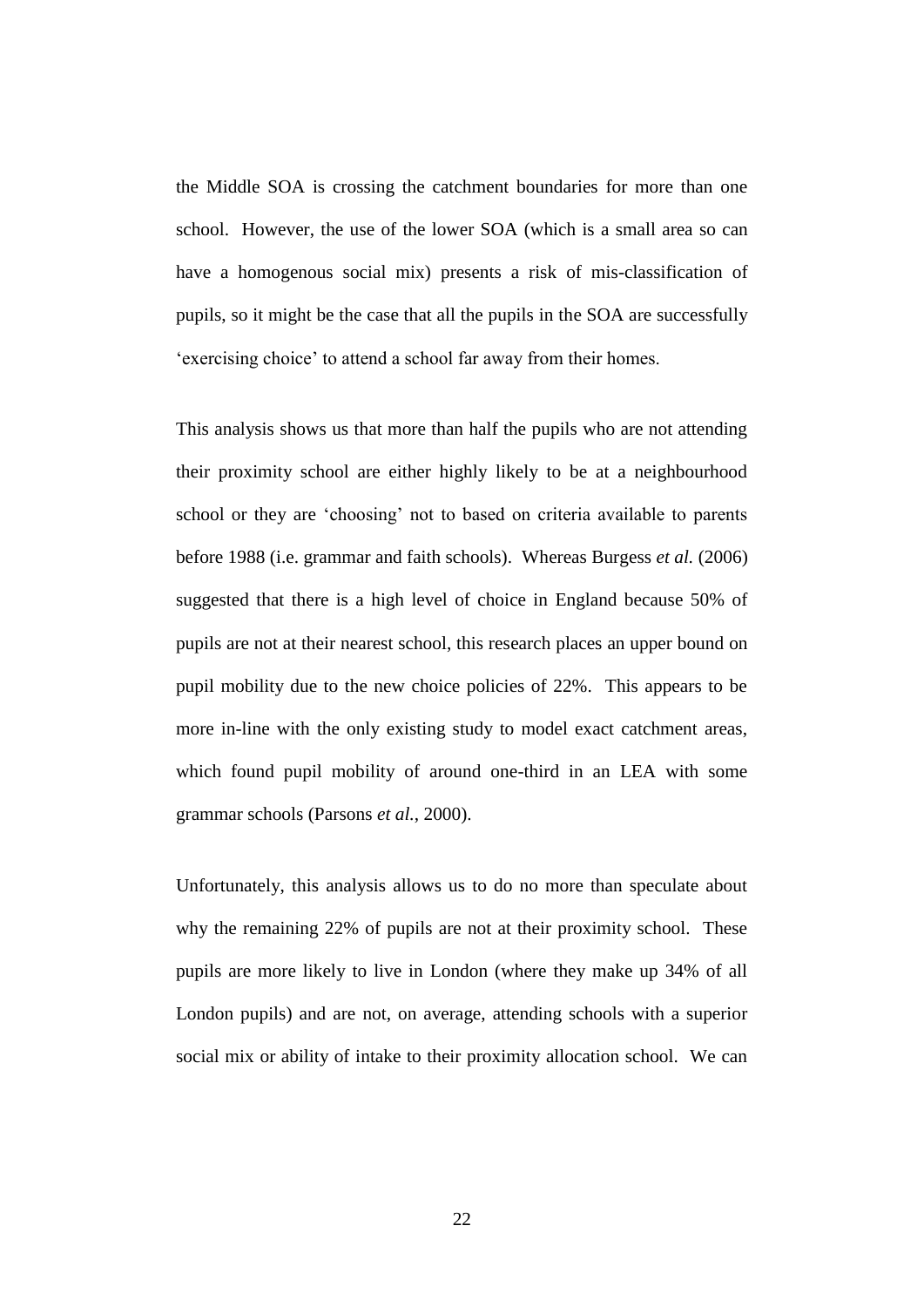hypothesise that these 103,223 pupils are not at their proximity school for the following reasons:

- 1. **Edge of catchment.** Some pupils are attending the same school as pupils in the neighbourhood, but the SOA categories could not identify this (for example, because catchment boundaries cross the SOA). Half of these unaccounted for pupils are attending the same school as over 50% of pupils in the Output Area (but this statistical area is very small, so we cannot be certain that it is a neighbourhood school).
- 2. **Family relocation.** Some pupils may have gained their place at the school on the basis of a sibling policy, where other members of the family were allocated a proximity place because the family used to live the area. Alternatively, the family may have moved house since gaining a proximity place in Year 7.
- 3. **LEA-wide ability banding.** Some pupils are attending a school on the basis of a banding system in an LEA or school: this may, or may not be, their first choice school. The four London LEAs who were operating LEA banding at the time these pupils entered secondary school do have relatively high degrees of unexplained mobility.
- 4. **Choice without displacement.** Some pupils are exercising choice to attend a school other than the proximity school, and have gained a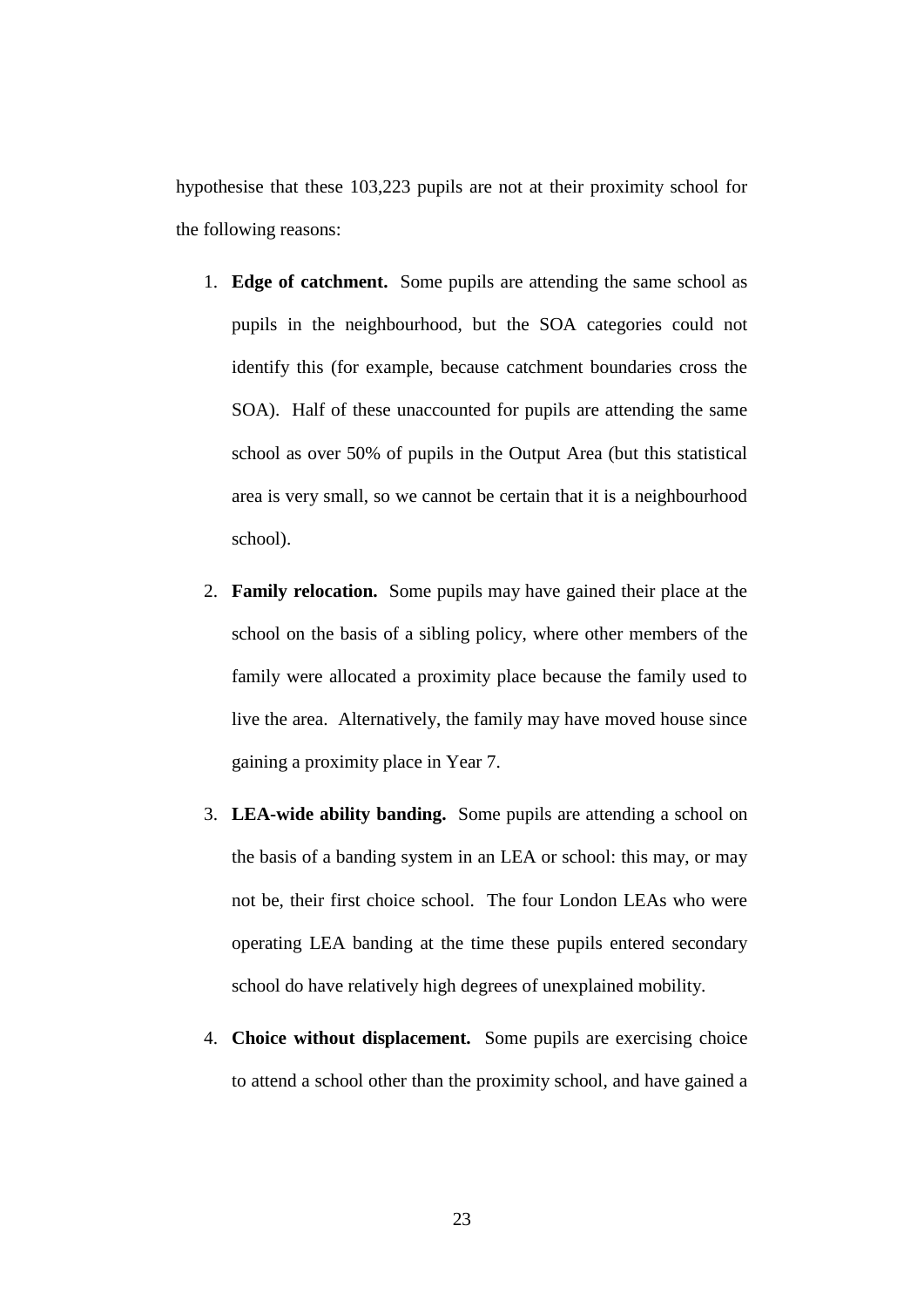place at their chosen school via a proximity criterion (or other means) because all pupils who live closer either gained a place at the school or did not wish to attend it.

- 5. **Choice with displacement.** Some pupils have successfully exercised choice, having been allocated a place at the school via a non-proximity criterion such as aptitude (or as the sibling of a child who gained a place via an aptitude criterion), thereby displacing pupils who live nearer to the school than they do. There is some evidence for this phenomenon in the data: 23% of the unexplained mobility pupils are attending foundation schools, versus 18% of the population and West *et al.* (2004) note that foundation schools are more likely to have selective admissions criteria than community comprehensives.
- 6. **Displacement due to other's choice.** If we believe that choice with displacement explains a significant proportion of this unexplained sorting, then we should expect a significant number of pupils to be not attending their (non-faith comprehensive) proximity school because they are rejected in favour of pupils who live further away from the school than they do, but who gain places on non-proximity criteria.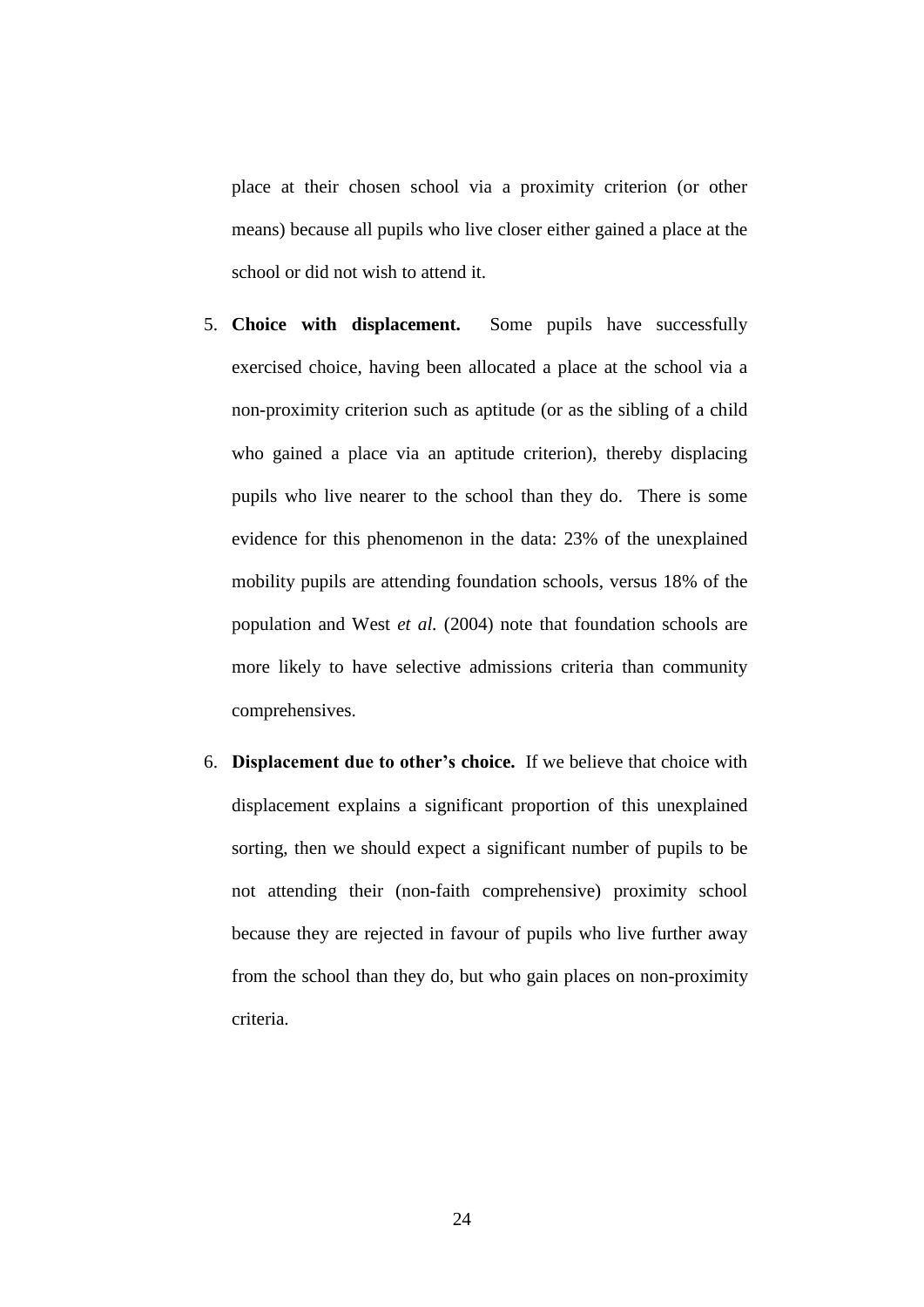#### *School segregation and post-residential sorting*

In this dataset, the weighted mean school segregation in LEAs, measured by the dissimilarity index, is 0.29 by FSM and 0.27 by top 20% ability. The level of school segregation differs substantially by LEA, as shown in Figure 3.

-----------------------------

*Insert figure 3 about here*

-------------------------------

The regressions of LEA level school segregation on a set of school type variables in Table 4 shows that higher levels of school segregation are associated with greater proportions of pupils educated at grammar and VA schools (this identifies the possible effect of these schools without endogenous residential sorting confounding estimates, but is not a causal impact since the supply of school places is not explicitly modelled). Foundation schools are also associated with segregation by ability, but not FSM segregation in this sample. As with all regressions reported in this study, explanatory variables explain a relatively low proportion of variability in FSM segregation and a high proportion of variability in ability segregation. We cannot know whether this is due to the poorness of FSM as a proxy for social disadvantage, or whether school types have a clearer, more direct effect on ability sorting.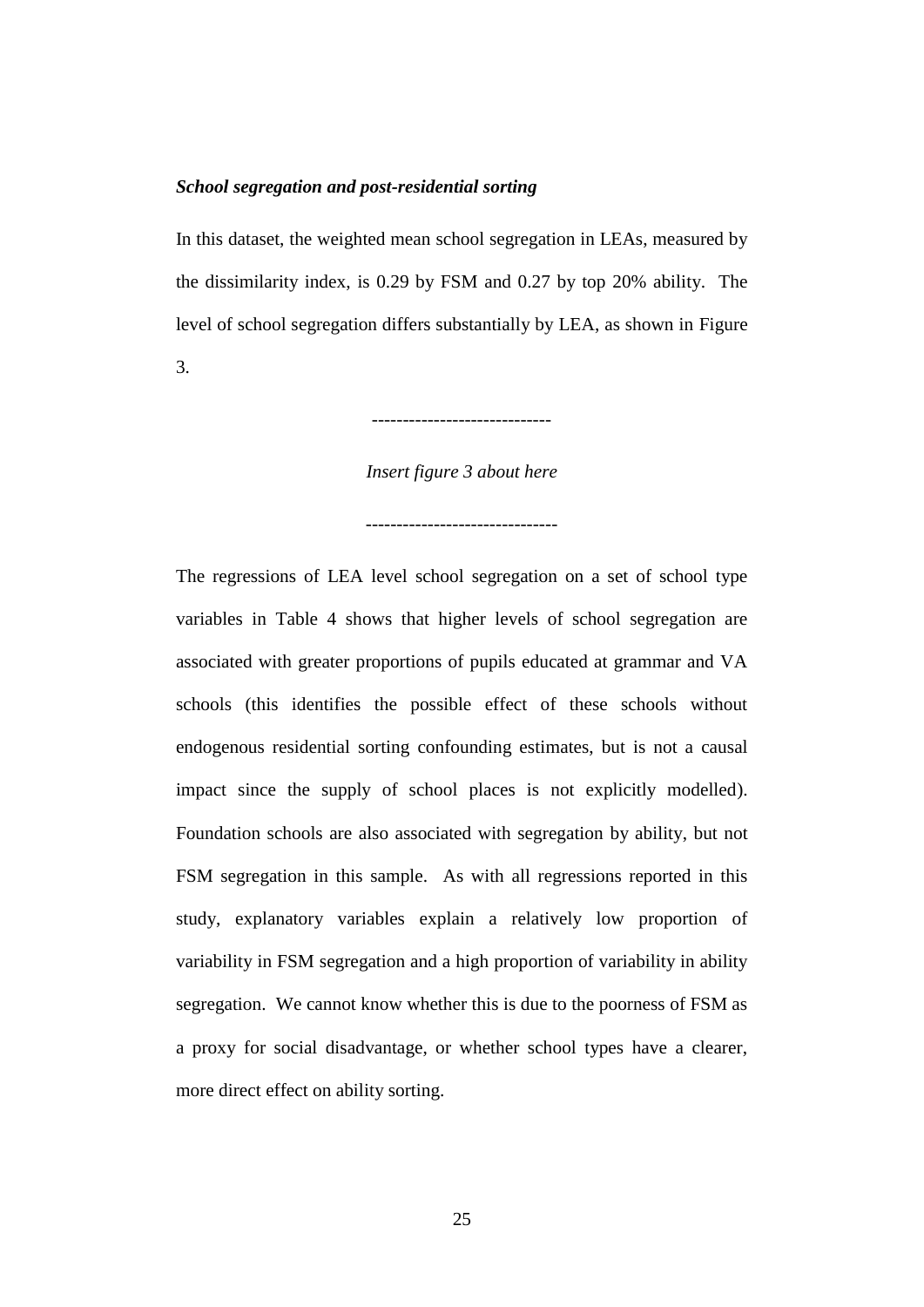#### *Insert table 4 about here*

-------------------------------

-----------------------------

Almost all LEAs have lower school segregation in the simulation proximity allocation of pupils to schools (seg<sup>prox I</sup>), the values of which directly result from residential segregation. This is an important finding since it cannot easily be reconciled with the suggestion that low income families are the principal beneficiaries of policies that reduce the role of residential location in school admissions.

Figure 4 maps the distribution of seg<sup>real</sup> and seg<sup>prox I</sup> in LEAs by FSM and top ability. The proximity segregation distribution represents the *best* possible reduction in school segregation by instituting a proximity policy. Overall, the weighted mean level of post-residential sorting is 0.05 (s.d. 0.04) by FSM and 0.11 (s.d. 0.12) by top ability. In both cases, segregation under the proximity allocation is typically lower. However, several LEAs have a lower calculated segregation between schools currently than in the proximity allocation, i.e. post-residential sorting is less than zero. This is most likely to be because large numbers of pupils are crossing LEA boundaries and so the calculation of segregation contains different pupils in each instance, i.e. the LEA is not the valid market. Alternatively, whether by chance or design, these LEAs have catchment areas drawn around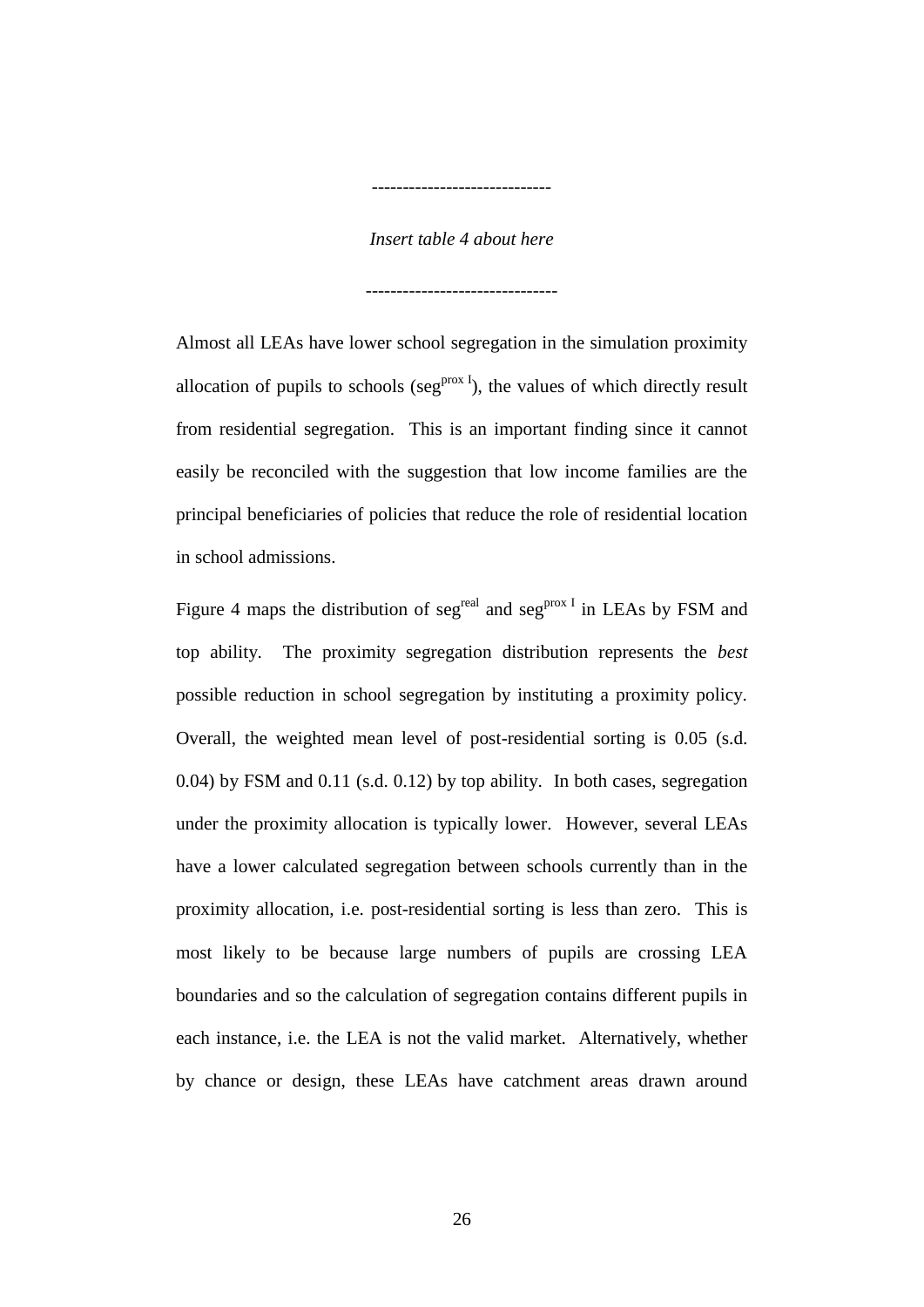schools that do not reflect strict proximity well and result in lower segregation.

--------------------------------------

*Insert figure 4 about here*

--------------------------------------

### *Explaining levels of post-residential sorting*

There is a positive and significant correlation between levels of mobility in an LEA and post-residential sorting by FSM and ability. These correlations, shown in Figure 5, are 0.48, 0.56 and 0.62 for FSM, top ability and low ability, respectively. The outliers by top ability post-residential sorting are areas with grammar schools.

-----------------------------------------

*Insert figure 5 about here*

-----------------------------------------

Table 5 shows that LEAs with greater proportions of voluntary-aided, foundation or grammar schools have higher levels of post-residential ability and FSM sorting. Not surprisingly, the effect of grammar schools on top ability sorting is very high indeed: where grammar schools in an LEA educate 25% of the pupils, they contribute to a 0.35 unit increase in top ability post-residential sorting. VA and foundation schools control their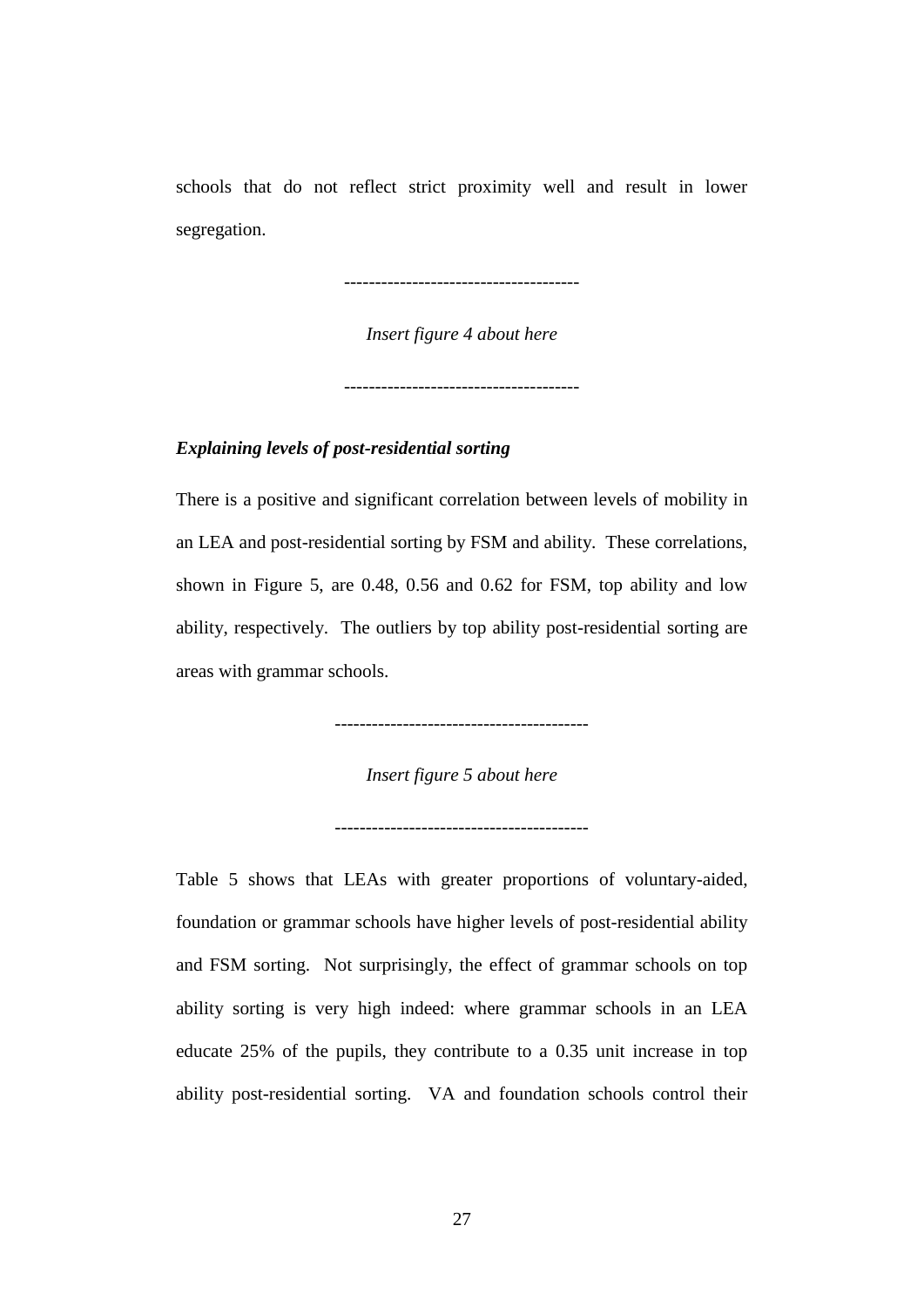own admissions, yet their typical effect on school sorting is different. VA non-grammar schools contribute to higher levels of FSM, top ability and bottom ability post-residential sorting than foundation non-grammar schools. All these findings are robust to the exclusion of London LEAs from the regressions. There is relatively weak evidence that post-residential sorting is lower in areas of high unemployment.

*Insert table 5 about here*

-------------------------------

-----------------------------

We can see that as pupils succeed in attending a non-proximity school this mobility raises school segregation relative to residential (or the proximity) segregation. We can use the proximity allocation to show that pupils who are not eligible for FSM are more likely to benefit from current sorting than FSM pupils, where 'benefit' is defined to mean they improve their peer group relative to the proximity allocation. Pupils who remain in the same school following the simulation may not have mobility, but this does not mean they do not benefit from sorting. We can say they will benefit if the choice policies produce an improved peer group at the school they currently attend.

One way to illustrate the peer group of a school is as the proportion of pupils eligible for FSM in the real data and Proximity I. Table 6 shows the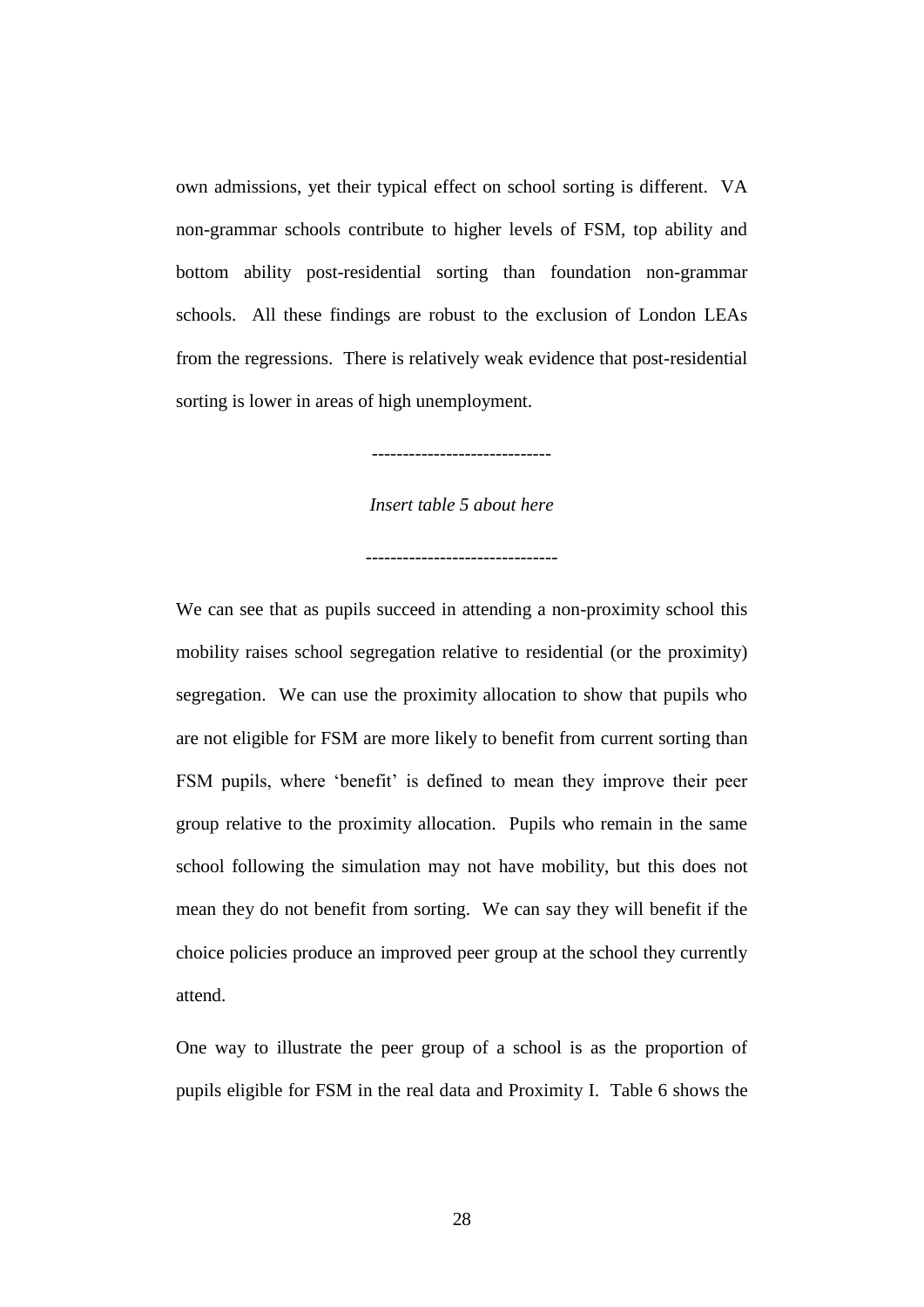change in the FSM peer group experienced by FSM and NONFSM pupils as a result of current mobility. 61% of FSM pupils are worse off in terms of their peer group under current sorting, compared to a proximity allocation. Just 13% of FSM pupils have mobility that results in them improving their peer group. By contrast, half of the pupils not eligible for FSM have a better peer group under current sorting (and some have a considerably better peer group, which is why more than 50% of pupils are worse off in the proximity allocation overall).

-----------------------------

## *Insert table 6 about here*

School segregation is said to matter because it creates inequalities in the school peer group experienced by children from different backgrounds. Standard estimates of the size of the peer group effect suggest a one s.d. improvement in a child's peer group leads to around a 0.1 s.d. in that child's achievement (see Ammermueller & Pischke, 2006, for a recent summary). The proximity simulations suggest that the typical child currently experiencing a relatively poor peer group (one s.d. below the mean) would see this improve somewhat under a proximity allocation to around 0.57 s.d. below the mean peer group. Though this is a meaningful improvement in peer group and therefore predictive educational outcomes for the child, it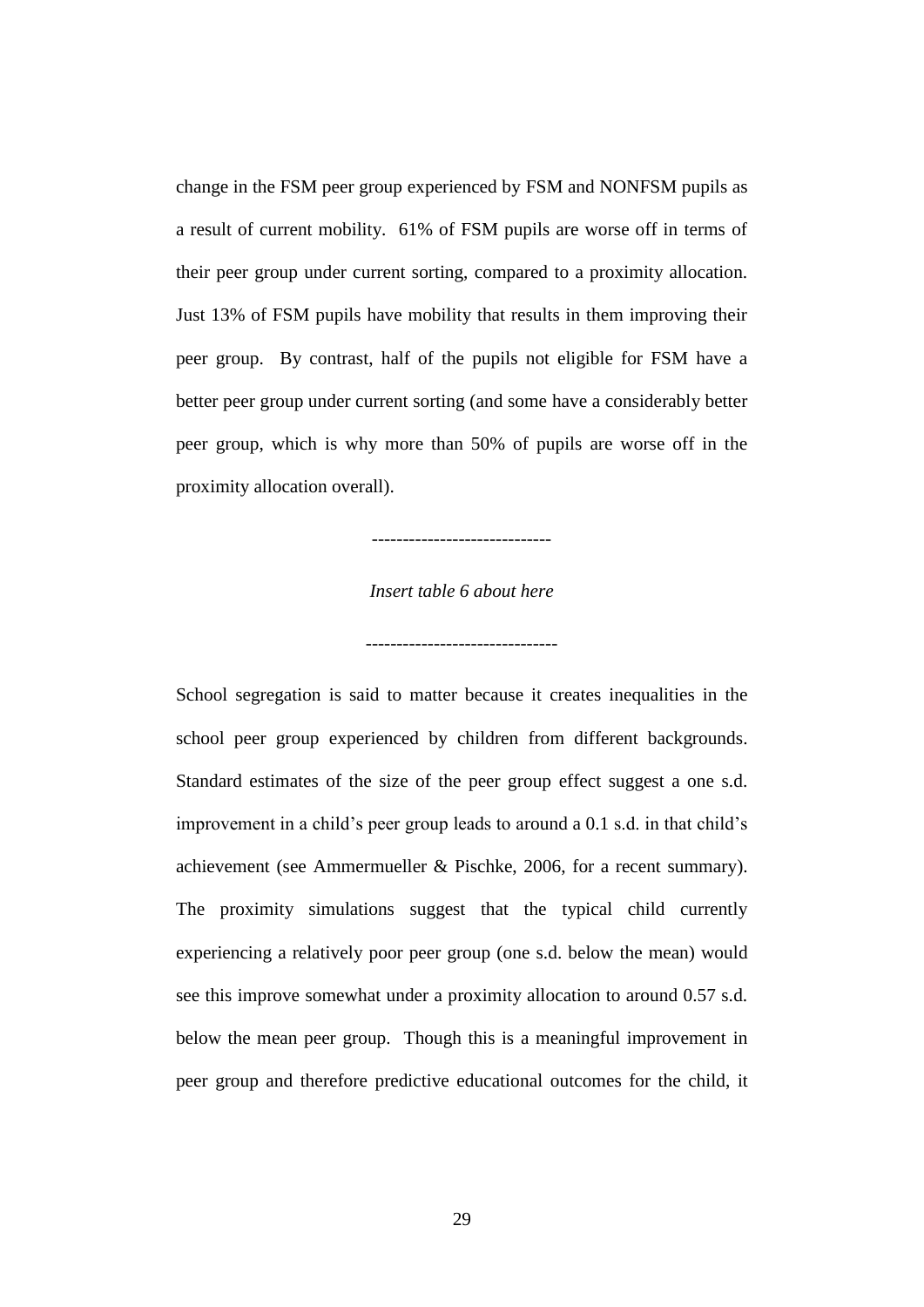would be wrong to claim that neighbourhood schooling offers a magic bullet for lowering social class inequalities in achievement.

#### *Post-1988 mobility and post-residential sorting*

The prediction of UK school choice researchers has been that the policies introduced since 1988 will increase pupil mobility and that this will in turn produce greater school segregation. Two simulations – Proximity II and III – can separate mobility likely to have existed pre-1988 from potentially newer mobility. Proximity III allows grammar and VA schools to keep existing pupils (to identify the post-residential sorting attributable to these schools) and Proximity II separates the contribution of VA schools to postresidential sorting by allowing only grammar schools to keep existing pupils.

Figure 6 shows that mobility caused by grammar and VA schools can explain most of the post-residential sorting of pupils by ability, but they explain little of the total FSM post-residential sorting.

-----------------------------

*Insert figure 6 about here*

-------------------------------

The weighted mean value of post-residential sorting that might be attributable to the post-1988 choice policies is 0.03 for each of FSM, top ability and low ability segregation. This is quite a low figure, but it varies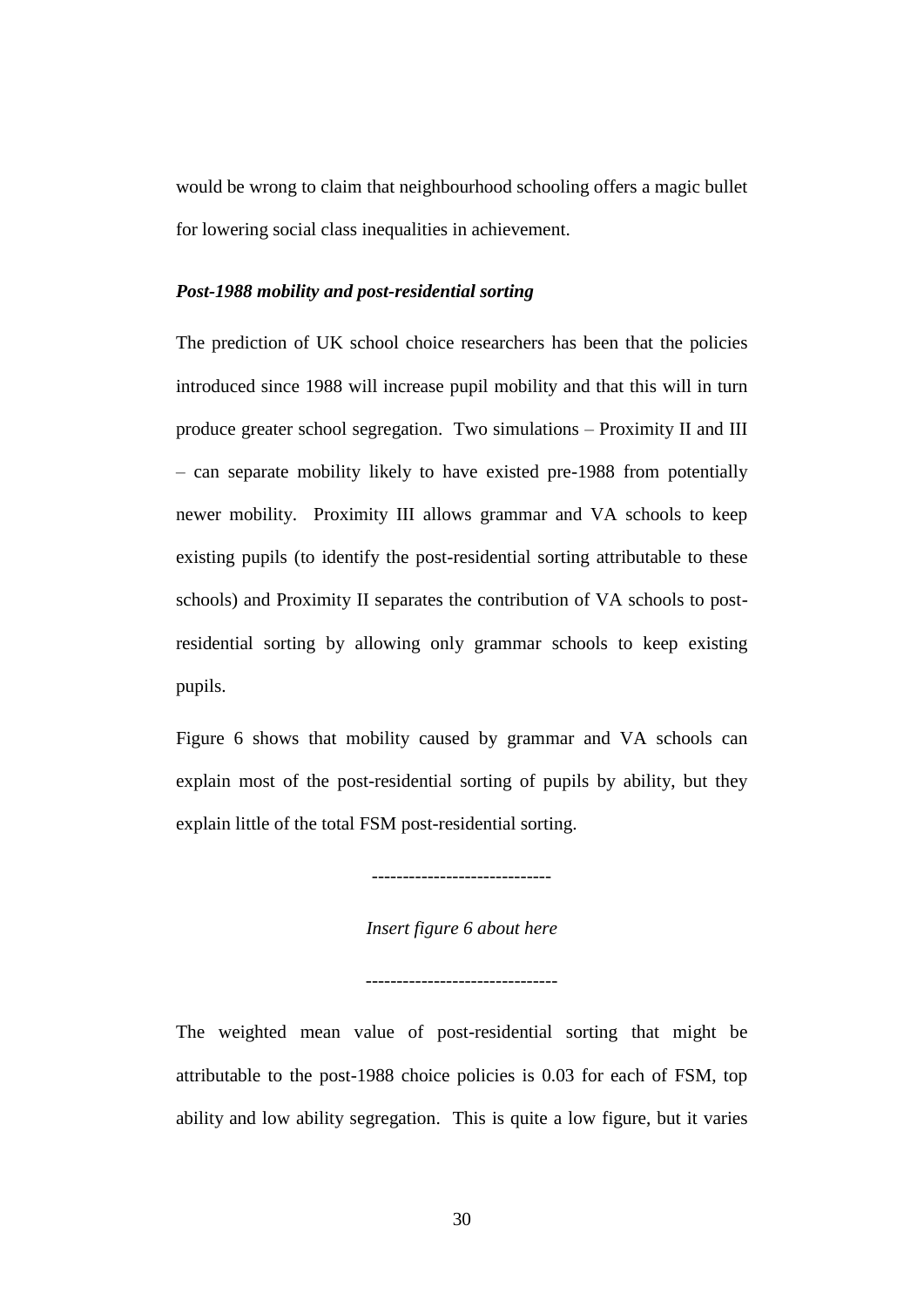between areas: it is as high as 0.20 in Haringey (by FSM); and 0.28 in Wandsworth (by high ability). Unfortunately this dataset is unsuccessful at explaining the between-LEA variability in this measure; detailed admissions policies information (not currently available from DfES) would seem the best route to understanding the effects of post-1988 choice policies more fully.

In this study the VA and foundation comprehensive schools have consistently been associated with greater school segregation and this is consistent with the surveys of West *et al.* (2004) who suggest that many of these schools have admissions policies that enable 'cream-skimming' of higher ability or social class pupils. By comparing a school's intake to its potential intake if it admitted the pupils closest to the school,<sup>15</sup> an index of 'cream-skimming' is constructed as:

- 1. the FSM proportion currently at school divided by the FSM proportion of a proximity-based intake;
- 2. the top ability proportion currently at school divided by the top ability proportion of a proximity-based intake;
- 3. the low ability proportion currently at school divided by the low ability proportion of a proximity-based intake;
- 4. the mean ability of pupils currently at school divided by the mean ability of a proximity-based intake.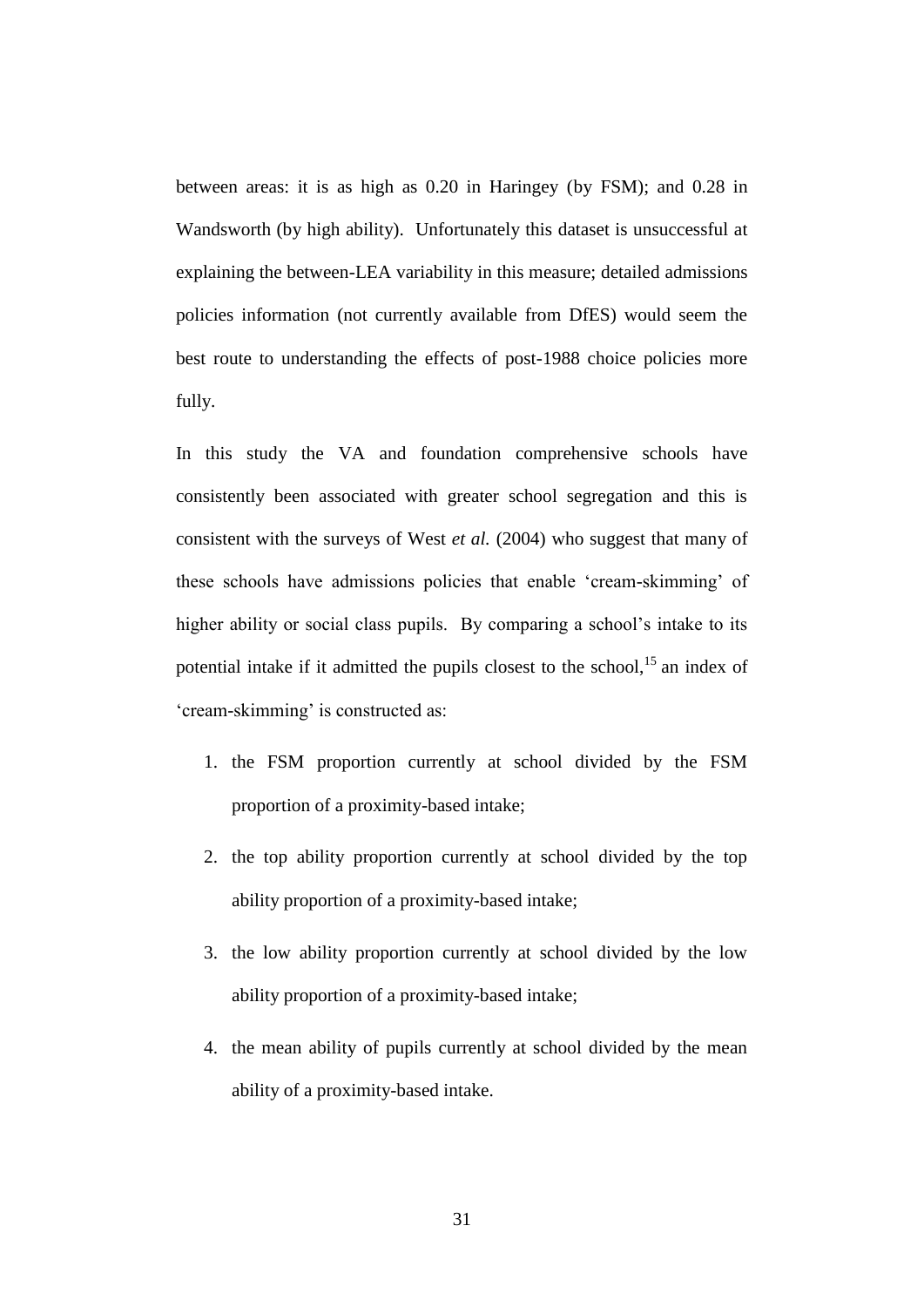The ratio is used to identify the top 10% of comprehensives on each creamskimming measure above. The choice of 10% is somewhat arbitrary, but this approach should only be used to identify the schools with a very high disparity in intake, relative to a proximity intake, since it cannot identify schools that are cream-skimming the middle layer of pupils, i.e. where they lose the most able pupils in their catchment to another school, but take moderately high ability pupils from other school's catchment areas. We could also risk labelling a school as 'cream-skimming' when in fact their current intake was slightly superior to proximity via the chance historical construction of catchment areas.

Table 7 shows us that many schools that control their admissions are 'cream-skimming' to increase their proportion of pupils of higher ability, or alternatively limit the proportion of their pupils who are low ability or from low income families. The dataset does not contain admissions criteria so we do not know whether cream-skimming can entirely be explained by explicit ability selection criteria, or whether more covert selection is taking place. This cream-skimming analysis is also consistent with the results from all earlier analysis in this study, which has emphasised that the role of VA faith schools in producing post-residential sorting is far greater than for foundation schools. VA schools appear to be responsible for well over half of all cream-skimming identified here, yet they make-up just 17% of comprehensive secondary schools.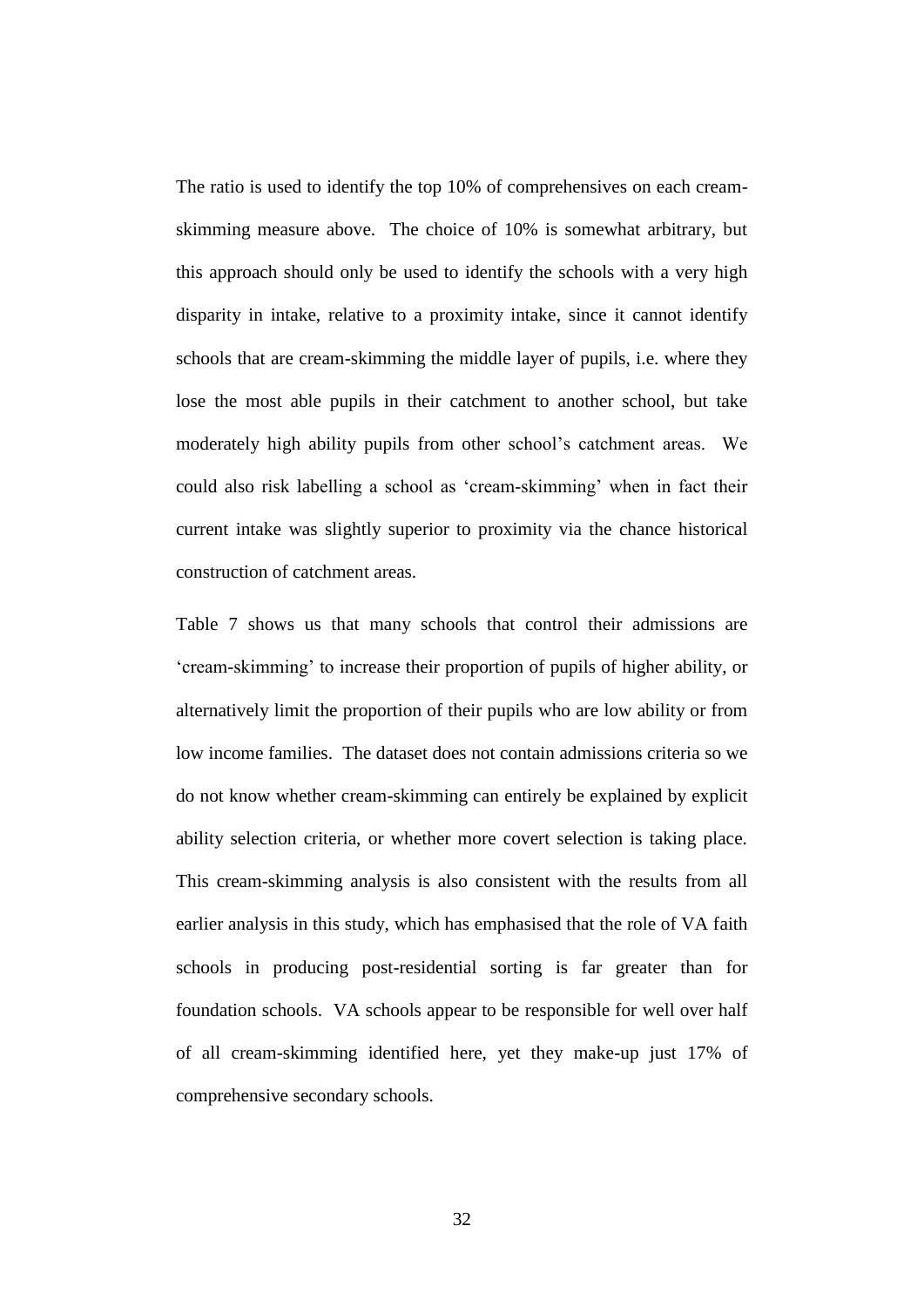By contrast, LEA-controlled schools rarely appear to be cream-skimming, though it is notable that around one in ten voluntary-controlled schools – schools of religious character but where the LEA determines admissions – contain a much lower than expected FSM proportion. Can we use this finding to suggest that religious criteria are always likely to produce social stratification, but *should not* produce ability stratification provided a school is not covertly cream-skimming? This finding points to the need to explore why FSM pupils have been relatively unsuccessful at accessing their local faith schools, even where it is a non-admissions controlling school. Are they less likely to want a religious education for their child, or simply less able to demonstrate their commitment to a specific church?

> ----------------------------- *Insert table 7 about here*

-------------------------------

# **Discussion**

This study has sought to show that we can improve our understanding of the impact of school choice policies on student sorting via simulations that reallocate pupils to secondary schools strictly on the basis of proximity by exploiting the availability of pupil postcodes. This is a new (and therefore imperfect) technique and has not been attempted using NPD before. There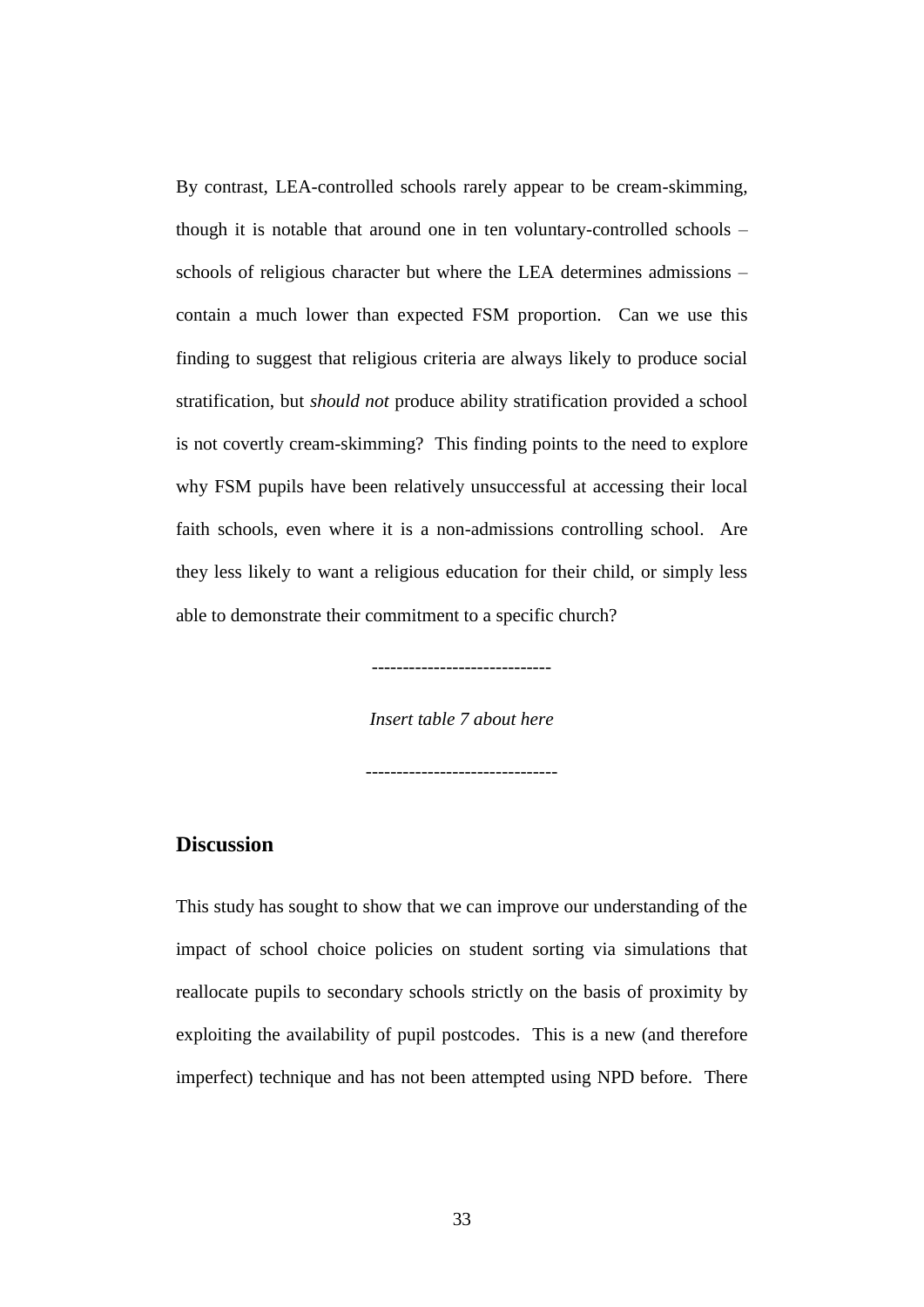are many routes to improving the simulations: for example, via consideration of each school's relevant geographical 'market'; by accounting directly for partial ability selection by comprehensives in the simulation; through repetition over several years to understand the changing role of the housing market; and by accounting for the part of the endogenous residential sorting that takes place between the ages of 5 and 11 as more years of pupil-level data become available.

Though half the pupils in the study do not actually attend their proximity allocation school, much of this can be likely attributed to the shape of catchment areas and the presence of grammar and VA schools (i.e. pre-1988 mobility). This study estimates that mobility between non-faith comprehensive schools is likely to involve no more than one in five pupils in England.

Pupil mobility results from the combination of both the choice to attend a non-proximity school and the displacement of local pupils by their proximity school and, if successfully exercised, naturally means longer journeys to school. The proximity allocation indicates that the typical journey currently made by a pupil is 60% longer than the minimum necessary. In fact, over 5 million kilometres<sup>16</sup> of additional travel is made by 11-16 year olds every school day, either because parents are choosing not to send their child to the local school, or because the local school is choosing not to give the child a place. This raises important efficiency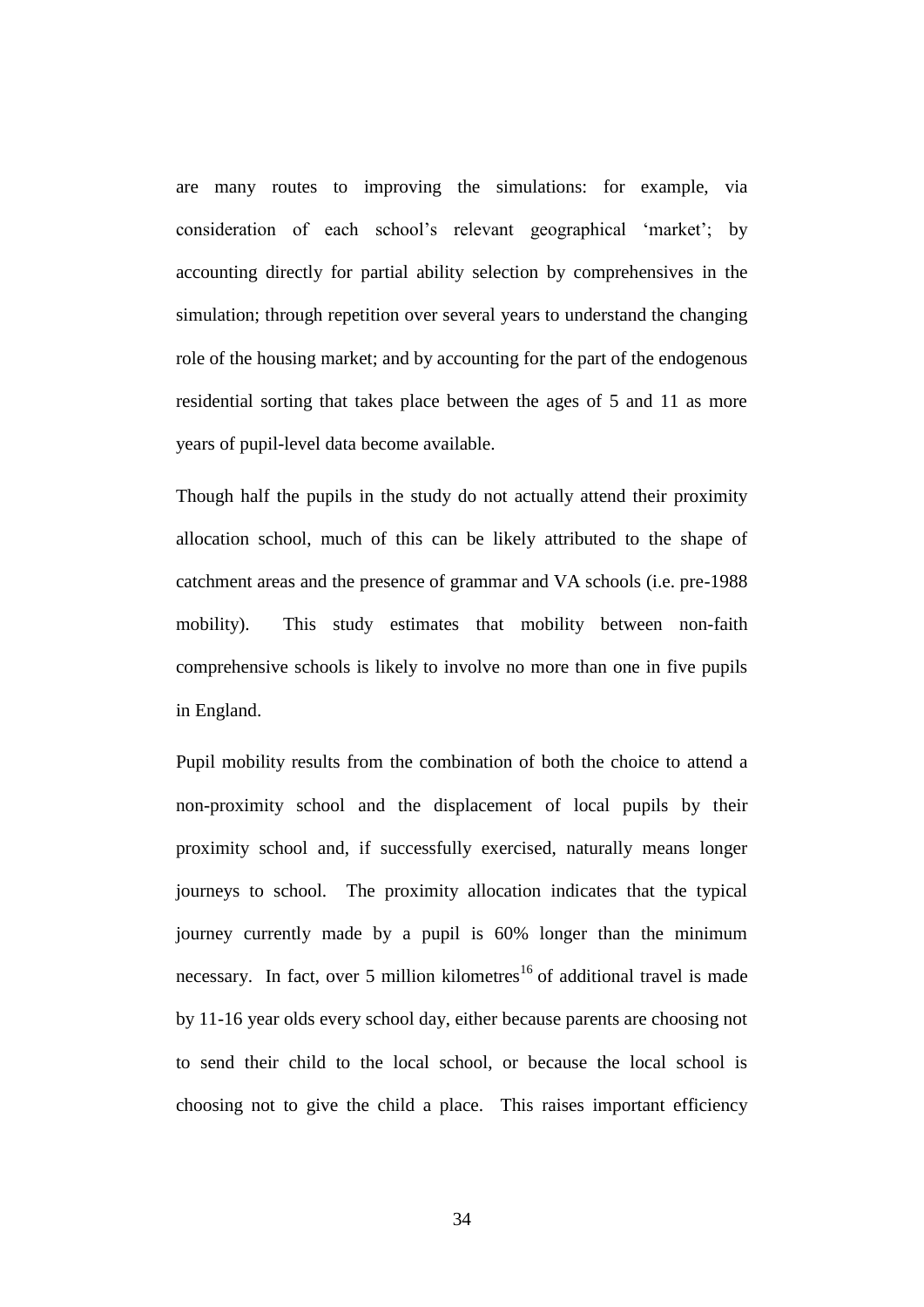issues that are little discussed in the literature. We should not assume that a parent incorporates the external costs of pollution and congestion, *even if* they rationally decide that a longer journey (with the associated time and money cost for parent and child) is warranted by the 'superior' education at the end of the journey. Furthermore, if school places are highly constrained and proximity is *not* the sole allocation rule, one parent's rational choice to access a 'superior' education farther away from home may force a pupil local to the school to make a longer journey to an 'inferior' one.

The simulations show that FSM and ability segregation is almost always lower in the proximity counterfactual than in the actual data, confirming that where pupils are sorting themselves into a non-proximity school, it does tend to increase social and ability segregation between schools, relative to underlying residential segregation. This is contrary to the suggestion that choice policies are likely to disproportionately benefit low income families because they were previously unable to afford homes close to popular schools, thus lowering school segregation (e.g. Burgess *et al.*, 2005; Hoxby, 2003). In England we did not start from a position of complete residential stratification, and in addition we have given schools both the means and the motivation to recruit pupils with above average ability and those with fewer problems. In this dataset we find comprehensives that have a pupil intake of considerably superior ability and social status to the pupils living closest to the school are overwhelmingly VA and (to a less extent) foundation schools.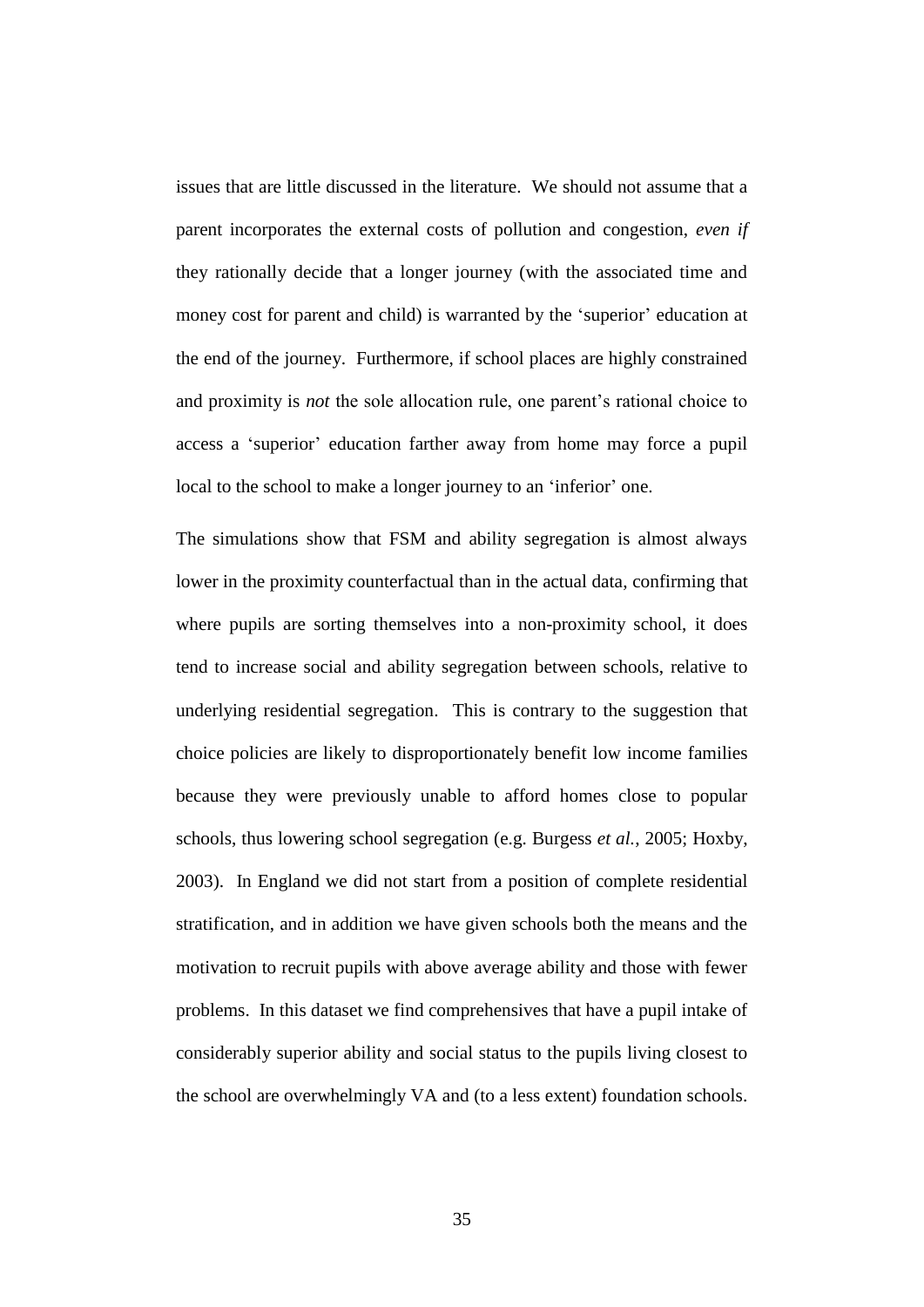We cannot say whether this can solely be attributed to the overt and covert 'cream-skimming' of more desirable pupils, or whether differential school choice strategies and preferences by social class also play a significant role.

Unfortunately, we cannot use these findings to predict the size of the effect that removing discretion over admissions from grammar, VA and foundation schools and forcing a strict proximity allocation would have on school segregation because this model cannot identify the magnitude of the endogeneity of residential sorting. We can say that a proximity allocation has the *potential* to lower school segregation by the amount that is postresidential sorting, and the size of this potential reduction is greatest in areas with grammar, VA and foundation schools and higher population density areas. However, we do not know the extent to which residential segregation will rise in any one area to offset this potential fall, so post-residential sorting should be interpreted as the maximum possible reduction resulting from a proximity allocation. It is noteable, though, that areas with grammar, VA and foundation schools do *not* currently have lower residential segregation than areas where all schools operate catchment areas.

About two-thirds of LEAs have a level of post-residential FSM sorting that is lower than 0.05, once segregation directly attributable to grammar and VA schools is accounted for. Though the simulations do measure significant *mobility* between non-faith comprehensives in these particular LEAs, it would be wiser to attribute this to the inability of the simulation to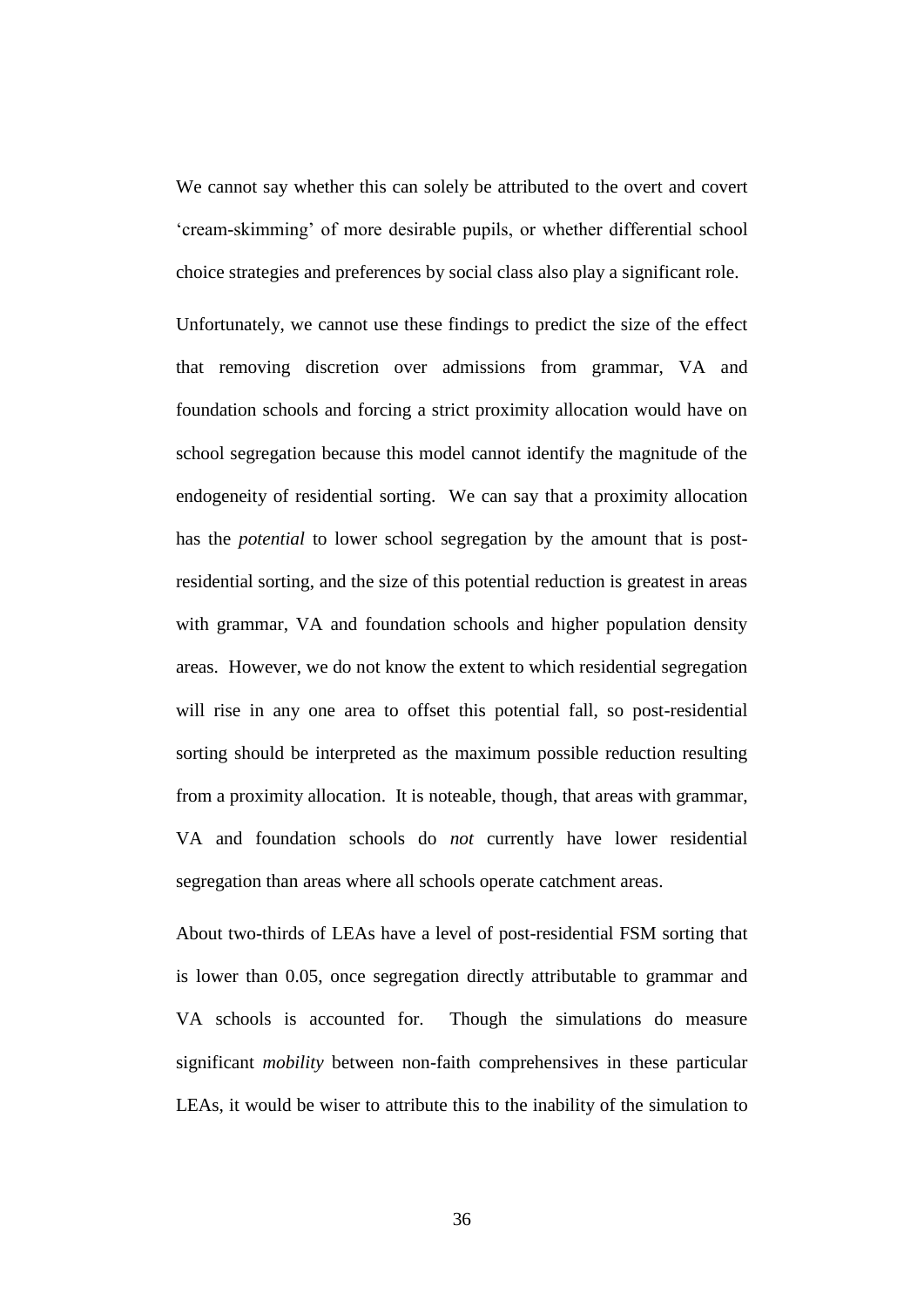capture the shape of traditional catchment areas for schools than it would be to use this to suggest that these parts of the UK are indisputably achieving choice without greater school segregation. Indeed post-residential FSM sorting that might be associated with post-1988 policies is only a weighted mean average 0.03 across LEAs. This very low figure might explain why time-series of school segregation reveal so little change over time on a national basis. If policy makers genuinely wish to improve equality of educational opportunity in England, this study suggests they should look closer at the continuing role of grammar schools, voluntary-aided faith schools and, most of all, of the proximity oversubscription criterion in producing socially segregated secondary schools.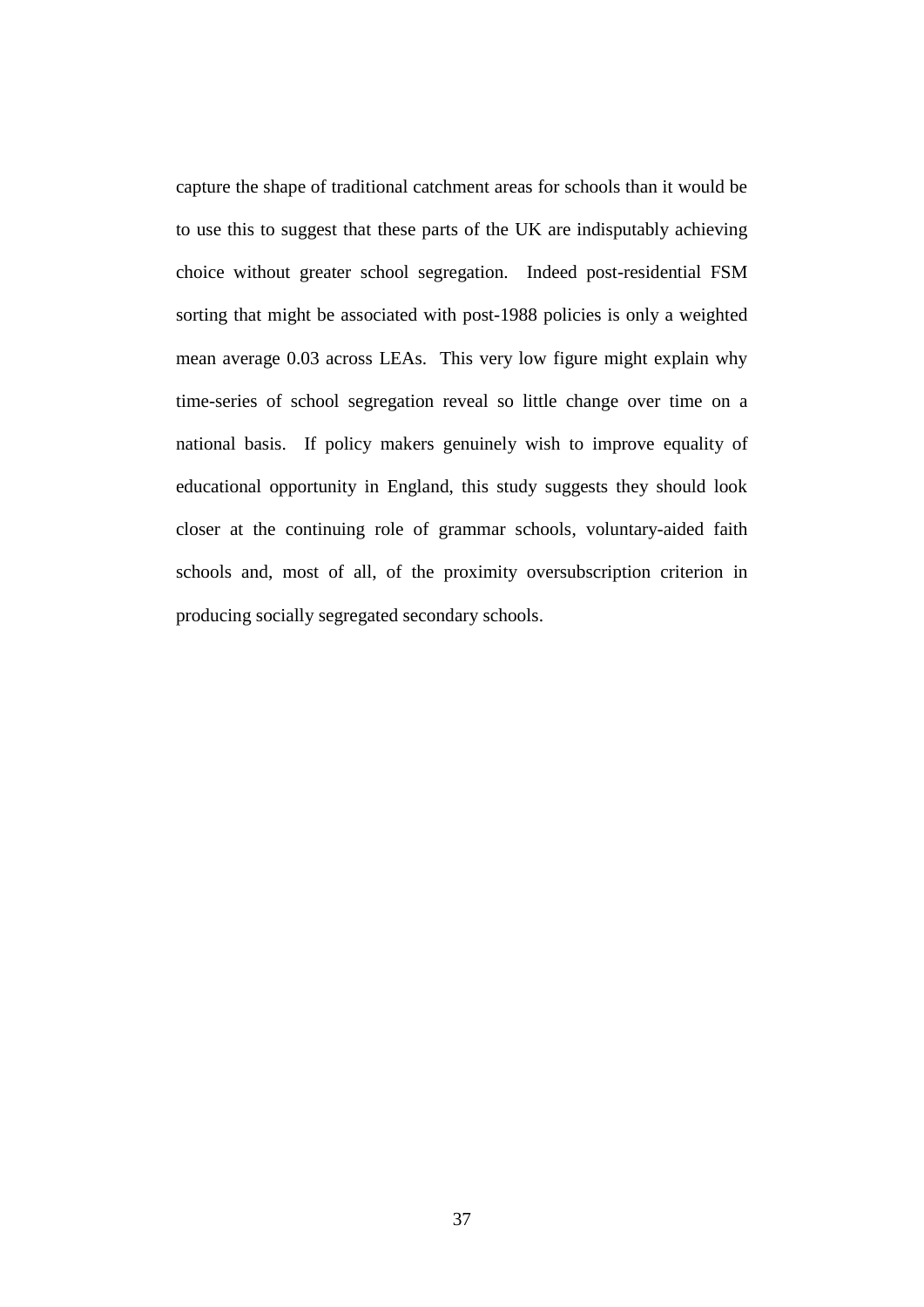## **Notes**

 $\overline{a}$ 

 $17\%$  of this year group transferred to secondary school at the end of year 7 or year 8

<sup>2</sup> There is some evidence that a pupil's probability of apply for FSM eligibility status depends, in part, on the culture of the school. This is discussed in Croxford (2000) and Shuttleworth (1995).

<sup>3</sup> In this study, references to community schools will always include voluntary-controlled schools since they make up just 2.9% of the schools in the sample and do not control their own admissions.

<sup>4</sup> Spare capacity in the LEA was also tested but never significant, so is not reported here.

<sup>5</sup> Population density is used as a proxy for the size of the parent's choice set. Alternatives such as average number of competitor schools within a certain radius (Levacic, 2004) or drive-time (Burgess *et al.*, 2006) are relatively highly correlated at LEA level with average population density.

<sup>6</sup> The simulations retain single sex schools since gender is considered a fixed non-SES characteristic and so to avoid an upward bias on the effect of population density on mobility levels and a downward bias in the effect on sorting.

 $<sup>7</sup>$  Because of the need to exclude certain pupils from the allocation process, e.g. borders, the</sup> % capacity utilisation for 2000 is first calculated on the basis on total pupils at school. Where it is greater than 100%, it is reset to 100%. Simulation school capacity = pupils currently at school who are in simulation / % capacity utilisation.

 $8$ <sup>8</sup> The capacity constraint is significant in the simulation to the extent that if every pupil were allocated to their nearest school, 41% of schools would exceed their current capacity.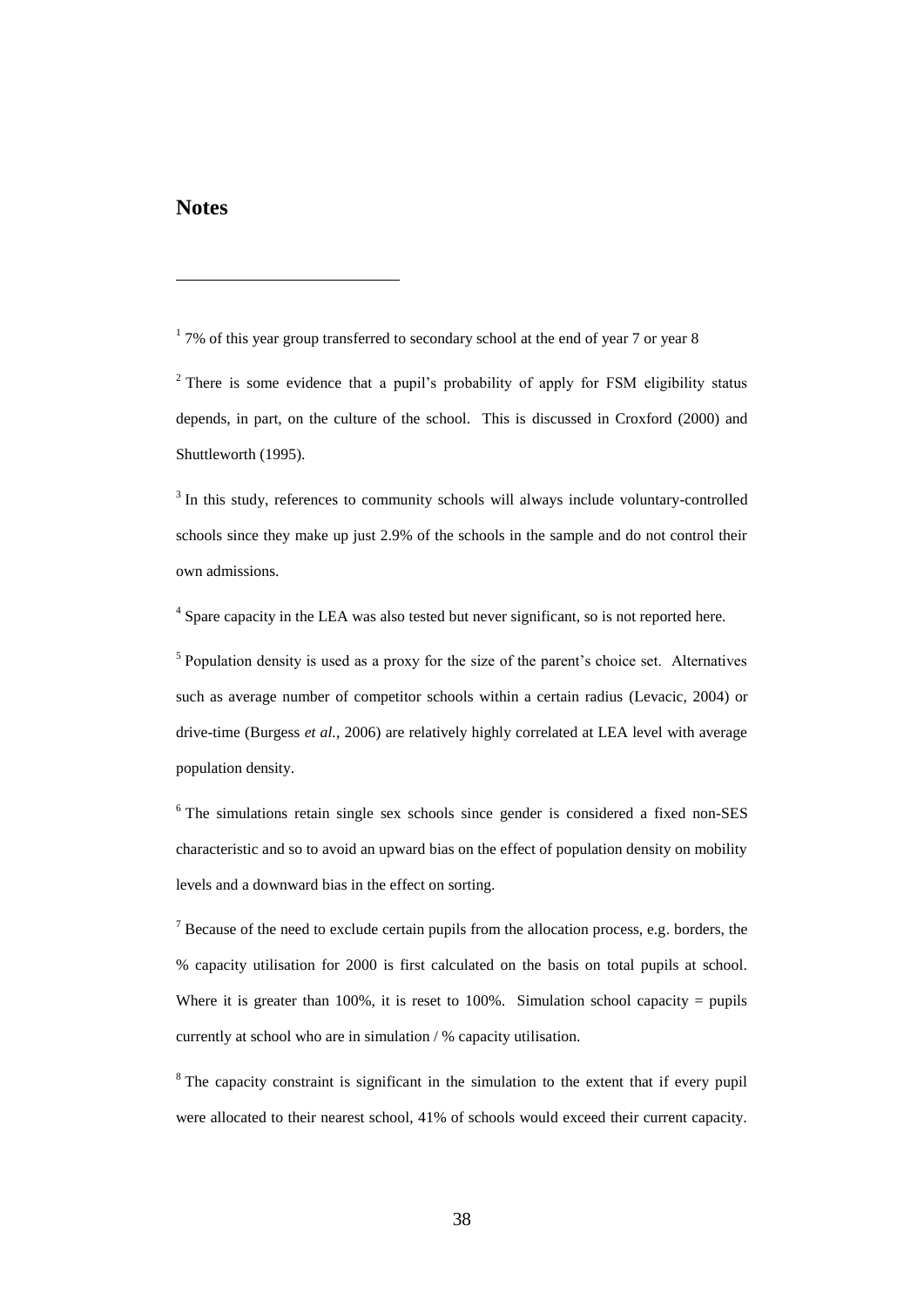Furthermore, if every school is filled to its *current* size but on the basis of proximity, 23% of pupils are allocated to more than one school and 27% of pupils are not allocated at all.

 $\overline{a}$ 

 $10$  Many alternative specifications were tested, but do not alter the substantive findings of this report.

 $11$  For example, 449 pupils would be required to travel more than 5 times their current journey distance; 730 pupils would be required to travel over 10 km (though for some this is their nearest school).

 $12$  Alternative specifications of all regressions were tested using 105 areas created by combining LEAs where there are significant cross-LEA movements, but did not alter the substantive findings. Results are available from author for this specification of the model.

<sup>15</sup> This allocation mechanism is different to others in this study since pupils can be allocation to more than one school. All grammar schools and grammar school pupils are excluded from the allocation.

 $16$  1.4 million km total distance to school in real data versus 0.9 million km in proximity allocation. Difference of 0.5 million km is multiplied by 2 to incorporate the return journey and multiplied by 5 for the 5 year groups.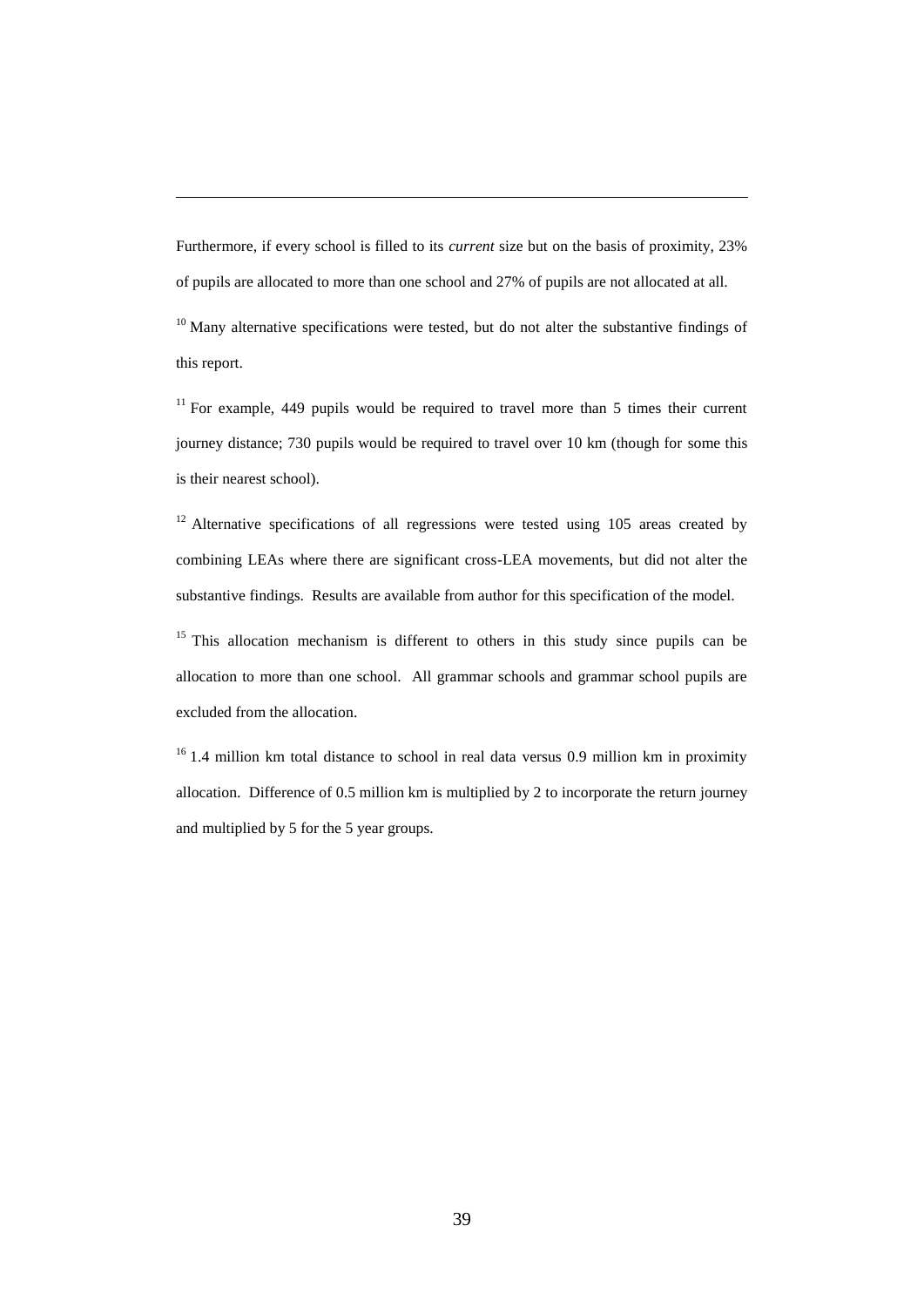# **References**

- Allen, R., & Vignoles, A. (2006). What should an index of school segregation measure? *CEE Discussion paper*, available at http://cee.lse.ac.uk/pubs/default.asp.
- Ammermueller, A. & Pischke, J. Peer Effects in European Primary Schools: Evidence from PIRLS. *CEE Discussion paper*, available at <http://cee.lse.ac.uk/pubs/default.asp>
- Black, S. E. (1999). Do better schools matter? Parental valuation of elementary education. *Quarterly Journal of Economics, 114*(2), 577-599.
- Burgess, S., McConnell, B., Propper, C., & Wilson, D. (2006). The impact of school choice on sorting by ability and socio-economic factors in English secondary education, in Woessmann, L. and Peterson, P. (eds) *Schools and the Equal Opportunity Problem*. Cambridge, MA: MIT Press
- Burgess, S., Propper, C., & Wilson, D. (2005). *Will more choice improve outcomes in education and health care? The evidence from economic research*. Bristol: CMPO, University of Bristol.
- Cortese, C. F., Falk, R. F., & Cohen, J. K. (1976). Further considerations on the methodological analysis of segregation indices. *American Sociological Review, 41*, 630-637.
- Croxford, L. (2000). Is free-meal entitlement a valid measure of school intake characteristics? *Educational Research and Evaluation, 6*(4), 317-335.
- Department for Education and Employment. (1999). Code of practice on school admissions. London: HMSO
- Feinstein, L., & Symons, J. (1999). Attainment in secondary school. *Oxford Economic Papers, 51*(2), 300-321.
- Fitz, J., Taylor, C., Gorard, S., & White, P. (2001). Local education authorities and the regulation of educational markets: Four case studies. Cardiff: Cardiff University School of Social Sciences.
- Gewirtz, S., Ball, S., & Bowe, R. (1995). *Markets, choice and equity in education*. Buckingham: Open University Press.
- Gibbons, S., & Machin, S. (2003). Valuing English primary schools. *Journal of Urban Economics, 53*, 197-219.
- Gibbons, S., & Machin, S. (2006). Paying for primary schools: Admissions constraints, school popularity or congestion? *Economic Journal, 116*
- Glennerster, H. (1991). Quasi-markets and education. *Economic Journal, 101*, 1268- 1271.
- Goldstein, H., & Noden, P. (2003). Modelling social segregation. *Oxford Review of Education, 29*, 225-237.
- Gorard, S., Taylor, C., & Fitz, J. (2003). *Schools, markets and choice policies*. London: RoutledgeFalmer.
- Hastings, J. S., Kane, T. J., & Steiger, D. O. (2005). *Parental preferences and school competition: Evidence from a public school choice program* (Working Paper No. 11805). Cambridge, Mass.: National Bureau of Economic Research.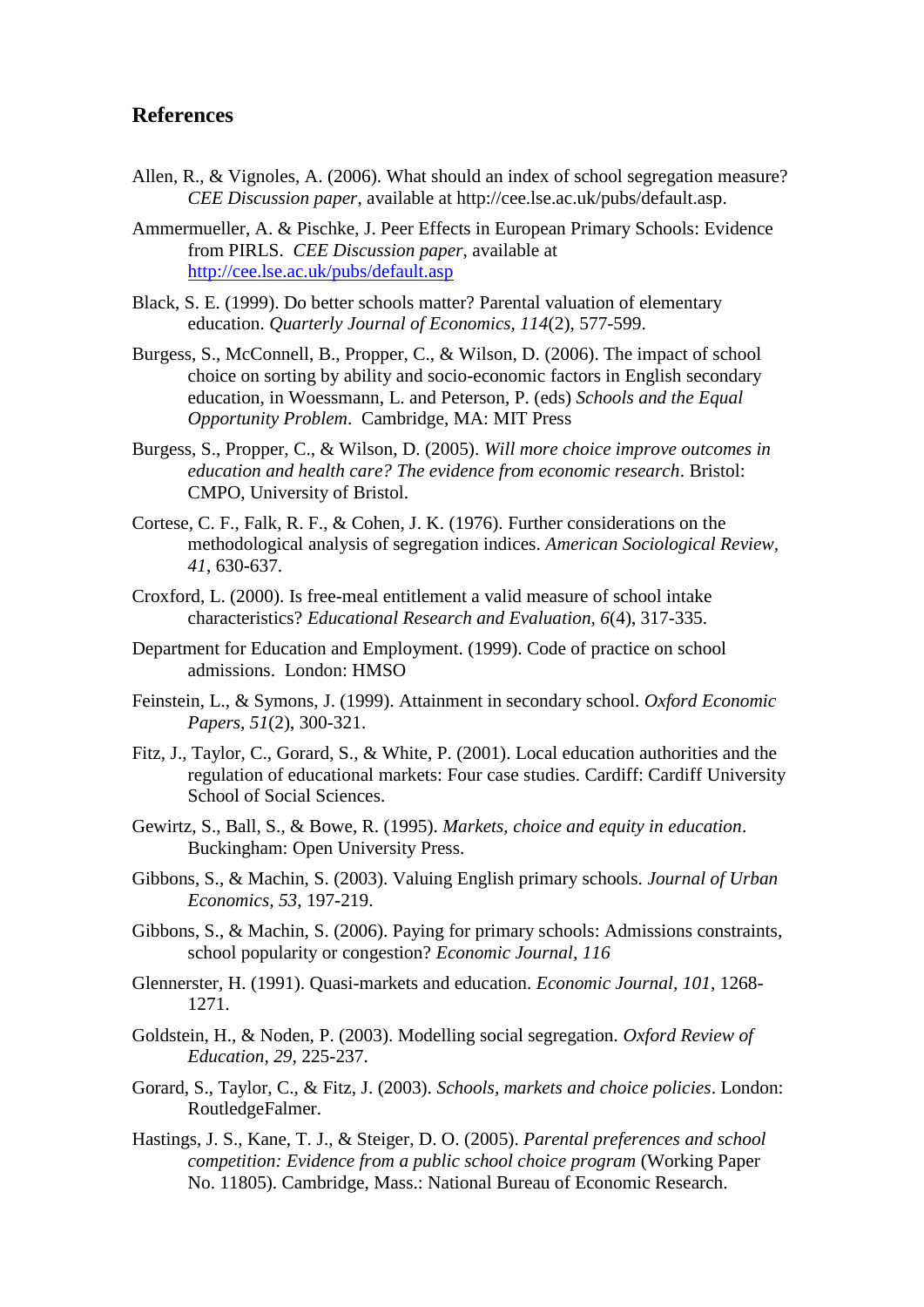- Hoxby, C. M. (2003). Introduction. In C. M. Hoxby (Ed.), *The economics of school choice*. Chicago: The University of Chicago Press.
- Hutchens, R. M. (2004). One measure of segregation. *International Economic Review, 45*(2), 555-578.
- Jowett, S. (1995). *Allocating secondary school places: A study of policy and practice*. Slough: National Foundation for Educational Research.
- Ladd, H. F. (2002). School vouchers: A critical view. *Journal of Economic Perspectives, 16*(4), 3-24.
- Leech, D., & Campos, E. (2001). *'Is comprehensive education really free? A case study of the effects of secondary school admissions policies on house prices in one local area'* (Warwick Economic Research Papers, No. 581): Warwick University.
- Levačić, R. (2004). Competition and the performance of English secondary schools: Further evidence. *Education Economics, 12*(2).
- Levačić, R., Jenkins, A., Vignoles, A., Steele, F., & Allen, R. (2005). Estimating the relationship between school resources and pupil attainment at Key Stage 3. *DfES Research Report 679*, available at www.dfes.gov.uk/research/data/uploadfiles/RR679.pdf
- Mayet, G. (1996). Admissions to schools: A study of local education authorities. In R. Glatter, P. A. Woods & C. Bagley (Eds.), *Choice and diversity in schooling: Perspectives and prospects*. London: Routledge.
- Noden, P. (2000). Rediscovering the impact of marketisation: Dimensions of social segregation in England's secondary schools, 1994-1999. *British Journal of Sociology of Education, 21*(3), 371-390.
- Parsons, E., Chalkley, B., & Jones, A. (2000). School catchments and pupil movements: A case study in parental choice. *Educational Studies, 26*(1).
- Robertson, D., & Symons, J. (2003). Do peer groups matter? Peer group versus schooling effects on academic attainment. *Economica, 70*(277), 31-53.
- Roth, A. E. (1984). The evolution of the labor market for medican interns and residents: A case study in game theory. *Journal of Political Economy, Y2*(6).
- Select Committee for Education & Skills. (2005). Fifth report of session 2004-05 (secondary education) (Vol. Appendix I).
- Shuttleworth, I. (1995). The relationship between social deprivation, as measured by individual free school meal eligibility, and educational attainment at GCSE in northern ireland: A preliminary investigation. *British Educational Research Journal, 21*(4), 487-504.
- Waslander, S., & Thrupp, M. (1995). Choice, competition and segregation: An empirical analysis of a New Zealand secondary school market. *Journal of Education Policy, 10*(1), 1-26.
- West, A., Hind, A., & Pennell, H. (2004). School admissions and 'selection' in comprehensive schools: Policy and practice. *Oxford Review of Education, 30*(3), 347-369.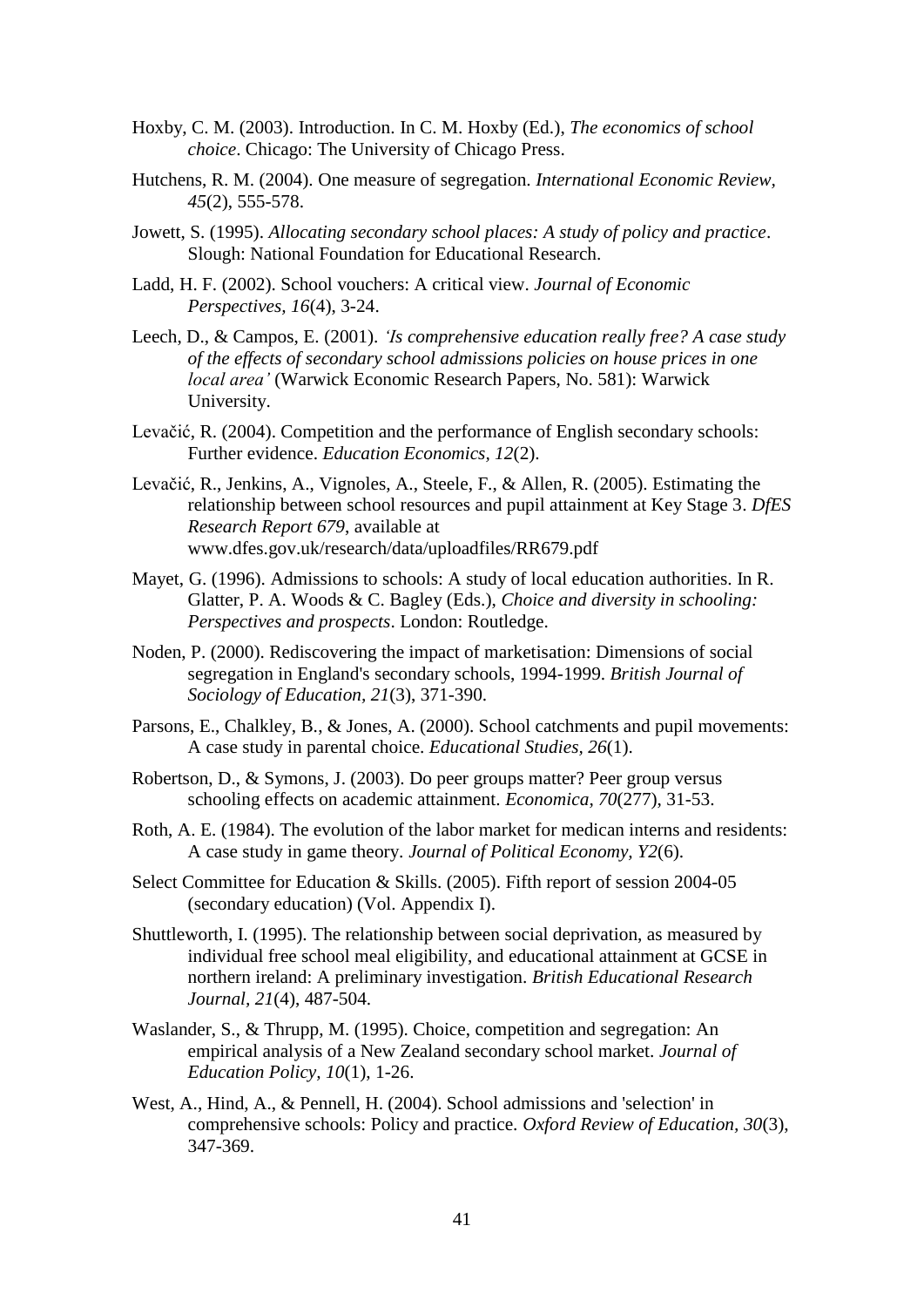- West, A., & Pennell, H. (2003). *Underachievement in schools*. London: RoutledgeFalmer.
- Willms, J., & Echols, F. (1992). Alert and inert clients: The Scottish experience of parental choice of schools. *Economics of Education Review, 11*(4), 339-359.
- Zanten, A. van (1996). Market trends and the French school system: Overt policy, hidden strategies, actual changes. *Oxford Studies in Comparative Education, 6*, 63-76.
- Zimmer, R. W., & Toma, E. F. (2000). Peer effects in private schools and public schools across countries. *Journal of Policy Analysis and Management, 19*(1), 75-92.
- Zoloth, B. (1976). Alternative measures of school segregation. *Land Economics, 52*, 278-298.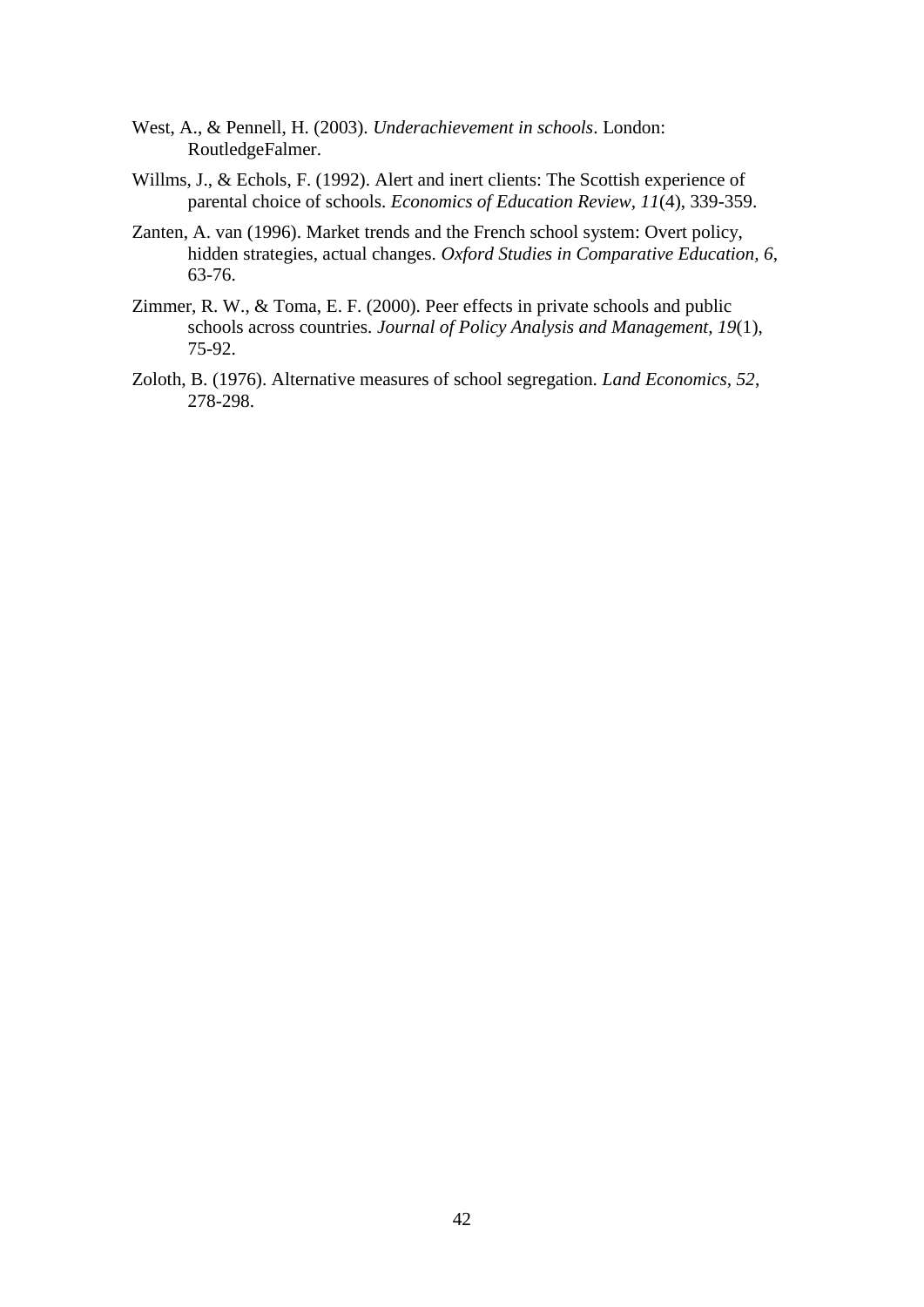# **Tables and Figures**

Table 1: Summary of key variables in dataset

- Table 2: Summary statistics for allocation procedure
- Table 3: Association between the quasi-market and level of mobility
- Table 4: Association between school segregation and school types in LEA

Table 5: Results from post-residential sorting regression

Table 6: Gains from mobility as measured by change in FSM peer group

Table 7: Cream-skimming by comprehensive schools

Figure 1: Distribution of mobility levels across LEAs

Figure 2: Understanding why pupils do not attend their proximity school

Figure 3: School segregation in English LEAs

Figure 4: Current school versus Proximity I segregation

Figure 5: Relationship between pupil mobility and post-residential sorting

Figure 6: Sources of post-residential sorting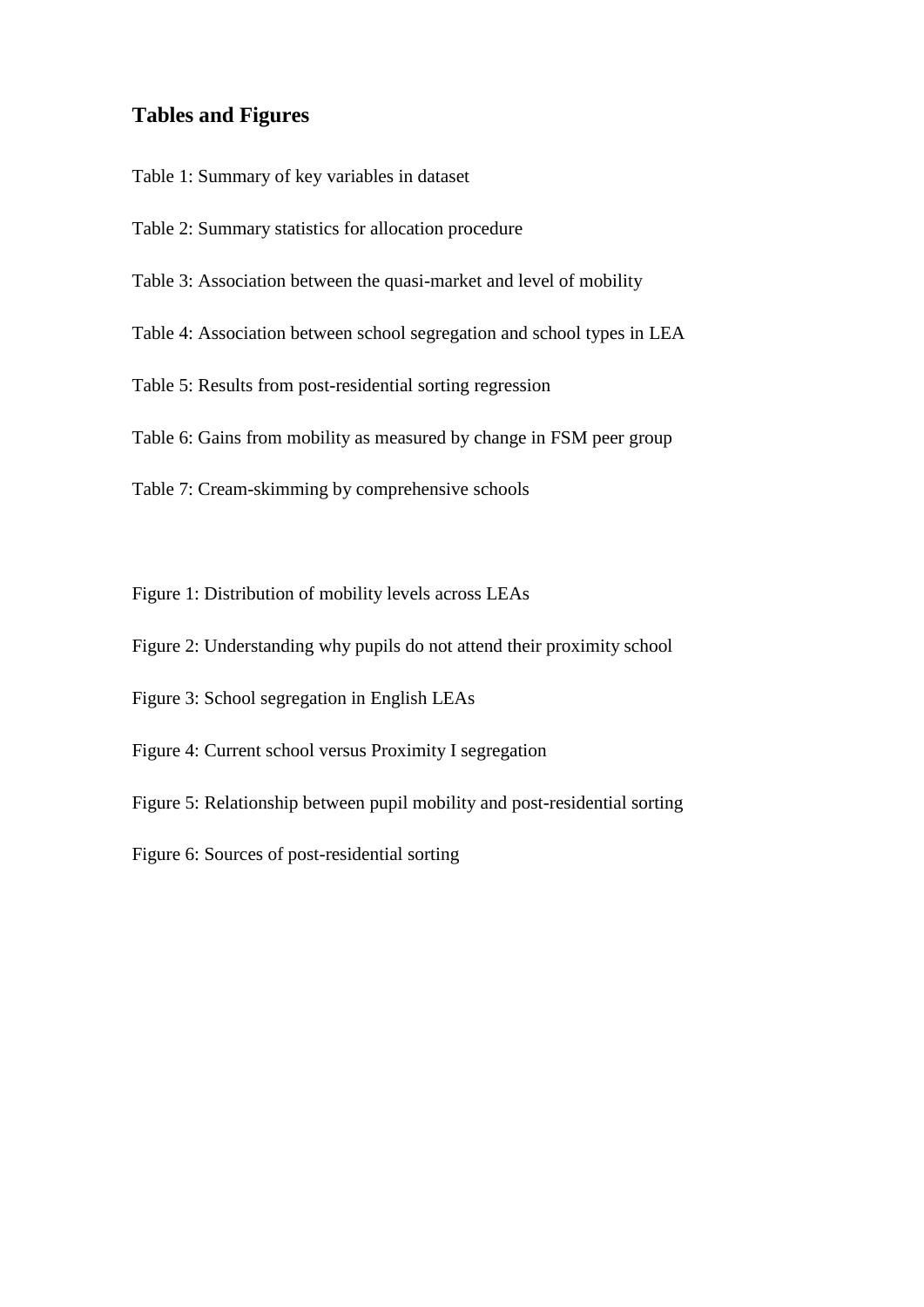|                       | <b>Description</b>                                                                                     | Mean           | S.D.              | Min     | <b>Max</b> |
|-----------------------|--------------------------------------------------------------------------------------------------------|----------------|-------------------|---------|------------|
|                       | Number of pupils in LEA                                                                                | 5,139          | 3,559             | 361     | 13,157     |
|                       | Number of schools in LEA                                                                               | 34             | 25                | 3       | 101        |
|                       | Average population density in LEA                                                                      | $\overline{0}$ | $\mathbf{1}$      | $-0.77$ | 5.82       |
|                       | Proportion of pupils in LEA currently educated at<br>grammar schools                                   | 4%             | 9%                | 0%      | 42%        |
|                       | Proportion of pupils in LEA currently educated at<br>voluntary aided comprehensive schools             | 14%            | 10%               | 0%      | 65%        |
|                       | Proportion of pupils in LEA currently educated at<br>foundation comprehensive schools                  | 16%            | 19%               | 0%      | 100%       |
|                       | Proportion of pupils eligible for FSM                                                                  | 13%            | 9%                | 3%      | 64%        |
|                       | Proportion of lone parent families                                                                     | 7%             | $1\%$             | 5%      | 14%        |
|                       | Proportion of families with no parent in work                                                          | 13%            | 6%                | 4%      | 49%        |
|                       | $M_{\text{obility}} =$ proportion of pupils in simulation that do not<br>remain in current school      | 52%            | 14%               | 15%     | 86%        |
|                       | Proportion of LEA's median pupil's real journey that is<br>made in simulation                          | 64%            | 12%               | 31%     | 95%        |
|                       | Segregation (D) in real data                                                                           | 0.29           | 0.07              | 0.13    | 0.54       |
|                       | Segregation (D) in Simulation I                                                                        | 0.24           | 0.06              | 0.07    | 0.45       |
| <b>FSM</b>            | Post-residential sorting (seg <sup>real</sup> -seg <sup>prox I</sup> )                                 | 0.05           | 0.05              | $-0.17$ | 0.38       |
|                       | Post-residential sorting NOT due to grammars<br>and VA (seg <sup>real</sup> -seg <sup>prox III</sup> ) | 0.03           | 0.04              | $-0.11$ | 0.20       |
|                       | Segregation (D) in real data                                                                           | 0.27           | 0.14              | 0.06    | 0.71       |
|                       | Segregation (D) in Simulation I                                                                        | 0.16           | 0.03              | 0.04    | 0.27       |
|                       | Post-residential sorting (seg <sup>real</sup> -seg <sup>prox I</sup> )                                 | 0.11           | 0.14              | $-0.05$ | 0.58       |
| top $20\%$<br>ability | Post-residential sorting NOT due to grammars<br>and VA (seg <sup>real</sup> -seg <sup>prox III</sup> ) | 0.03           | 0.03              | $-0.05$ | 0.28       |
|                       | Segregation (D) in real data                                                                           | 0.23           | 0.08              | 0.09    | 0.51       |
|                       | Segregation (D) in Simulation I                                                                        | 0.16           | 0.04              | 0.01    | 0.29       |
| ability               | Post-residential sorting (seg <sup>real</sup> -seg <sup>prox I</sup> )                                 | 0.07           | 0.07              | $-0.05$ | 0.40       |
| lowest 20%            | Post-residential sorting NOT due to grammars<br>and VA (seg <sup>real</sup> -seg <sup>prox III</sup> ) | 0.03           | 0.03              | $-0.04$ | 0.22       |
|                       | Segregation (ICC) in real data                                                                         | 0.12           | $\overline{0.10}$ | 0.01    | 0.47       |
|                       | Segregation (ICC) in Simulation I                                                                      | 0.04           | 0.02              | 0.00    | 0.13       |
|                       | Post-residential sorting (seg <sup>real</sup> -seg <sup>prox I</sup> )                                 | 0.09           | 0.10              | $-0.02$ | 0.45       |
| ability<br>(cont'ous) | Post-residential sorting NOT due to grammars<br>and VA ( $seg^{real-se}$ - $seg^{prox III}$ )          | 0.02           | 0.02              | $-0.01$ | 0.18       |

#### **Table 1: Summary of key variables in dataset**

Note: summary statistics by LEA, weighted by pupil population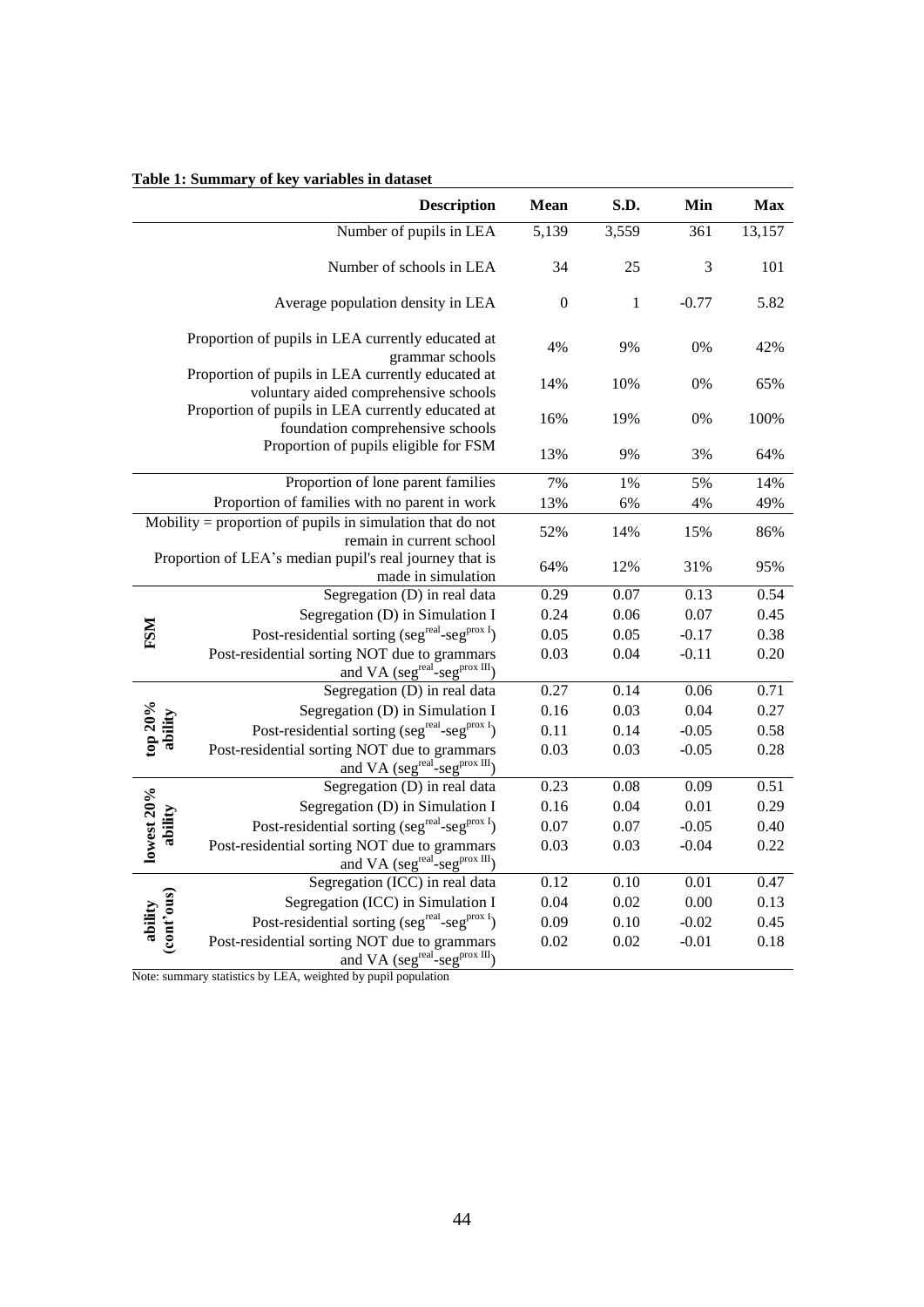| Round          | <b>Pupils</b><br>needing<br>places | Pupils placed in<br>round | <b>Minimum</b><br>journey to<br>allocated<br>school | <b>Median</b><br>journey to<br>allocated<br>school | <b>Maximum</b><br>journey to<br>allocated<br>school |
|----------------|------------------------------------|---------------------------|-----------------------------------------------------|----------------------------------------------------|-----------------------------------------------------|
|                | 463,117                            | 388,311<br>$(84\%)$       | $0.0 \mathrm{km}$                                   | $0.9 \mathrm{km}$                                  | 38.8 km                                             |
| $\overline{2}$ | 74.806                             | (63%)<br>47.107           | $0.2 \text{ km}$                                    | $2.4 \text{ km}$                                   | $25.5 \text{ km}$                                   |
| 3              | 27.699                             | $(60\%)$<br>16,690        | $1.0 \mathrm{km}$                                   | $3.6 \text{ km}$                                   | 35.9 km                                             |
| 4              | 11,009                             | $(60\%)$<br>6.619         | $1.3 \text{ km}$                                    | $5.2 \text{ km}$                                   | 43.8 km                                             |
| 5              | 4.390                              | 2.798<br>$(64\%)$         | $2.5 \text{ km}$                                    | $6.3 \text{ km}$                                   | 44.7 km                                             |
| 6              | 1,592                              | 802<br>$(50\%)$           | 4.1 km                                              | 7.4 km                                             | 46.3 km                                             |
| 7              | 790                                | $(59\%)$<br>464           | $6.2 \text{ km}$                                    | 8.9 km                                             | 82.2 km                                             |
| 8              | 326                                | 256 (79%)                 | 8.3 km                                              | $13.3 \text{ km}$                                  | $15.8 \text{ km}$                                   |
| 9              | 70                                 | 70 (100%)                 | 13.0 km                                             | 14.4 km                                            | $16.1 \text{ km}$                                   |

**Table 2: Summary statistics for proximity allocation procedure**

| Table 3: Association between the quasi-market and level of mobility |  |  |
|---------------------------------------------------------------------|--|--|
|---------------------------------------------------------------------|--|--|

| Dependent variable $=$                     | mobility                                  |        |                |  |  |
|--------------------------------------------|-------------------------------------------|--------|----------------|--|--|
| Number of observations $=$                 | 147, weighted for number of pupils in LEA |        |                |  |  |
| Adj. R-squared $=$                         | 75%                                       |        |                |  |  |
|                                            | Coeff.                                    | t-stat | P >  t         |  |  |
| Proportion of pupils at grammar schools    | 0.6999                                    | 10.43  | $***$<br>0.001 |  |  |
| Proportion of pupils at VA schools         | 0.6147                                    | 8.31   | $***$<br>0.001 |  |  |
| Proportion of pupils at foundation schools | 0.0987                                    | 30.06  | 0.003<br>$***$ |  |  |
| Population density                         | 0.0513                                    | 5.49   | 0.001<br>$***$ |  |  |
| Proportion of lone parent families         | 1.1384                                    | 1.82   | 0.071          |  |  |
| Proportion with no parent in work          | 0.0831                                    | 0.53   | 0.594          |  |  |
| Constant                                   | 0.2927                                    | 7.04   | 0.001<br>**    |  |  |

Note:  $* = sig.$  at 5%;  $** = sig.$  at 1%.

| Dependent variable $=$                                                 | segreal                                    |                           |                         |                         |  |  |
|------------------------------------------------------------------------|--------------------------------------------|---------------------------|-------------------------|-------------------------|--|--|
| No. of observations $=$                                                | 147 (weighted for number of pupils in LEA) |                           |                         |                         |  |  |
| <b>Ability ICC</b><br>FSM(D)<br>Top ability $(D)$<br>Low ability $(D)$ |                                            |                           |                         |                         |  |  |
| Adj. R-squared                                                         | 22%                                        | 86%                       | 72%                     | 89%                     |  |  |
| Proportion of pupils at<br>grammar schools                             | $0.320(5.88)$ **                           | $1.397(28.57)$ **         | $0.696(17.97)$ **       | $1.055(32.94)$ **       |  |  |
| Proportion of pupils at<br>VA schools                                  | 0.206(3.43)<br>$***$                       | $0.187(3.46)$ **          | $0.203(4.75)$ **        | 0.139(3.94)<br>$***$    |  |  |
| Proportion of pupils at<br>foundation schools                          | $0.030(1.13)$ n.s.                         | $0.084(3.56)$ **          | $0.048(2.59)$ **        | 0.073(4.74)<br>**       |  |  |
| Population density                                                     | $-0.009$ ( $-1.25$ ) n.s.                  | $0.003$ ( $0.41$ ) n.s.   | $0.001$ ( $0.20$ ) n.s. | $0.002$ ( $0.60$ ) n.s. |  |  |
| Proportion of lone<br>parent families                                  | $-0.080$ ( $-0.16$ ) n.s.                  | 1.150(2.52)<br>∗          | $0.505$ (1.40) n.s.     | $0.420(1.41)$ n.s.      |  |  |
| Proportion with no<br>parent in work                                   | $-0.091(-0.72)$<br>$\ast$                  | $-0.065$ ( $-0.57$ ) n.s. | $-0.192(-2.13)$<br>∗    | $-0.050$ $(-0.67)$ n.s. |  |  |
| Constant                                                               | $***$<br>0.258(7.65)                       | $0.101(3.34)$ n.s.        | 0.155(6.48)<br>**       | $0.025$ (1.24) n.s.     |  |  |

Note: t-value in parenthesis;  $* = sig$ . at  $5\%$ ;  $** = sig$ . at  $1\%$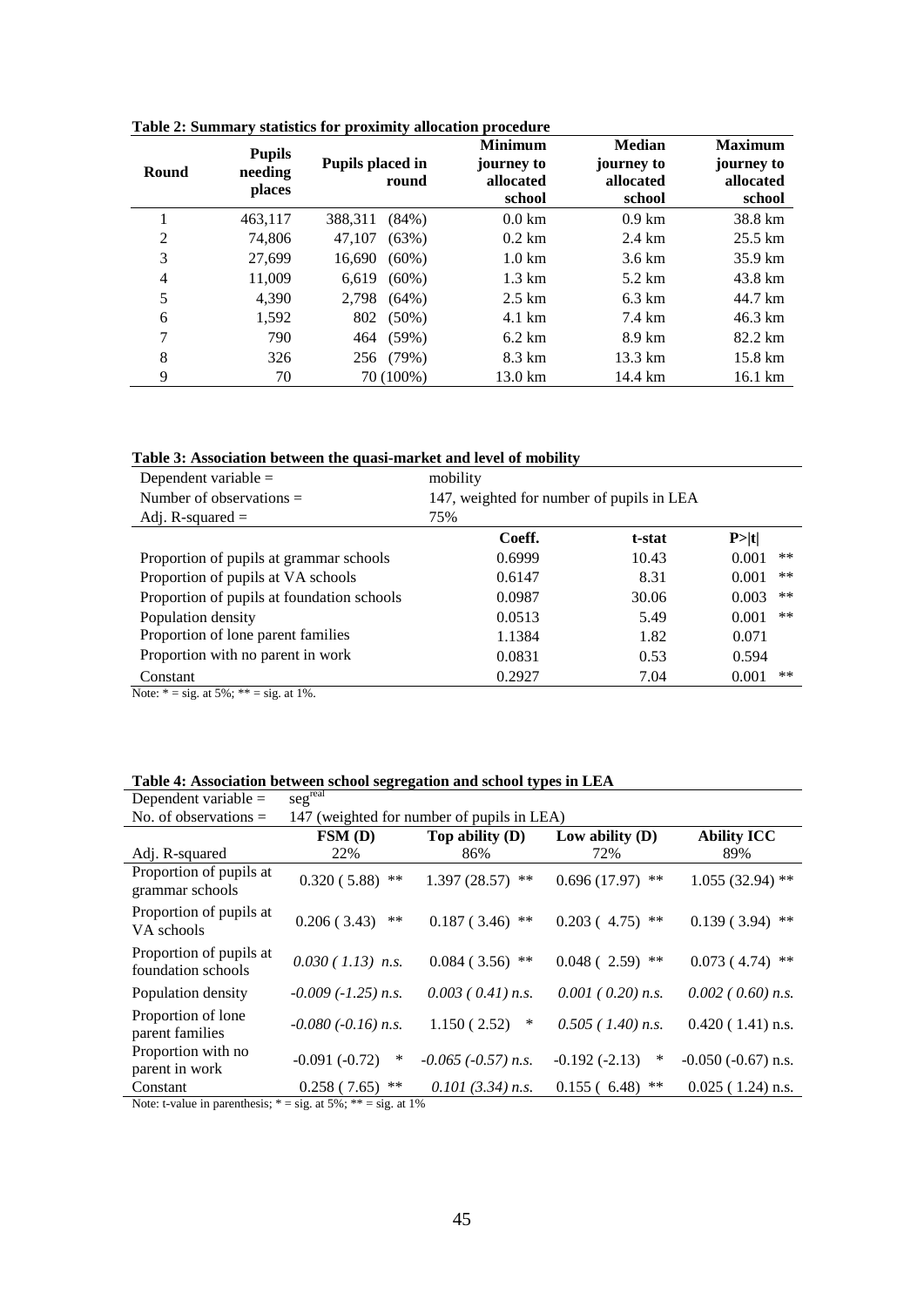| Dependent variable $=$    | $segreal - segprox I$                      |                           |                         |                              |  |  |
|---------------------------|--------------------------------------------|---------------------------|-------------------------|------------------------------|--|--|
| No. of observations $=$   | 147 (weighted for number of pupils in LEA) |                           |                         |                              |  |  |
|                           | <b>FSM</b>                                 | <b>Top ability</b>        | Low ability             | <b>Ability ICC</b>           |  |  |
| Adj. R squared            | 33%                                        | 90%                       | 82%                     | 92%                          |  |  |
| Proportion at grammar     |                                            |                           |                         |                              |  |  |
| schools                   | $0.215(5.56)$ **                           | $1.400(33.35)$ **         | $0.686(23.29)$ **       | $1.059(39.14)$ **            |  |  |
| Proportion at VA schools  | $0.099(2.34)$ *                            | $0.159(3.43)$ **          | $0.162(4.98)$ **        | $0.133(4.47)$ **             |  |  |
| Proportion at foundation  |                                            |                           |                         |                              |  |  |
| schools                   | $0.045(2.42)$ *                            | $0.073(3.62)$ **          | $0.035(2.50)$ **        | $0.067$ (5.16) <sup>**</sup> |  |  |
| Population density        | $0.015(2.76)$ **                           | $0.024(4.05)$ **          | $0.021(5.12)$ **        | $0.012(3.14)$ **             |  |  |
| Proportion of lone parent |                                            |                           |                         |                              |  |  |
| families                  | $-0.026$ ( $-0.07$ ) n.s.                  | $0.827(2.11)*$            | 0.171(0.62) n.s.        | $0.282$ (1.12) n.s.          |  |  |
| Proportion with no parent |                                            |                           |                         |                              |  |  |
| in work                   | $-0.004$ ( $-0.04$ ) n.s.                  | $-0.240$ ( $-2.46$ ) *    | $-0.208$ ( $-3.04$ ) ** | $-0.094$ ( $-1.50$ ) n.s.    |  |  |
| Constant                  | $0.022$ ( $0.92$ ) n.s.                    | $-0.005$ ( $-0.22$ ) n.s. | $0.033$ (1.79) n.s.     | $0.005$ ( 0.29) n.s.         |  |  |
|                           |                                            |                           |                         |                              |  |  |

#### **Table 5: Results from post-residential sorting regression**

Note:  $* = sig$  at 5%;  $** = sig$  at 1%;.

t-statistic in parenthesis

|                                       |                                                                   | Worse peer group than under | Better peer group than under proximity |                                   |  |
|---------------------------------------|-------------------------------------------------------------------|-----------------------------|----------------------------------------|-----------------------------------|--|
|                                       |                                                                   | proximity                   |                                        |                                   |  |
|                                       | $%$ remaining in<br>% in a different<br>the same school<br>school |                             | % in a different                       | % remaining in<br>the same school |  |
|                                       |                                                                   |                             | school                                 |                                   |  |
| Pupils eligible for FSM               | 29.86%                                                            | 31.45%                      | 13.3%                                  | 25.38%                            |  |
| Pupils not eligible for<br><b>FSM</b> | 29.16%                                                            | 20.86%                      | 19.62%                                 | 30.36%                            |  |

#### **Table 7: Cream-skimming by comprehensive schools**

#### **Proportion of schools identified as 'cream-skimming'**

|                          | nity  | Specialist)<br>ommuni) | trolled<br>oluntar | oundation<br>r., | Voluntar<br>aided | Ratio value for<br>cream-skimming<br>schools |
|--------------------------|-------|------------------------|--------------------|------------------|-------------------|----------------------------------------------|
| by free-school meals     | 4%    | 5%                     | 11%                | 13%              | 30%               | $0.00 \text{ to } 0.55$                      |
| by KS2 ability           | 2%    | 5%                     | 4%                 | 12%              | 38%               | $1.03$ to<br>1.20                            |
| by lowest 20% ability    | 3%    | 5%                     | 3%                 | 12%              | 36%               | 0.66<br>$0.00$ to                            |
| by top 20% ability       | 4%    | 4%                     | 3%                 | 13%              | 33%               | 1.42 to 15.33                                |
| <b>Number of schools</b> | 1,630 | 281                    | 76                 | 432              | 480               |                                              |

Note: Community (Specialist) identifies LEA controlled schools that were given Specialist status in or before 2000 (when these pupils entered secondary school). All Specialist schools could choose to select 10% of pupils by aptitude, though most did not.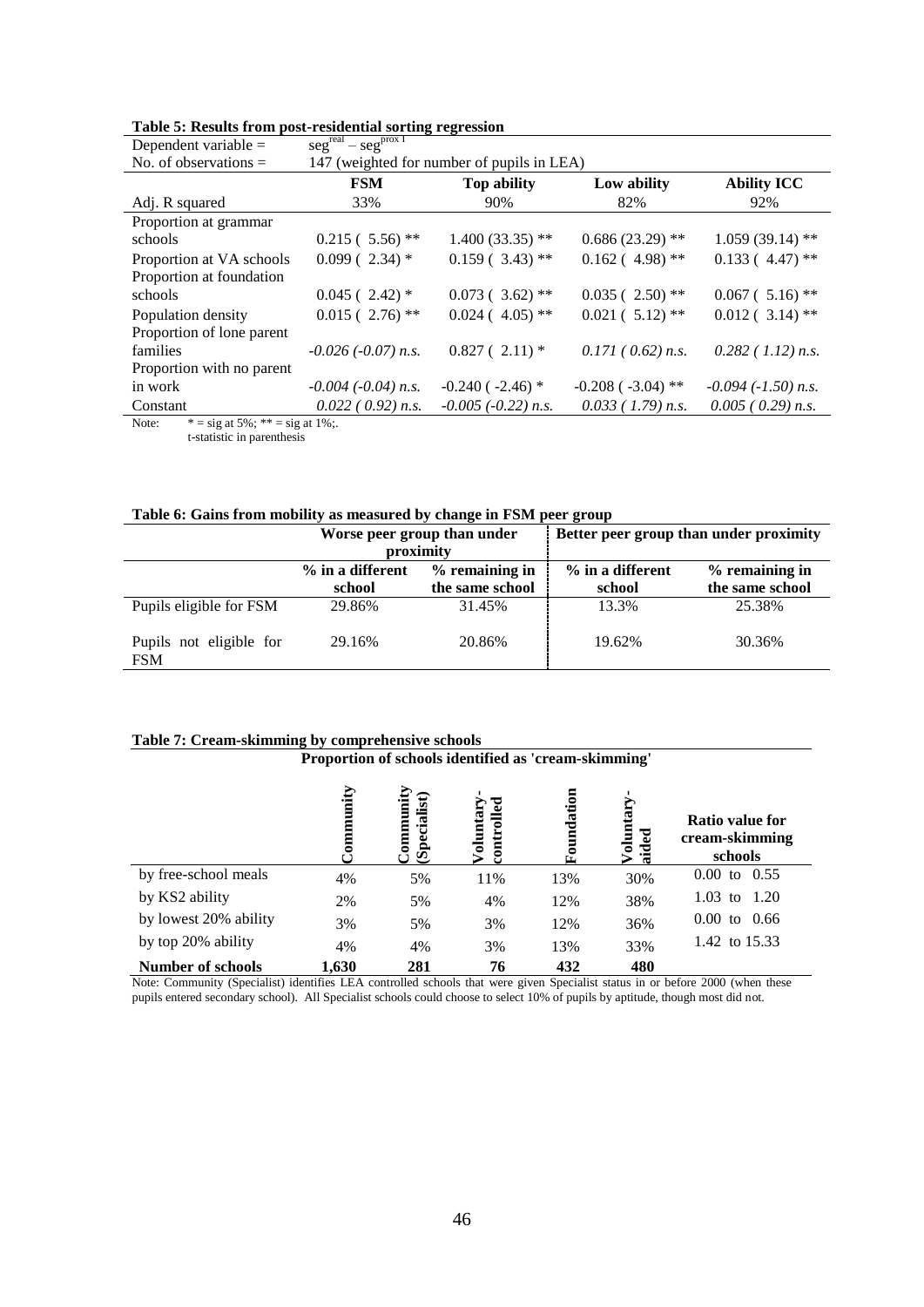**Figure 1: Distribution of mobility levels across LEAs**



**Figure 2: Understanding why pupils do not attend their proximity school**

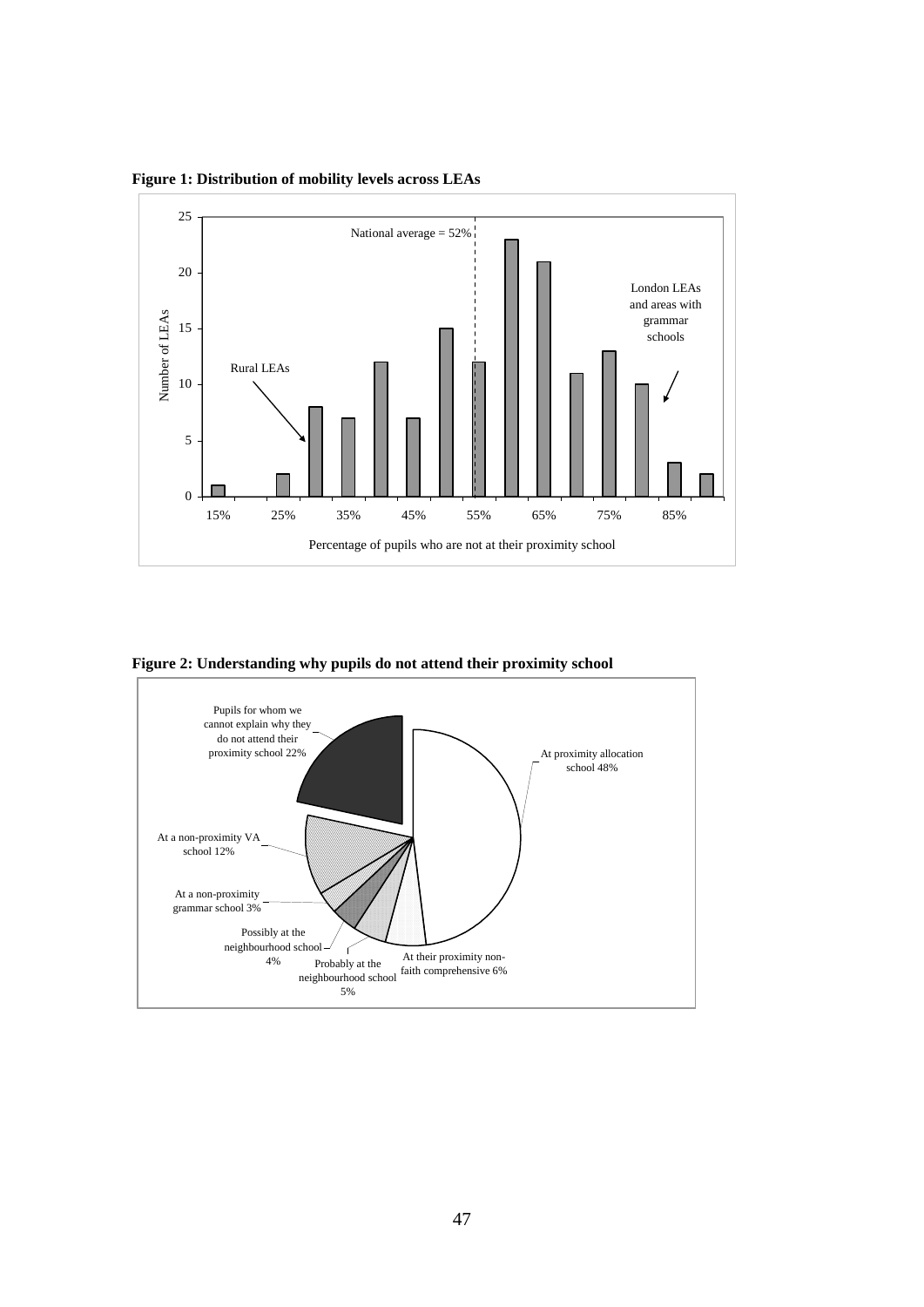**Figure 3: School segregation in English LEAs**



**Figure 4: Current school versus Proximity I segregation**